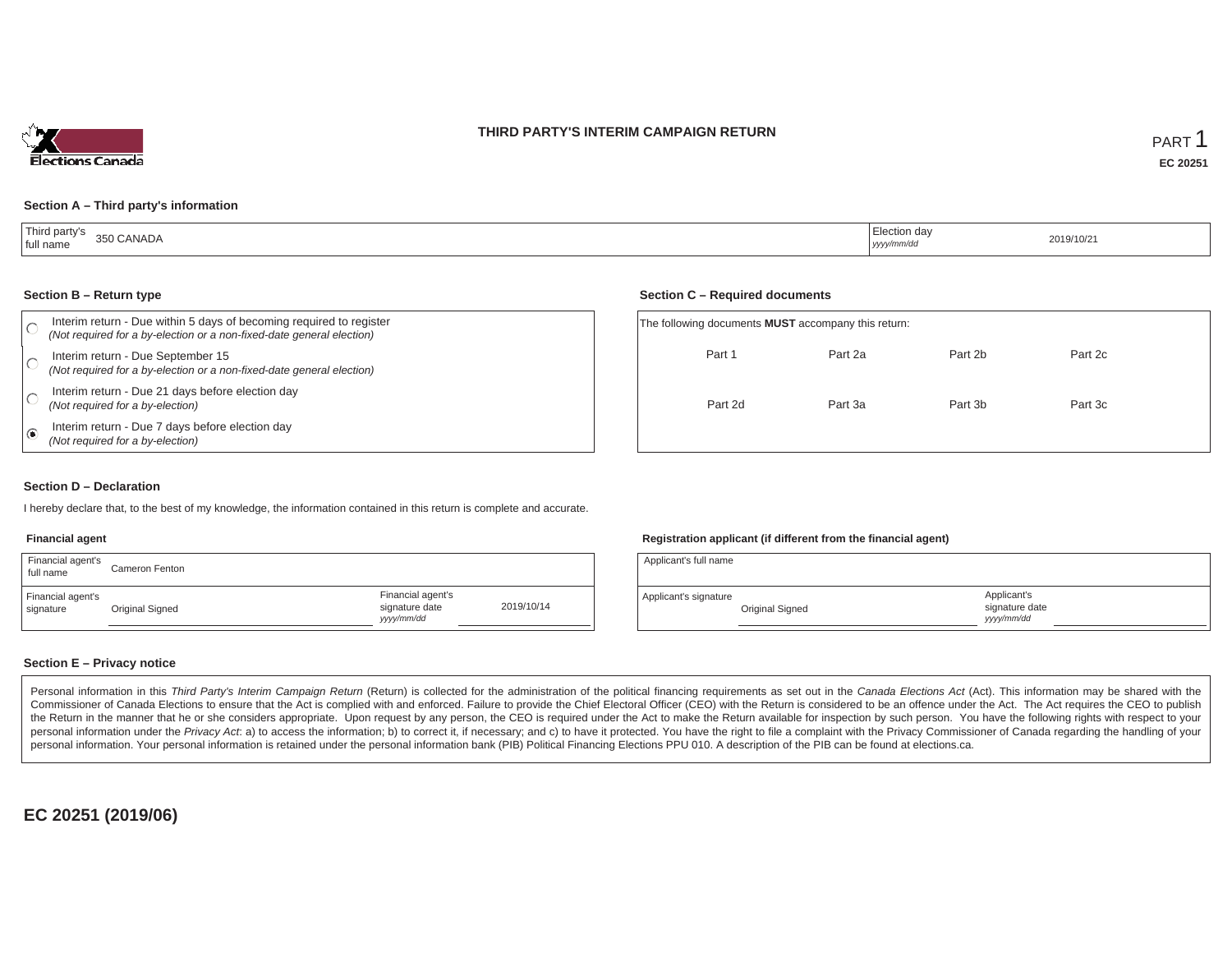

#### **THIRD PARTY'S INTERIM CAMPAIGN RETURN THIRD PARTY'S INTERIM CAMPAIGN RETURN<br>Statement of monetary contributions received PART 2a**

| No.          | Full name                    | <b>Street</b><br>no. | <b>Street</b> | Apt. | City      | Prov./<br>Terr. | Postal<br>code | Date<br>received<br>yyyy/mm/dd                                                      | Individual | Business /<br>Commercial<br>organization | Government | <b>Trade union</b> | Corporation<br>without share<br>capital | Unincorporated<br>organization or<br>association |
|--------------|------------------------------|----------------------|---------------|------|-----------|-----------------|----------------|-------------------------------------------------------------------------------------|------------|------------------------------------------|------------|--------------------|-----------------------------------------|--------------------------------------------------|
|              |                              |                      |               |      |           |                 |                |                                                                                     | \$         | \$                                       | \$         | \$                 | \$                                      | \$                                               |
| $\mathbf{1}$ | Lush Handmade Cosmetics Ltd. |                      |               |      | Vancouver | BC              | V6P6M9         | 2019/10/01                                                                          |            | 10,000.00                                |            |                    |                                         |                                                  |
|              | 2 Colin McGregor             |                      |               |      | Waterloo  | ON              | <b>N2L 1X5</b> | 2019/10/10                                                                          | 500.00     |                                          |            |                    |                                         |                                                  |
|              |                              |                      |               |      |           |                 |                |                                                                                     |            |                                          |            |                    |                                         |                                                  |
|              |                              |                      |               |      |           |                 |                |                                                                                     |            |                                          |            |                    |                                         |                                                  |
|              |                              |                      |               |      |           |                 |                |                                                                                     |            |                                          |            |                    |                                         |                                                  |
|              |                              |                      |               |      |           |                 |                |                                                                                     |            |                                          |            |                    |                                         |                                                  |
|              |                              |                      |               |      |           |                 |                |                                                                                     |            |                                          |            |                    |                                         |                                                  |
|              |                              |                      |               |      |           |                 |                |                                                                                     |            |                                          |            |                    |                                         |                                                  |
|              |                              |                      |               |      |           |                 |                |                                                                                     |            |                                          |            |                    |                                         |                                                  |
|              |                              |                      |               |      |           |                 |                |                                                                                     |            |                                          |            |                    |                                         |                                                  |
|              |                              |                      |               |      |           |                 |                |                                                                                     |            |                                          |            |                    |                                         |                                                  |
|              |                              |                      |               |      |           |                 |                |                                                                                     |            |                                          |            |                    |                                         |                                                  |
|              |                              |                      |               |      |           |                 |                |                                                                                     |            |                                          |            |                    |                                         |                                                  |
|              |                              |                      |               |      |           |                 |                |                                                                                     |            |                                          |            |                    |                                         |                                                  |
|              |                              |                      |               |      |           |                 |                | Totals carried forward from previous page \$                                        |            |                                          |            |                    |                                         |                                                  |
|              |                              |                      |               |      |           |                 |                | Total amount of monetary contributions by contributors who gave over \$200 (A)      | 500.00     | 10,000.00                                |            |                    |                                         |                                                  |
|              |                              |                      |               |      |           |                 |                | Number of contributors who gave over \$200                                          |            |                                          |            |                    |                                         |                                                  |
|              |                              |                      |               |      |           |                 |                | Total amount of monetary contributions by contributors who gave \$200 or less $(B)$ | 1,045.00   |                                          |            |                    |                                         |                                                  |
|              |                              |                      |               |      |           |                 |                | Number of contributors who gave \$200 or less                                       | 17         |                                          |            |                    |                                         |                                                  |
|              |                              |                      |               |      |           |                 |                | Total amount of all monetary contributions (A+B)                                    | 1,545.00   | 10,000.00                                |            |                    |                                         |                                                  |
|              |                              |                      |               |      |           |                 |                | Number of contributors who gave monetary contributions                              | 18         |                                          |            |                    |                                         |                                                  |
|              |                              |                      |               |      |           |                 |                |                                                                                     |            |                                          |            |                    |                                         |                                                  |

| <b>Contract Contract Contract</b><br>' I hira<br>ANADA<br>'019/10/<br>350 I<br>Page<br>I party<br>,,,,, | ັ |  |
|---------------------------------------------------------------------------------------------------------|---|--|
|---------------------------------------------------------------------------------------------------------|---|--|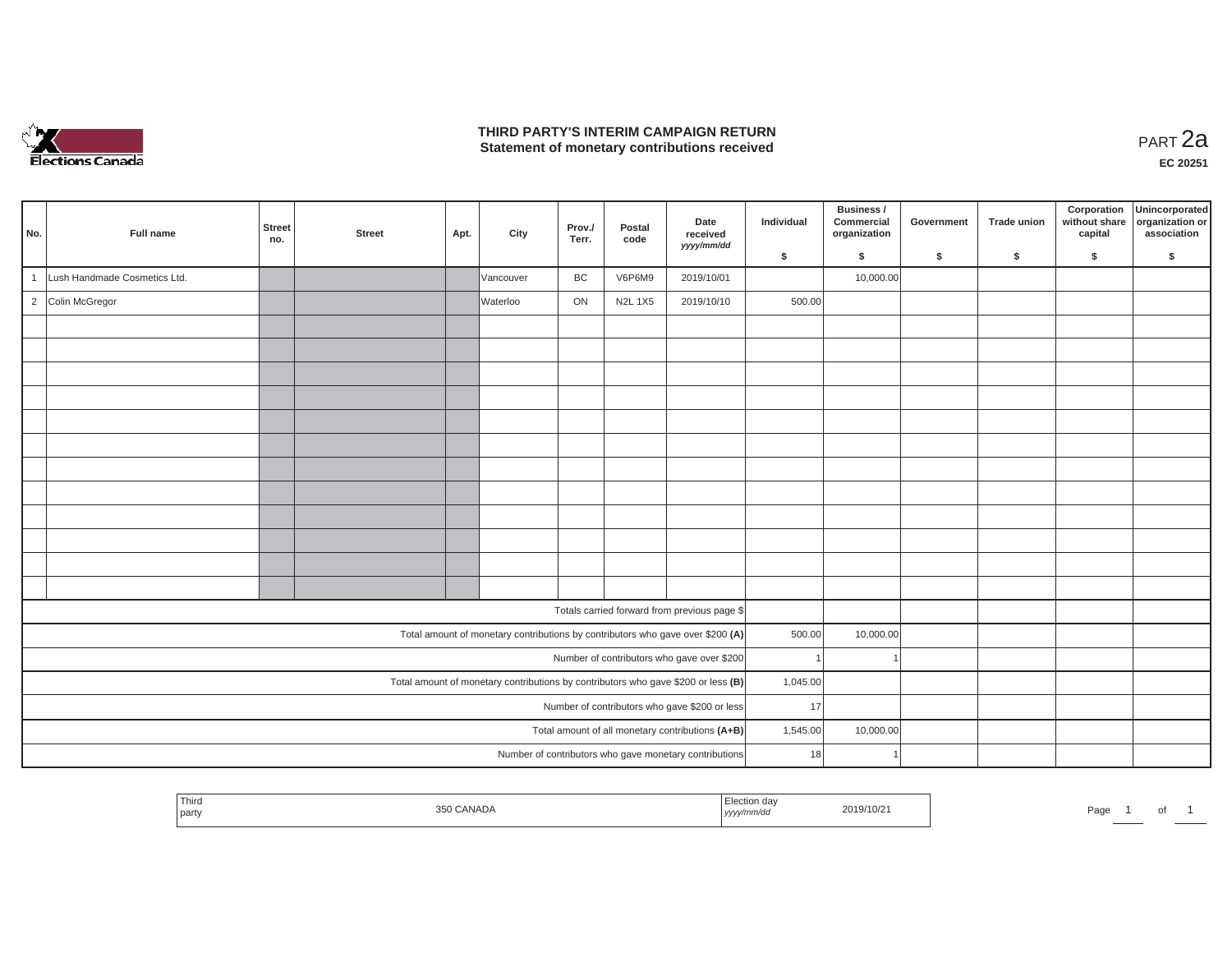

#### **THIRD PARTY'S INTERIM CAMPAIGN RETURN**  THIRD PARTY'S INTERIM CAMPAIGN RETURN<br>Statement of non-monetary contributions received<br>**PART 2**b

**EC 20251**

|     |           |                      |               |      |      |                 |                |                                                                                       |            | Business /                 |            |                    | Corporation              | Unincorporated                 |
|-----|-----------|----------------------|---------------|------|------|-----------------|----------------|---------------------------------------------------------------------------------------|------------|----------------------------|------------|--------------------|--------------------------|--------------------------------|
| No. | Full name | <b>Street</b><br>no. | <b>Street</b> | Apt. | City | Prov./<br>Terr. | Postal<br>code | Date<br>received<br>yyyy/mm/dd                                                        | Individual | Commercial<br>organization | Government | <b>Trade union</b> | without share<br>capital | organization or<br>association |
|     |           |                      |               |      |      |                 |                |                                                                                       | \$         | \$                         | \$         | \$                 | \$                       | \$                             |
|     |           |                      |               |      |      |                 |                |                                                                                       |            |                            |            |                    |                          |                                |
|     |           |                      |               |      |      |                 |                |                                                                                       |            |                            |            |                    |                          |                                |
|     |           |                      |               |      |      |                 |                |                                                                                       |            |                            |            |                    |                          |                                |
|     |           |                      |               |      |      |                 |                |                                                                                       |            |                            |            |                    |                          |                                |
|     |           |                      |               |      |      |                 |                |                                                                                       |            |                            |            |                    |                          |                                |
|     |           |                      |               |      |      |                 |                |                                                                                       |            |                            |            |                    |                          |                                |
|     |           |                      |               |      |      |                 |                |                                                                                       |            |                            |            |                    |                          |                                |
|     |           |                      |               |      |      |                 |                |                                                                                       |            |                            |            |                    |                          |                                |
|     |           |                      |               |      |      |                 |                |                                                                                       |            |                            |            |                    |                          |                                |
|     |           |                      |               |      |      |                 |                |                                                                                       |            |                            |            |                    |                          |                                |
|     |           |                      |               |      |      |                 |                |                                                                                       |            |                            |            |                    |                          |                                |
|     |           |                      |               |      |      |                 |                |                                                                                       |            |                            |            |                    |                          |                                |
|     |           |                      |               |      |      |                 |                |                                                                                       |            |                            |            |                    |                          |                                |
|     |           |                      |               |      |      |                 |                |                                                                                       |            |                            |            |                    |                          |                                |
|     |           |                      |               |      |      |                 |                | Totals carried forward from previous page \$                                          |            |                            |            |                    |                          |                                |
|     |           |                      |               |      |      |                 |                | Total amount of non-monetary contributions by contributors who gave over \$200 (A)    |            |                            |            |                    |                          |                                |
|     |           |                      |               |      |      |                 |                | Number of contributors who gave over \$200                                            |            |                            |            |                    |                          |                                |
|     |           |                      |               |      |      |                 |                |                                                                                       |            |                            |            |                    |                          |                                |
|     |           |                      |               |      |      |                 |                | Total amount of non-monetary contributions by contributors who gave \$200 or less (B) | 35.80      | 40.00                      |            |                    |                          |                                |
|     |           |                      |               |      |      |                 |                | Number of contributors who gave \$200 or less                                         | 5          |                            |            |                    |                          |                                |
|     |           |                      |               |      |      |                 |                | Total amount of all non-monetary contributions (A+B)                                  | 35.80      |                            |            |                    |                          |                                |
|     |           |                      |               |      |      |                 |                | Number of contributors who gave non-monetary contributions                            | 5          |                            |            |                    |                          |                                |

| Third<br>party | <b>CANADA</b><br>250. | ction day<br>נעצען | 2019/10/2 | Page | ັ |  |
|----------------|-----------------------|--------------------|-----------|------|---|--|
|                |                       |                    |           |      |   |  |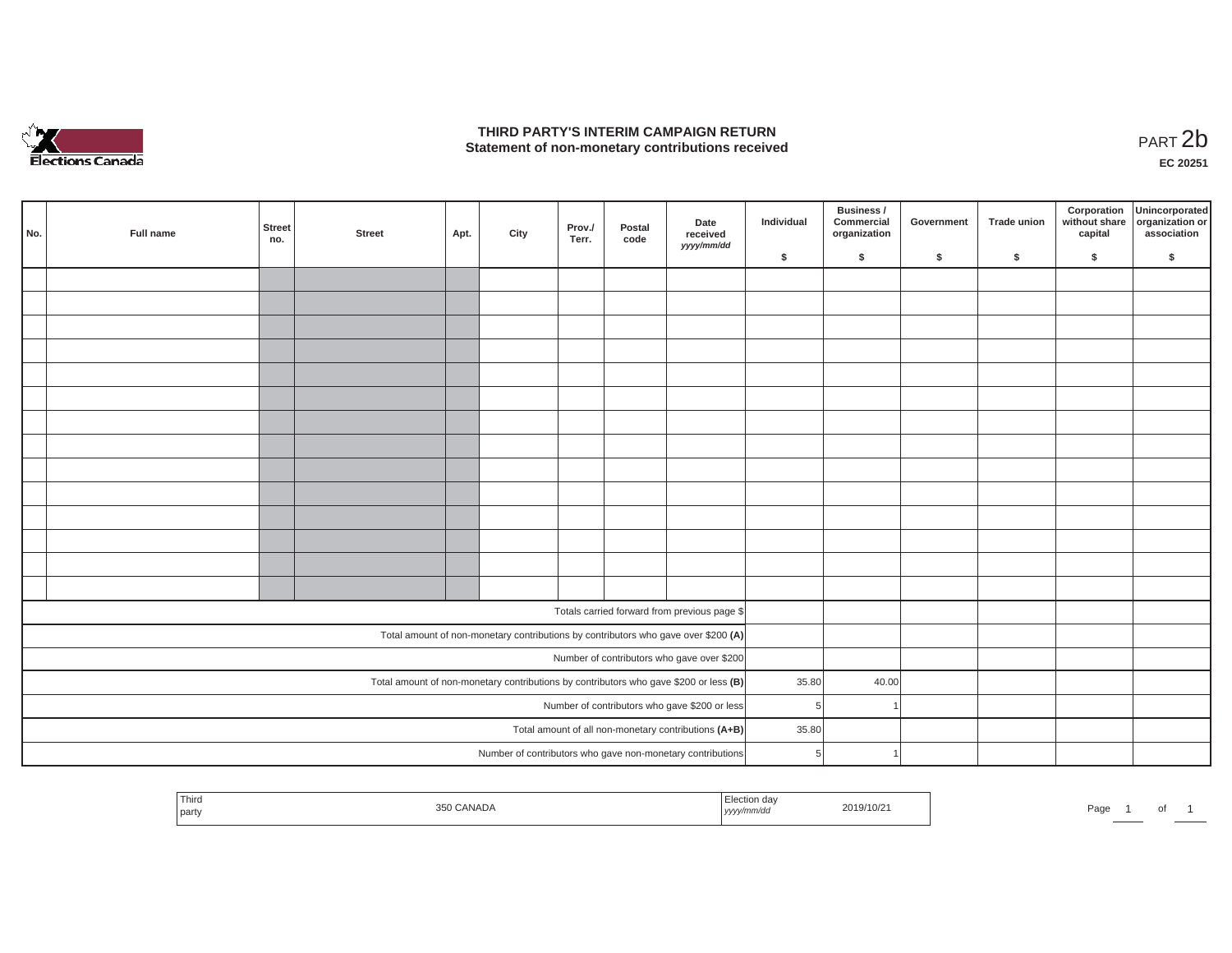

#### **THIRD PARTY'S INTERIM CAMPAIGN RETURN**  RD PARTY'S INTERIM CAMPAIGN RETURN<br>Statement of operating loans received **PART 2c**

**EC 20251**

| No. | Full name | <b>Street</b><br>no. | <b>Street</b> | Apt. | City | Prov./<br>Terr. | Postal<br>code | Date<br>received<br>yyyy/mm/dd                                    | Individual | Business /<br>Commercial<br>organization | Government | Trade union | Corporation<br>capital | Unincorporated<br>without share organization or<br>association |
|-----|-----------|----------------------|---------------|------|------|-----------------|----------------|-------------------------------------------------------------------|------------|------------------------------------------|------------|-------------|------------------------|----------------------------------------------------------------|
|     |           |                      |               |      |      |                 |                |                                                                   | \$         | $\sqrt{2}$                               | \$         | $\sqrt{2}$  | \$                     | \$                                                             |
|     |           |                      |               |      |      |                 |                |                                                                   |            |                                          |            |             |                        |                                                                |
|     |           |                      |               |      |      |                 |                |                                                                   |            |                                          |            |             |                        |                                                                |
|     |           |                      |               |      |      |                 |                |                                                                   |            |                                          |            |             |                        |                                                                |
|     |           |                      |               |      |      |                 |                |                                                                   |            |                                          |            |             |                        |                                                                |
|     |           |                      |               |      |      |                 |                |                                                                   |            |                                          |            |             |                        |                                                                |
|     |           |                      |               |      |      |                 |                |                                                                   |            |                                          |            |             |                        |                                                                |
|     |           |                      |               |      |      |                 |                |                                                                   |            |                                          |            |             |                        |                                                                |
|     |           |                      |               |      |      |                 |                |                                                                   |            |                                          |            |             |                        |                                                                |
|     |           |                      |               |      |      |                 |                |                                                                   |            |                                          |            |             |                        |                                                                |
|     |           |                      |               |      |      |                 |                |                                                                   |            |                                          |            |             |                        |                                                                |
|     |           |                      |               |      |      |                 |                |                                                                   |            |                                          |            |             |                        |                                                                |
|     |           |                      |               |      |      |                 |                |                                                                   |            |                                          |            |             |                        |                                                                |
|     |           |                      |               |      |      |                 |                |                                                                   |            |                                          |            |             |                        |                                                                |
|     |           |                      |               |      |      |                 |                |                                                                   |            |                                          |            |             |                        |                                                                |
|     |           |                      |               |      |      |                 |                | Totals carried forward from previous page \$                      |            |                                          |            |             |                        |                                                                |
|     |           |                      |               |      |      |                 |                | Total amount of loans by lenders who provided over \$200 (A)      |            |                                          |            |             |                        |                                                                |
|     |           |                      |               |      |      |                 |                | Number of lenders who provided over \$200                         |            |                                          |            |             |                        |                                                                |
|     |           |                      |               |      |      |                 |                | Total amount of loans by lenders who provided \$200 or less $(B)$ |            |                                          |            |             |                        |                                                                |
|     |           |                      |               |      |      |                 |                | Number of lenders who provided \$200 or less                      |            |                                          |            |             |                        |                                                                |
|     |           |                      |               |      |      |                 |                | Total amount of all loans (A+B)                                   |            |                                          |            |             |                        |                                                                |
|     |           |                      |               |      |      |                 |                | Number of all lenders who provided loans                          |            |                                          |            |             |                        |                                                                |

| Election day<br>Third<br>2019/10/21<br>CANADA<br>350<br>Page<br>  yyyy/mm/dd<br>party |  |
|---------------------------------------------------------------------------------------|--|
|---------------------------------------------------------------------------------------|--|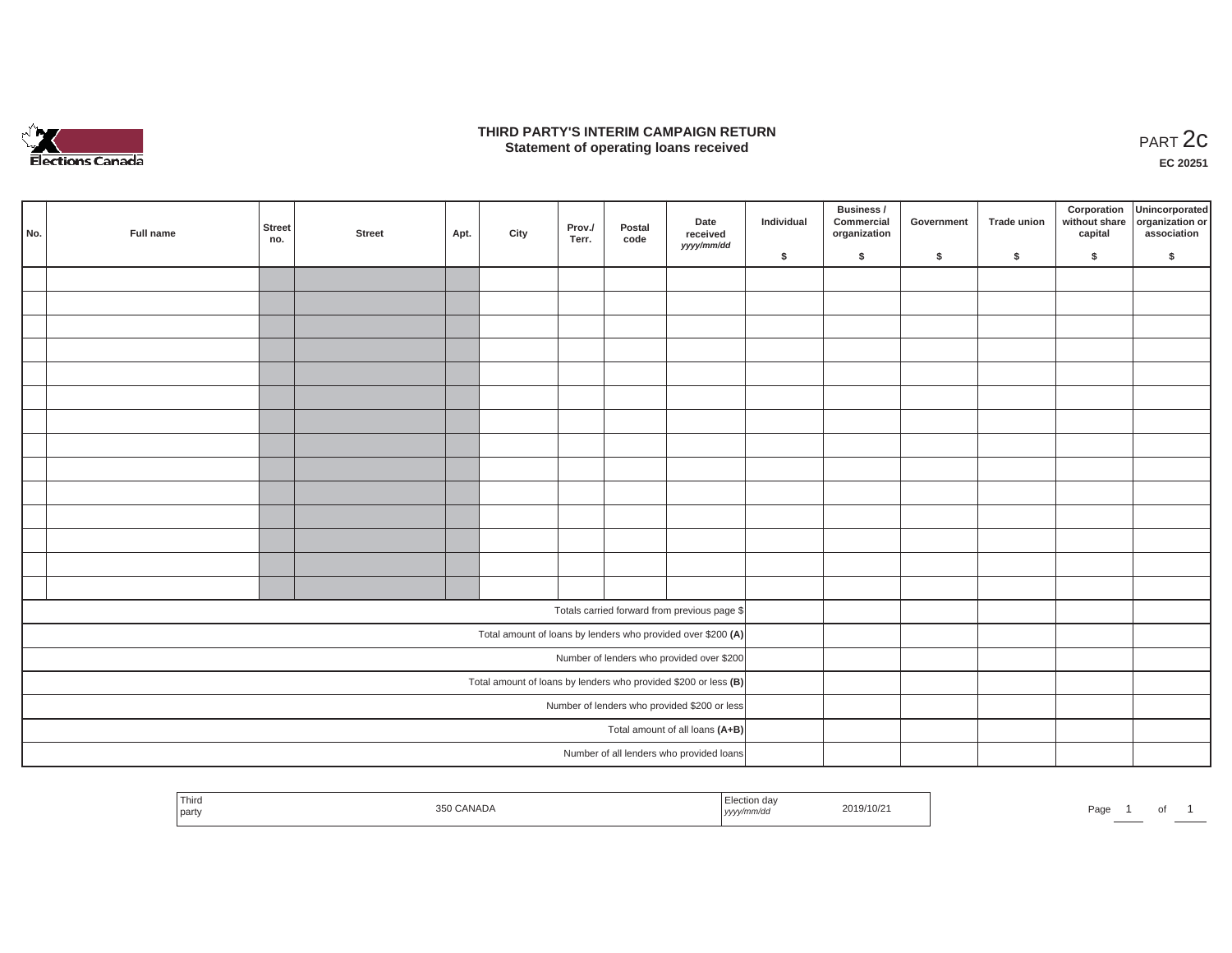

# **THIRD PARTY'S INTERIM CAMPAIGN RETURN SUMMARY STATE SUMMARY OF A SUMMARY OF A SUMMARY OF A SUMMARY OF A SUMMARY OF A SUMMARY OF A SUMMARY OF A SUMMA**<br> **Summary of inflows**

| No.          | Type of contributor / lender                 | <b>Monetary</b><br>contributions<br>(Part 2a)<br>\$ | Non-monetary<br>contributions<br>(Part 2b)<br>\$ | Loans<br>(Part 2c)<br>\$ | <b>Total</b><br>\$ | Number of<br>contributors and<br>lenders |  |  |  |
|--------------|----------------------------------------------|-----------------------------------------------------|--------------------------------------------------|--------------------------|--------------------|------------------------------------------|--|--|--|
| 1.           | Individuals                                  | 1,545.00                                            | 35.80                                            | 0.00                     | 1,620.80           | 23                                       |  |  |  |
|              | 2. Businesses / Commercial organizations     | 10,000.00                                           | 40.00                                            | 0.00                     | 10,000.00          |                                          |  |  |  |
| 3.           | Governments                                  |                                                     |                                                  |                          |                    |                                          |  |  |  |
| 4.           | Trade unions                                 |                                                     |                                                  |                          |                    |                                          |  |  |  |
|              | 5. Corporations without share capital        |                                                     |                                                  |                          |                    |                                          |  |  |  |
| 6.           | Unincorporated organizations or associations |                                                     |                                                  |                          |                    |                                          |  |  |  |
| 7.           | Total (items 1 to 6)                         | 11,545.00                                           | 35.80                                            | 0.00                     | 11,620.80          | 25                                       |  |  |  |
| <b>Total</b> |                                              |                                                     |                                                  |                          |                    |                                          |  |  |  |
|              | 8. Amount of third party's resources used    |                                                     |                                                  |                          | 0.00               |                                          |  |  |  |
| 9.           | Grand total (items 7 and 8)                  | 11,545.00                                           | 75.80                                            | 0.00                     | 11,620.80          | 25                                       |  |  |  |

| Third |        | Election day | 2019/10/21 |
|-------|--------|--------------|------------|
| party | CANADA |              |            |
|       | 350    | yyyy/mm/dd   |            |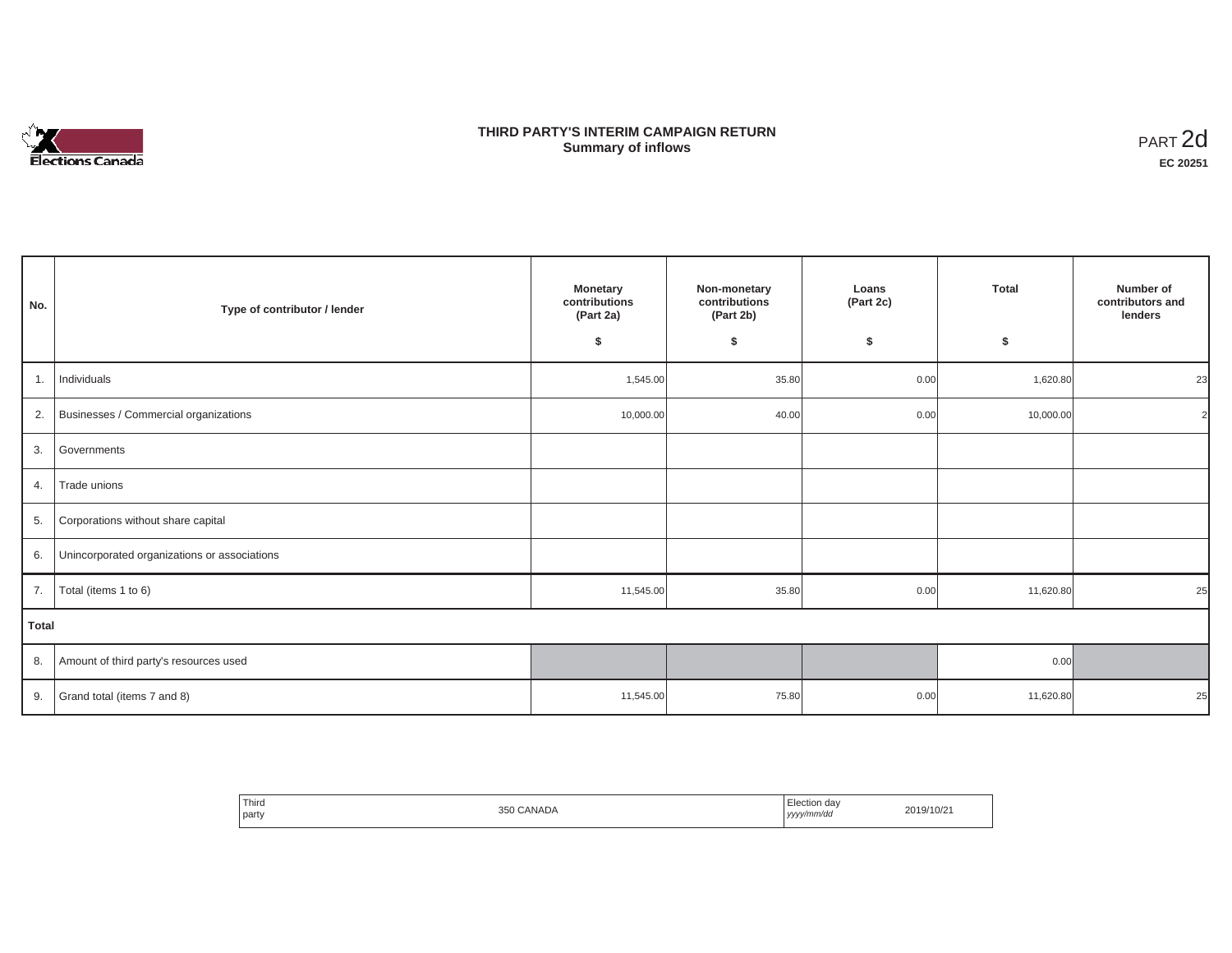

# **THIRD PARTY'S INTERIM CAMPAIGN RETURN Statement of expenses incurred for regulated activities that take place during the pre-election period**  *(Only applicable to a fixed-date general election)*

<code>PART $3$ a</code> **EC 20251**

| No. | Date<br>incurred<br>yyyy/mm/dd | ED Code<br>(if applicable) | Supplier | <b>Expense type</b> | Expense<br>category | Expense<br>subcategory | <b>Starting date</b><br>of activity, of activity,<br>advertisement advertisement<br>or survey<br>yyyy/mm/dd | <b>Ending date</b><br>or survey<br>yyyy/mm/dd | Place of activity or<br>advertisement        | <b>Expense amount</b><br>\$ |
|-----|--------------------------------|----------------------------|----------|---------------------|---------------------|------------------------|-------------------------------------------------------------------------------------------------------------|-----------------------------------------------|----------------------------------------------|-----------------------------|
|     |                                |                            |          |                     |                     |                        |                                                                                                             |                                               |                                              |                             |
|     |                                |                            |          |                     |                     |                        |                                                                                                             |                                               |                                              |                             |
|     |                                |                            |          |                     |                     |                        |                                                                                                             |                                               |                                              |                             |
|     |                                |                            |          |                     |                     |                        |                                                                                                             |                                               |                                              |                             |
|     |                                |                            |          |                     |                     |                        |                                                                                                             |                                               |                                              |                             |
|     |                                |                            |          |                     |                     |                        |                                                                                                             |                                               |                                              |                             |
|     |                                |                            |          |                     |                     |                        |                                                                                                             |                                               |                                              |                             |
|     |                                |                            |          |                     |                     |                        |                                                                                                             |                                               |                                              |                             |
|     |                                |                            |          |                     |                     |                        |                                                                                                             |                                               |                                              |                             |
|     |                                |                            |          |                     |                     |                        |                                                                                                             |                                               |                                              |                             |
|     |                                |                            |          |                     |                     |                        |                                                                                                             |                                               |                                              |                             |
|     |                                |                            |          |                     |                     |                        |                                                                                                             |                                               |                                              |                             |
|     |                                |                            |          |                     |                     |                        |                                                                                                             |                                               |                                              |                             |
|     |                                |                            |          |                     |                     |                        |                                                                                                             |                                               |                                              |                             |
|     |                                |                            |          |                     |                     |                        |                                                                                                             |                                               |                                              |                             |
|     |                                |                            |          |                     |                     |                        |                                                                                                             |                                               |                                              |                             |
|     |                                |                            |          |                     |                     |                        |                                                                                                             |                                               |                                              |                             |
|     |                                |                            |          |                     |                     |                        |                                                                                                             |                                               | Totals carried forward from previous page \$ |                             |
|     |                                |                            |          |                     |                     |                        |                                                                                                             |                                               | Total \$                                     |                             |

| <sup>1</sup> Thiro<br>part | . CANADA<br>ミトロ | ----<br>ل∪tion dav<br>$-10$<br>  yyyy<br>,,,,,, | 2019/10/21 | Page |  |
|----------------------------|-----------------|-------------------------------------------------|------------|------|--|
|                            |                 |                                                 |            |      |  |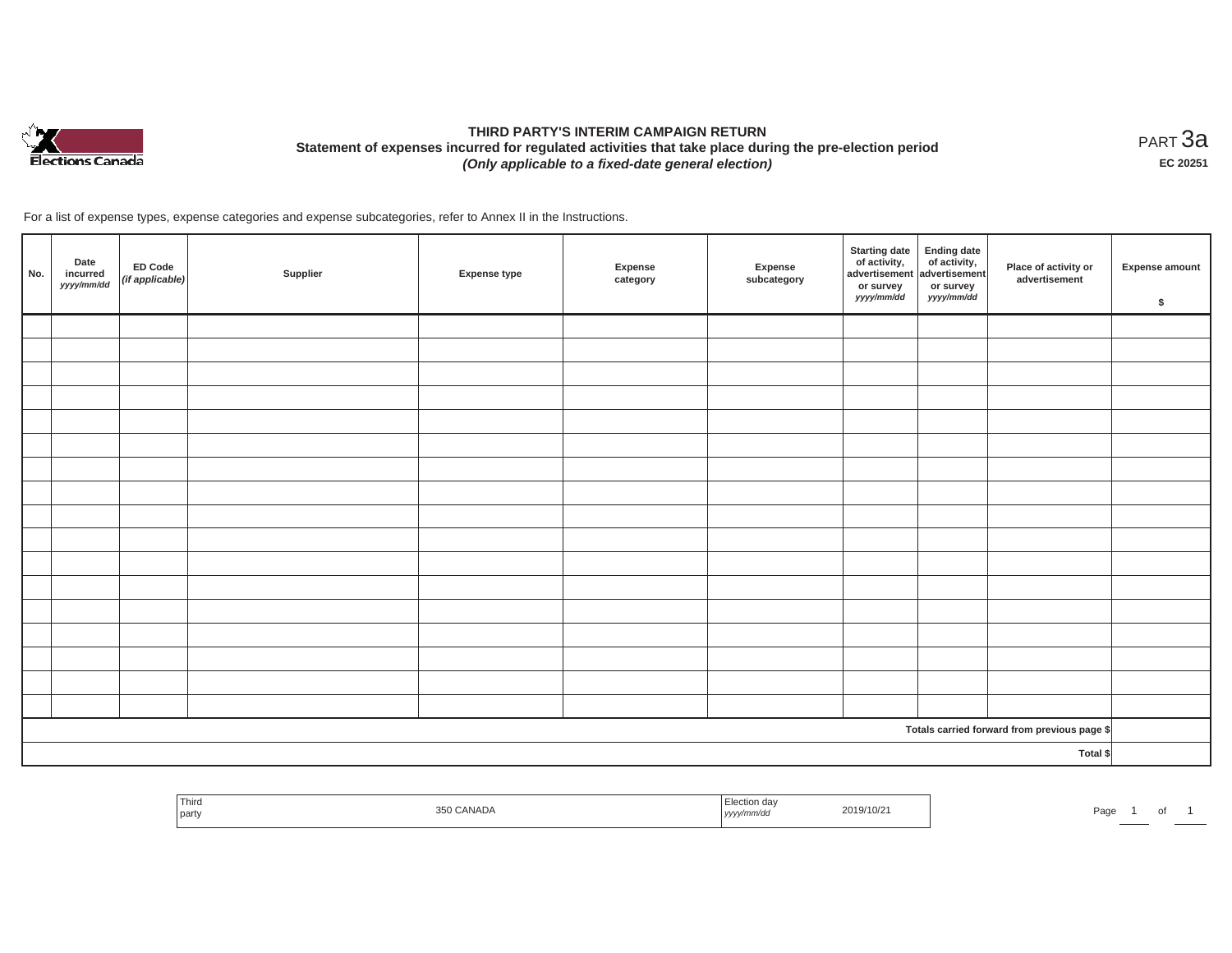

**EC 20251**

| No.            | Date<br>incurred<br>yyyy/mm/dd | <b>ED Code</b><br>(if applicable) | Supplier            | <b>Expense type</b>         | Expense<br>category                                         | <b>Expense</b><br>subcategory  | <b>Starting date</b><br>of activity,<br>advertisement<br>or survey | <b>Ending date</b><br>of activity,<br>advertisement<br>or survey | Place of activity or<br>advertisement        | <b>Expense amount</b> |
|----------------|--------------------------------|-----------------------------------|---------------------|-----------------------------|-------------------------------------------------------------|--------------------------------|--------------------------------------------------------------------|------------------------------------------------------------------|----------------------------------------------|-----------------------|
|                |                                |                                   |                     |                             |                                                             |                                | yyyy/mm/dd                                                         | yyyy/mm/dd                                                       |                                              | \$                    |
|                | 2019/09/29                     |                                   | Emily Theissen      | Election Advertising        | Advertising                                                 | Signs                          | 2019/09/27                                                         | 2019/09/27                                                       | Victoria                                     | 60.00                 |
| 2              | 2019/09/30                     | 35-032                            | Jennifer Deol       | Partisan Activity           | Social media                                                | Design & Maintenance           | 2019/09/30                                                         | 2019/10/12                                                       | National                                     | 365.58                |
| 3              | 2019/09/30                     | 35-035                            | Jennifer Deol       | Partisan Activity           | Social media                                                | Design & Maintenance           | 2019/09/30                                                         | 2019/10/09                                                       | Hamilton Centre                              | 8.22                  |
| $\overline{4}$ | 2019/09/30                     |                                   | Amara Possian       | Election Advertising        | Advertising                                                 | Other (toolkit for volunteers) | 2019/09/30                                                         | 2019/10/02                                                       | National                                     | 115.58                |
| 5              | 2019/09/30                     |                                   | Emma Jackson        | Election Advertising        | Advertising                                                 | Other (toolkit for volunteers) | 2019/09/30                                                         | 2019/10/02                                                       | National                                     | 138.32                |
| 6              | 2019/10/01                     |                                   | DonorBox            | Partisan Activity           | Other                                                       | <b>Transaction fees</b>        | 2019/09/02                                                         | 2019/09/20                                                       | National                                     | 521.62                |
| $\overline{7}$ | 2019/10/01                     |                                   | Atiya Jaffar        | Partisan Activity           | Events                                                      | Other (Debate Watch Party To   | 2019/10/01                                                         | 2019/10/07                                                       | National                                     | 149.57                |
| 8              | 2019/10/01                     |                                   | Emma Jackson        | Partisan Activity           | Salaries, wages & consulting fee Other (Volunteer Coaching) |                                | 2019/10/01                                                         | 2019/10/08                                                       | National                                     | 103.74                |
| 9              | 2019/10/01                     |                                   | Katie Perfitt       | Election Advertising        | Advertising                                                 | Signs                          | 2019/10/07                                                         | 2019/10/07                                                       | Ottawa                                       | 690.30                |
| 10             | 2019/10/01                     |                                   | Christian Favreau   | <b>Election Advertising</b> | Advertising                                                 | Signs                          | 2019/10/01                                                         | 2019/10/21                                                       | Montreal                                     | 24.00                 |
| 11             | 2019/10/02                     | 35-109                            | Jennifer Deol       | Partisan Activity           | Social media                                                | Design & Maintenance           | 2019/10/02                                                         | 2019/10/09                                                       | Toronto Danforth                             | 7.55                  |
| 12             | 2019/10/02                     |                                   | Christian Favreau   | Election Advertising        | Advertising                                                 | Signs                          | 2019/10/02                                                         | 2019/10/21                                                       | Montreal                                     | 76.37                 |
| 13             | 2019/10/02                     |                                   | Danielle Fuechtmann | Election Advertising        | Advertising                                                 | Design & Development           | 2019/10/02                                                         | 2019/10/21                                                       | National                                     | 157.50                |
| 14             | 2019/10/02                     |                                   | Amara Possian       | Partisan Activity           | Events                                                      | Kick-off meetings              | 2019/10/02                                                         | 2019/10/02                                                       | National                                     | 115.58                |
| 15             | 2019/10/02                     |                                   | Atiya Jaffar        | Partisan Activity           | Events                                                      | Kick-off meetings              | 2019/10/02                                                         | 2019/10/02                                                       | National                                     | 92.04                 |
| 16             | 2019/10/02                     |                                   | Ron Watt            | Election Advertising        | Advertising                                                 | Signs                          | 2019/10/02                                                         | 2019/10/21                                                       | Kanata                                       | 5.00                  |
| 17             | 2019/10/02                     |                                   | Madisyn Gifford     | <b>Election Advertising</b> | Advertising                                                 | Signs                          | 2019/10/02                                                         | 2019/10/21                                                       | Surrey                                       | 5.00                  |
|                |                                |                                   |                     |                             |                                                             |                                |                                                                    |                                                                  | Totals carried forward from previous page \$ |                       |
| Total \$       |                                |                                   |                     |                             |                                                             |                                |                                                                    |                                                                  |                                              |                       |

| l Third<br>party | CANADA | $\cdot$ $ \cdot$<br>Election day<br>$-10$<br>.<br>, yyyy/mm/aa | 2019/10/2 | Page |  | $\sim$ |
|------------------|--------|----------------------------------------------------------------|-----------|------|--|--------|
|                  |        |                                                                |           |      |  |        |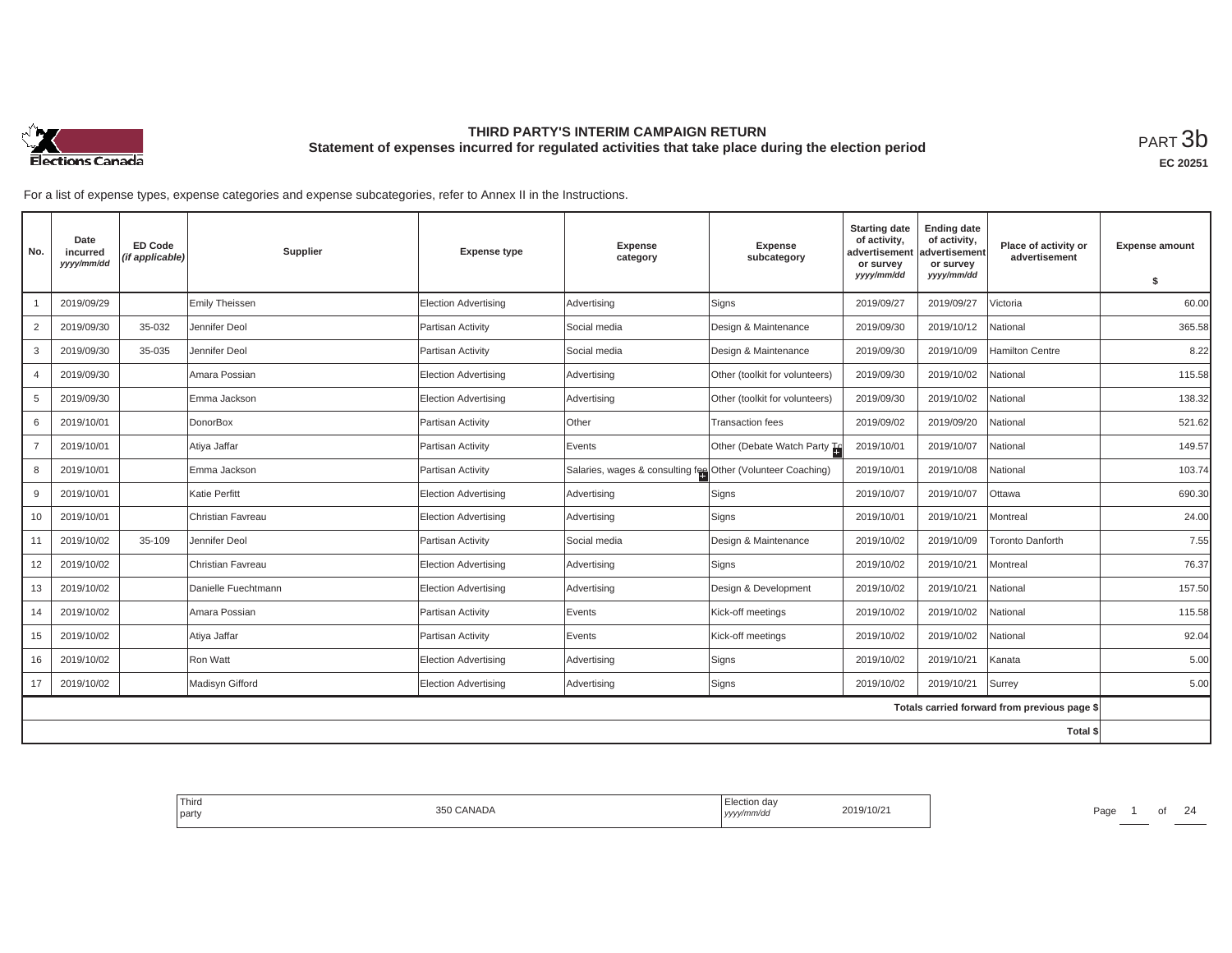

**EC 20251**

| No. | Date<br>incurred<br>yyyy/mm/dd | <b>ED Code</b><br>(if applicable) | <b>Supplier</b>         | <b>Expense type</b> | <b>Expense</b><br>category | <b>Expense</b><br>subcategory | <b>Starting date</b><br>of activity,<br>advertisement<br>or survey | <b>Ending date</b><br>of activity,<br>advertisement<br>or survey | Place of activity or<br>advertisement        | <b>Expense amount</b> |
|-----|--------------------------------|-----------------------------------|-------------------------|---------------------|----------------------------|-------------------------------|--------------------------------------------------------------------|------------------------------------------------------------------|----------------------------------------------|-----------------------|
|     |                                |                                   |                         |                     |                            |                               | yyyy/mm/dd                                                         | yyyy/mm/dd                                                       |                                              | S.                    |
| 18  | 2019/10/03                     | 24-039                            | Jennifer Deol           | Partisan Activity   | Social media               | Design & Maintenance          | 2019/10/03                                                         | 2019/10/07                                                       | Laurier-Sainte Marie                         | 4.11                  |
| 19  | 2019/10/03                     | 24-064                            | Jennifer Deol           | Partisan Activity   | Social media               | Design & Maintenance          | 2019/10/03                                                         | 2019/10/12                                                       | Rosemont-La Petite-Etc                       | 11.71                 |
| 20  | 2019/10/03                     | 59-034                            | Jennifer Deol           | Partisan Activity   | Social media               | Design & Maintenance          | 2019/10/03                                                         | 2019/10/12                                                       | Vancouver Centre                             | 11.71                 |
| 21  | 2019/10/03                     |                                   | Amara Possian           | Partisan Activity   | Events                     | Rallies                       | 2019/10/03                                                         | 2019/10/03                                                       | Toronto                                      | 28.90                 |
| 22  | 2019/10/04                     | 11-004                            | Atiya Jaffar            | Partisan Activity   | Office                     | <b>Website Development</b>    | 2019/10/03                                                         | 2019/10/21                                                       | Malpeque                                     | 7.36                  |
| 23  | 2019/10/04                     | 11-004                            | Anne-Marie Courtemanche | Partisan Activity   | Office                     | <b>Website Development</b>    | 2019/10/04                                                         | 2019/10/21                                                       | Malpeque                                     | 11.80                 |
| 24  | 2019/10/04                     | 12-004                            | Atiya Jaffar            | Partisan Activity   | Office                     | Website Development           | 2019/10/03                                                         | 2019/10/21                                                       | Dartmouth-Cole Harbour                       | 7.36                  |
| 25  | 2019/10/04                     | 12-004                            | Anne-Marie Courtemanche | Partisan Activity   | Office                     | <b>Website Development</b>    | 2019/10/04                                                         | 2019/10/21                                                       | Dartmouth-Cole Harbour                       | 11.80                 |
| 26  | 2019/10/04                     | 24-039                            | Atiya Jaffar            | Partisan Activity   | Office                     | Website Development           | 2019/10/03                                                         | 2019/10/21                                                       | Laurier-Sainte Marie                         | 7.36                  |
| 27  | 2019/10/04                     | 24-039                            | Anne-Marie Courtemanche | Partisan Activity   | Office                     | Website Development           | 2019/10/04                                                         | 2019/10/21                                                       | Laurier-Sainte Marie                         | 11.80                 |
| 28  | 2019/10/04                     | 24-041                            | Anne-Marie Courtemanche | Partisan Activity   | Office                     | <b>Website Development</b>    | 2019/10/04                                                         | 2019/10/21                                                       | Lonqueuil-Charles-Etc                        | 11.80                 |
| 29  | 2019/10/04                     | 24-052                            | Anne-Marie Courtemanche | Partisan Activity   | Office                     | <b>Website Development</b>    | 2019/10/04                                                         | 2019/10/21                                                       | Mount Roval                                  | 11.80                 |
| 30  | 2019/10/04                     | 24-077                            | Atiya Jaffar            | Partisan Activity   | Office                     | <b>Website Development</b>    | 2019/10/03                                                         | 2019/10/21                                                       | Ville-Marie-Le Sud Etc                       | 7.36                  |
| 31  | 2019/10/04                     | 24-077                            | Anne-Marie Courtemanche | Partisan Activity   | Office                     | Website Development           | 2019/10/04                                                         | 2019/10/21                                                       | Ville-Marie-Le Sud Etc                       | 11.80                 |
| 32  | 2019/10/04                     | 35-007                            | Atiya Jaffar            | Partisan Activity   | Office                     | Website Development           | 2019/10/03                                                         | 2019/10/21                                                       | Beaches-East York                            | 7.36                  |
| 33  | 2019/10/04                     | 35-007                            | Anne-Marie Courtemanche | Partisan Activity   | Office                     | <b>Website Development</b>    | 2019/10/04                                                         | 2019/10/21                                                       | Beaches-East York                            | 11.80                 |
| 34  | 2019/10/04                     | 35-032                            | Atiya Jaffar            | Partisan Activity   | Office                     | Website Development           | 2019/10/03                                                         | 2019/10/21                                                       | Guelph                                       | 7.36                  |
|     |                                |                                   |                         |                     |                            |                               |                                                                    |                                                                  | Totals carried forward from previous page \$ |                       |
|     |                                |                                   |                         |                     |                            |                               |                                                                    |                                                                  | Total \$                                     |                       |

| Third<br>350 CANADA<br>the control of the con-<br>party | Election day<br>2019/10/21<br>  yyyy/mm/dd | $\sim$<br>Page<br>- |
|---------------------------------------------------------|--------------------------------------------|---------------------|
|---------------------------------------------------------|--------------------------------------------|---------------------|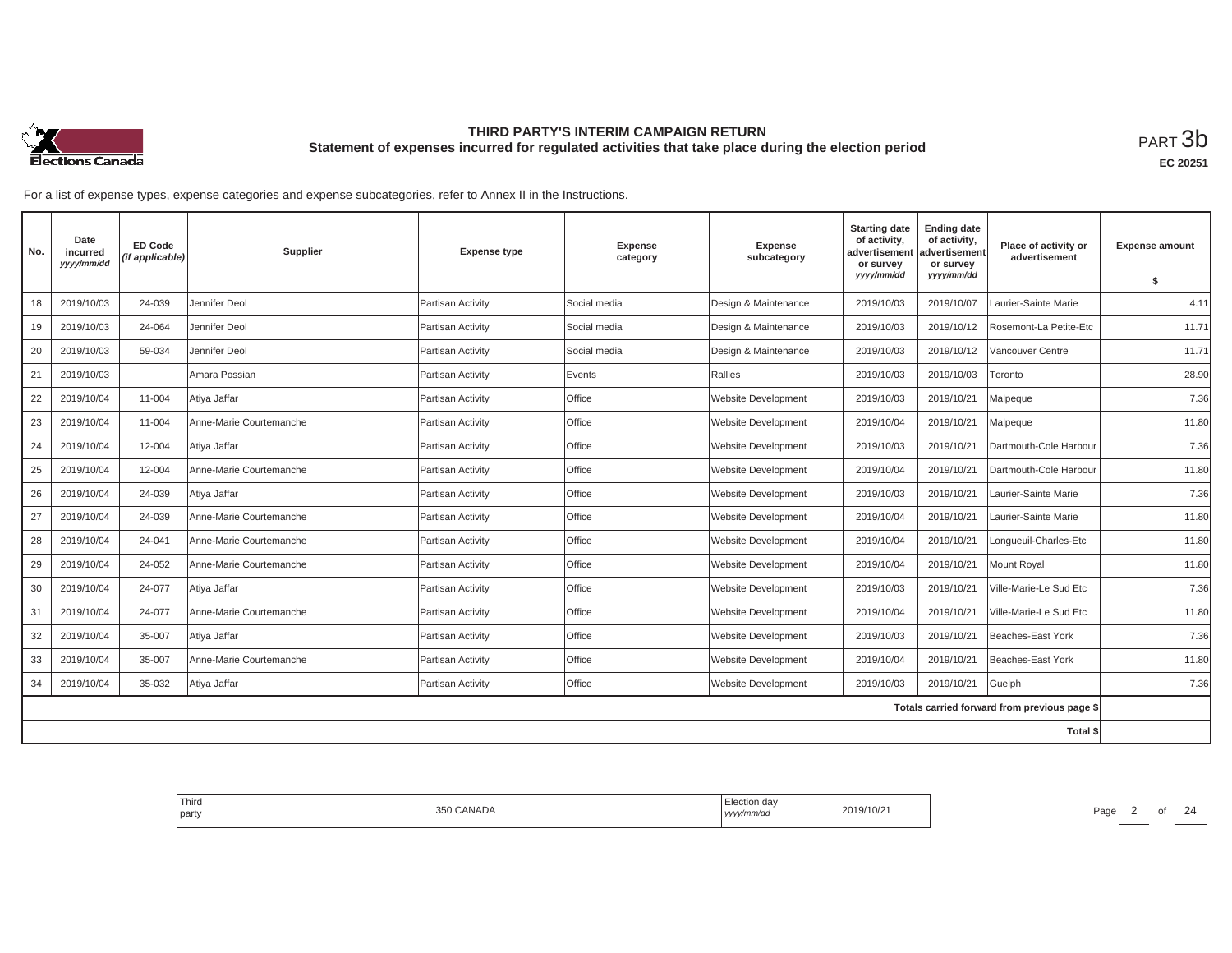

**EC 20251**

| No. | Date<br>incurred<br>yyyy/mm/dd | <b>ED Code</b><br>(if applicable) | Supplier                | <b>Expense type</b> | <b>Expense</b><br>category | <b>Expense</b><br>subcategory | <b>Starting date</b><br>of activity,<br>advertisement<br>or survey | <b>Ending date</b><br>of activity,<br>advertisement<br>or survey | Place of activity or<br>advertisement        | <b>Expense amount</b> |
|-----|--------------------------------|-----------------------------------|-------------------------|---------------------|----------------------------|-------------------------------|--------------------------------------------------------------------|------------------------------------------------------------------|----------------------------------------------|-----------------------|
|     |                                |                                   |                         |                     |                            |                               | yyyy/mm/dd                                                         | yyyy/mm/dd                                                       |                                              | S.                    |
| 35  | 2019/10/04                     | 35-032                            | Anne-Marie Courtemanche | Partisan Activity   | Office                     | <b>Website Development</b>    | 2019/10/04                                                         | 2019/10/21                                                       | Guelph                                       | 11.80                 |
| 36  | 2019/10/04                     | 35-035                            | Jennifer Deol           | Partisan Activity   | Social Media               | Design & Maintenance          | 2019/10/04                                                         | 2019/10/08                                                       | Winnipeg Centre                              | 33.62                 |
| 37  | 2019/10/04                     | 35-045                            | Atiya Jaffar            | Partisan Activity   | Office                     | <b>Website Development</b>    | 2019/10/03                                                         | 2019/10/21                                                       | Kitchener Centre                             | 7.36                  |
| 38  | 2019/10/04                     | 35-045                            | Anne-Marie Courtemanche | Partisan Activity   | Office                     | <b>Website Development</b>    | 2019/10/04                                                         | 2019/10/21                                                       | Kitchener Centre                             | 11.80                 |
| 39  | 2019/10/04                     | 35-081                            | Atiya Jaffar            | Partisan Activity   | Office                     | <b>Website Development</b>    | 2019/10/03                                                         | 2019/10/21                                                       | Parkdale-High Park                           | 7.36                  |
| 40  | 2019/10/04                     | 35-081                            | Anne-Marie Courtemanche | Partisan Activity   | Office                     | <b>Website Development</b>    | 2019/10/04                                                         | 2019/10/21                                                       | Parkdale-High Park                           | 11.80                 |
| 41  | 2019/10/04                     | 35-096                            | Atiya Jaffar            | Partisan Activity   | Office                     | <b>Website Development</b>    | 2019/10/03                                                         | 2019/10/21                                                       | Scarborough North                            | 7.36                  |
| 42  | 2019/10/04                     | 35-096                            | Anne-Marie Courtemanche | Partisan Activity   | Office                     | <b>Website Development</b>    | 2019/10/04                                                         | 2019/10/21                                                       | Scarborough North                            | 11.80                 |
| 43  | 2019/10/04                     | 35-101                            | Atiya Jaffar            | Partisan Activity   | Office                     | Website Development           | 2019/10/03                                                         | 2019/10/21                                                       | Spadina Fort York                            | 7.36                  |
| 44  | 2019/10/04                     | 35-101                            | Anne-Marie Courtemanche | Partisan Activity   | Office                     | <b>Website Development</b>    | 2019/10/04                                                         | 2019/10/21                                                       | Spadina Fort York                            | 11.80                 |
| 45  | 2019/10/04                     | 35-108                            | Atiya Jaffar            | Partisan Activity   | Office                     | <b>Website Development</b>    | 2019/10/03                                                         | 2019/10/21                                                       | <b>Toronto Centre</b>                        | 7.36                  |
| 46  | 2019/10/04                     | 35-108                            | Anne-Marie Courtemanche | Partisan Activity   | Office                     | <b>Website Development</b>    | 2019/10/04                                                         | 2019/10/21                                                       | <b>Toronto Centre</b>                        | 11.80                 |
| 47  | 2019/10/04                     | 35-109                            | Atiya Jaffar            | Partisan Activity   | Office                     | <b>Website Development</b>    | 2019/10/03                                                         | 2019/10/21                                                       | Toronto-Danforth                             | 7.36                  |
| 48  | 2019/10/04                     | 35-109                            | Anne-Marie Courtemanche | Partisan Activity   | Office                     | Website Development           | 2019/10/04                                                         | 2019/10/21                                                       | Toronto-Danforth                             | 11.80                 |
| 49  | 2019/10/04                     | 35-112                            | Atiya Jaffar            | Partisan Activity   | Office                     | Website Development           | 2019/10/03                                                         | 2019/10/21                                                       | Waterloo                                     | 7.36                  |
| 50  | 2019/10/04                     | 35-112                            | Anne-Marie Courtemanche | Partisan Activity   | Office                     | <b>Website Development</b>    | 2019/10/04                                                         | 2019/10/21                                                       | Waterloo                                     | 11.80                 |
| 51  | 2019/10/04                     | 35-118                            | Atiya Jaffar            | Partisan Activity   | Office                     | <b>Website Development</b>    | 2019/10/03                                                         | 2019/10/21                                                       | <b>York Centre</b>                           | 7.36                  |
|     |                                |                                   |                         |                     |                            |                               |                                                                    |                                                                  | Totals carried forward from previous page \$ |                       |
|     |                                |                                   |                         |                     |                            |                               |                                                                    |                                                                  | Total \$                                     |                       |

| Third<br>CANADA<br>350<br>the control of the con-<br>l party | <sup>1</sup> Election day<br>$\sim$<br>2019/10/2<br>Page<br>  yyyy/mm/aa<br>the contract of the contract of the contract of the contract of the contract of |
|--------------------------------------------------------------|-------------------------------------------------------------------------------------------------------------------------------------------------------------|
|--------------------------------------------------------------|-------------------------------------------------------------------------------------------------------------------------------------------------------------|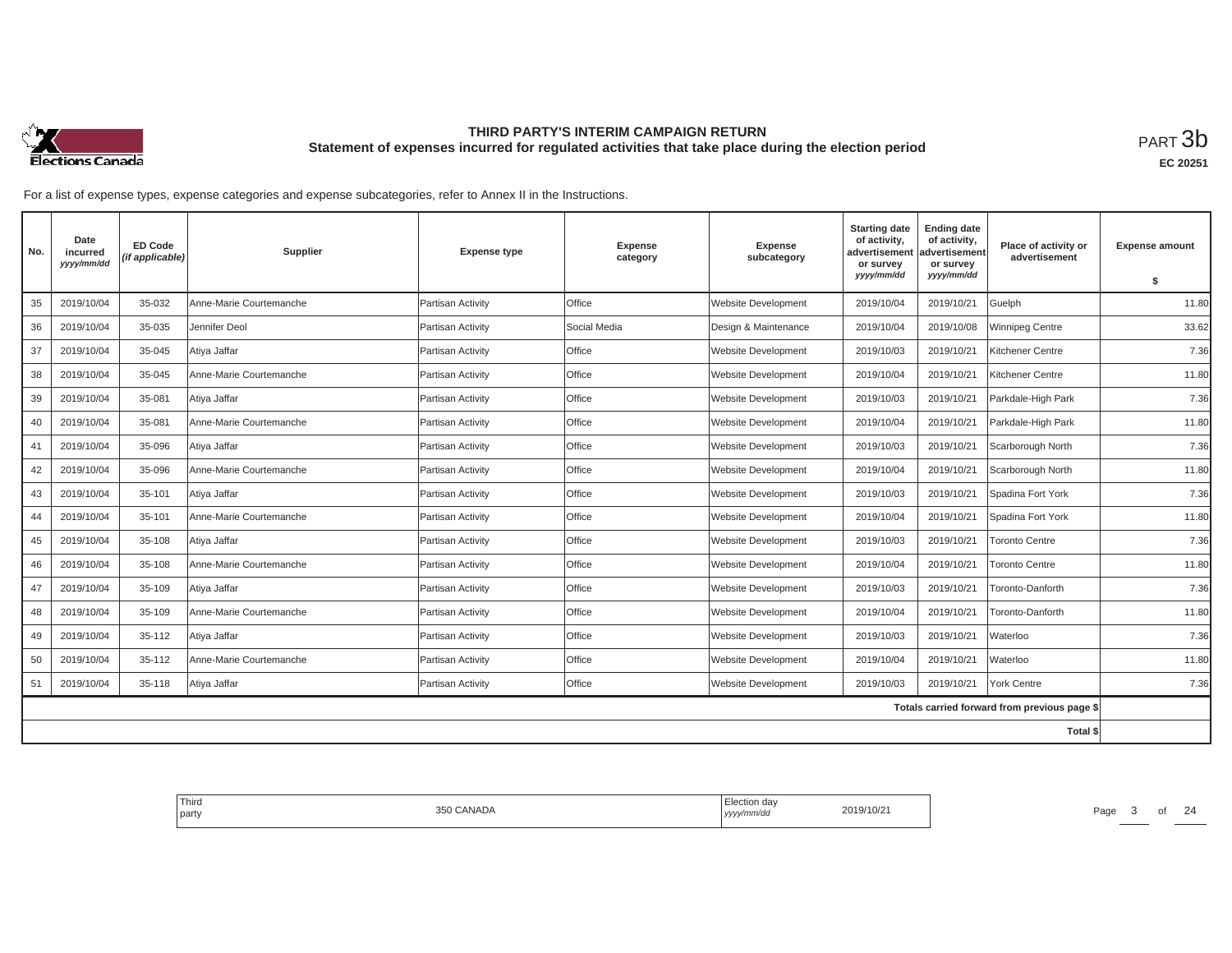

**EC 20251**

| No. | Date<br>incurred<br>yyyy/mm/dd | <b>ED Code</b><br>(if applicable) | Supplier                | <b>Expense type</b> | Expense<br>category | Expense<br>subcategory     | <b>Starting date</b><br>of activity,<br>advertisement<br>or survey | <b>Ending date</b><br>of activity,<br>advertisement<br>or survey | Place of activity or<br>advertisement        | <b>Expense amount</b> |
|-----|--------------------------------|-----------------------------------|-------------------------|---------------------|---------------------|----------------------------|--------------------------------------------------------------------|------------------------------------------------------------------|----------------------------------------------|-----------------------|
|     |                                |                                   |                         |                     |                     |                            | yyyy/mm/dd                                                         | yyyy/mm/dd                                                       |                                              | \$                    |
| 52  | 2019/10/04                     | 35-118                            | Anne-Marie Courtemanche | Partisan Activity   | <b>Office</b>       | <b>Website Development</b> | 2019/10/04                                                         | 2019/10/21                                                       | York Centre                                  | 11.80                 |
| 53  | 2019/10/04                     | 35-120                            | Atiya Jaffar            | Partisan Activity   | Office              | <b>Website Development</b> | 2019/10/03                                                         | 2019/10/21                                                       | York South Weston                            | 7.36                  |
| 54  | 2019/10/04                     | 35-120                            | Anne-Marie Courtemanche | Partisan Activity   | Office              | Website Development        | 2019/10/04                                                         | 2019/10/21                                                       | York South Weston                            | 11.80                 |
| 55  | 2019/10/04                     | 46-003                            | Atiya Jaffar            | Partisan Activity   | Office              | <b>Website Development</b> | 2019/10/03                                                         | 2019/10/21                                                       | Churchill-Keewatinook                        | 7.36                  |
| 56  | 2019/10/04                     | 46-003                            | Anne-Marie Courtemanche | Partisan Activity   | Office              | Website Development        | 2019/10/04                                                         | 2019/10/21                                                       | Churchill-Keewatinook                        | 11.80                 |
| 57  | 2019/10/04                     | 46-005                            | Anne-Marie Courtemanche | Partisan Activitv   | Office              | Website Development        | 2019/10/04                                                         | 2019/10/21                                                       | Elmwood Transcona                            | 11.80                 |
| 58  | 2019/10/04                     | 46-009                            | Atiya Jaffar            | Partisan Activitv   | Office              | <b>Website Development</b> | 2019/10/03                                                         | 2019/10/21                                                       | Saint Boniface- Saint etc                    | 7.36                  |
| 59  | 2019/10/04                     | 46-009                            | Anne-Marie Courtemanche | Partisan Activity   | Office              | <b>Website Development</b> | 2019/10/04                                                         | 2019/10/21                                                       | Saint Boniface- Saint etc                    | 11.80                 |
| 60  | 2019/10/04                     | 46-011                            | Atiya Jaffar            | Partisan Activitv   | Office              | <b>Website Development</b> | 2019/10/03                                                         | 2019/10/21                                                       | <b>Winnipeg Centre</b>                       | 7.36                  |
| 61  | 2019/10/04                     | 46-011                            | Anne-Marie Courtemanche | Partisan Activity   | Office              | <b>Website Development</b> | 2019/10/04                                                         | 2019/10/21                                                       | <b>Winnipeg Centre</b>                       | 11.80                 |
| 62  | 2019/10/04                     | 46-014                            | Atiya Jaffar            | Partisan Activity   | Office              | Website Development        | 2019/10/03                                                         | 2019/10/21                                                       | Winnipeg South Centre                        | 7.36                  |
| 63  | 2019/10/04                     | 46-014                            | Anne-Marie Courtemanche | Partisan Activity   | Office              | <b>Website Development</b> | 2019/10/04                                                         | 2019/10/21                                                       | Winnipeg South Centre                        | 11.80                 |
| 64  | 2019/10/04                     | 59-002                            | Atiya Jaffar            | Partisan Activity   | Office              | <b>Website Development</b> | 2019/10/03                                                         | 2019/10/21                                                       | Burnaby North-Seymour                        | 7.36                  |
| 65  | 2019/10/04                     | 59-002                            | Anne-Marie Courtemanche | Partisan Activity   | Office              | Website Development        | 2019/10/04                                                         | 2019/10/21                                                       | <b>Burnaby North-Seymour</b>                 | 11.80                 |
| 66  | 2019/10/04                     | 59-019                            | Atiya Jaffar            | Partisan Activity   | Office              | <b>Website Development</b> | 2019/10/03                                                         | 2019/10/21                                                       | New Westminster-ETC                          | 7.36                  |
| 67  | 2019/10/04                     | 59-019                            | Atiya Jaffar            | Partisan Activity   | <b>Office</b>       | <b>Website Development</b> | 2019/10/03                                                         | 2019/10/21                                                       | Vancouver Granville                          | 7.36                  |
| 68  | 2019/10/04                     | 59-019                            | Anne-Marie Courtemanche | Partisan Activity   | Office              | <b>Website Development</b> | 2019/10/04                                                         | 2019/10/21                                                       | New Westminster-ETC                          | 11.80                 |
|     |                                |                                   |                         |                     |                     |                            |                                                                    |                                                                  | Totals carried forward from previous page \$ |                       |
|     |                                |                                   |                         |                     |                     |                            |                                                                    |                                                                  | <b>Total \$</b>                              |                       |

| Thira<br>CANADA<br>350I<br>the control of the con-<br>party | Election day<br>2019/10/21<br>yyyy/mm/dd | $\sim$<br>Page |
|-------------------------------------------------------------|------------------------------------------|----------------|
|-------------------------------------------------------------|------------------------------------------|----------------|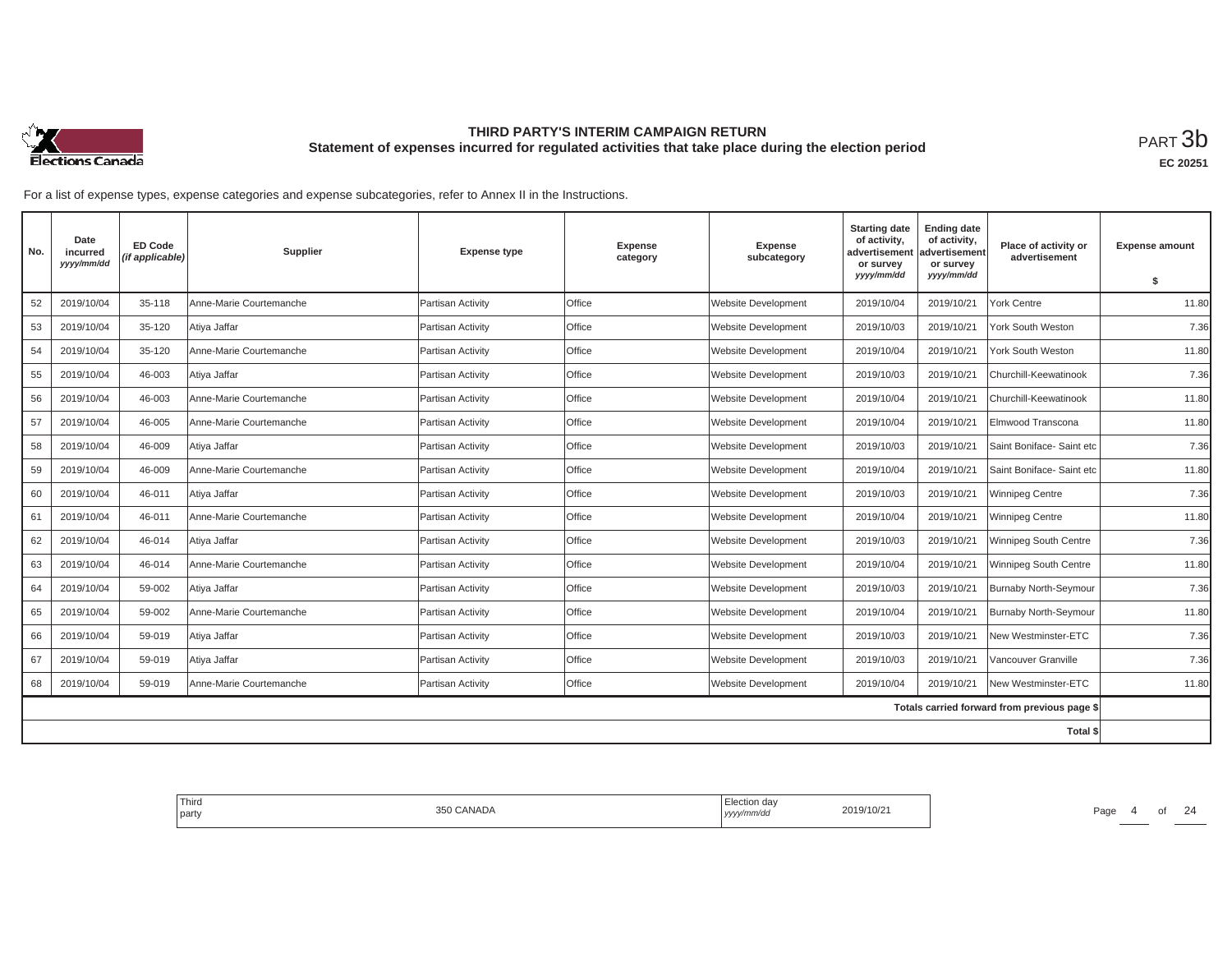

**EC 20251**

| No. | Date<br>incurred<br>yyyy/mm/dd | <b>ED Code</b><br>(if applicable) | Supplier                | <b>Expense type</b>         | <b>Expense</b><br>category | <b>Expense</b><br>subcategory | <b>Starting date</b><br>of activity,<br>advertisement<br>or survey<br>yyyy/mm/dd | <b>Ending date</b><br>of activity,<br>advertisement<br>or survey<br>yyyy/mm/dd | Place of activity or<br>advertisement        | <b>Expense amount</b> |
|-----|--------------------------------|-----------------------------------|-------------------------|-----------------------------|----------------------------|-------------------------------|----------------------------------------------------------------------------------|--------------------------------------------------------------------------------|----------------------------------------------|-----------------------|
|     |                                |                                   |                         |                             |                            |                               |                                                                                  |                                                                                |                                              | \$                    |
| 69  | 2019/10/04                     | 59-019                            | Anne-Marie Courtemanche | Partisan Activity           | Office                     | <b>Website Development</b>    | 2019/10/04                                                                       | 2019/10/21                                                                     | Vancouver Granville                          | 11.80                 |
| 70  | 2019/10/04                     | 59-035                            | Atiya Jaffar            | Partisan Activity           | Office                     | <b>Website Development</b>    | 2019/10/03                                                                       | 2019/10/21                                                                     | Vancouver East                               | 7.36                  |
| 71  | 2019/10/04                     | 59-035                            | Anne-Marie Courtemanche | Partisan Activity           | Office                     | <b>Website Development</b>    | 2019/10/04                                                                       | 2019/10/21                                                                     | Vancouver East                               | 11.80                 |
| 72  | 2019/10/04                     | 59-038                            | Atiya Jaffar            | Partisan Activity           | Office                     | <b>Website Development</b>    | 2019/10/03                                                                       | 2019/10/21                                                                     | Vancouver Kingsway                           | 7.36                  |
| 73  | 2019/10/04                     | 59-038                            | Anne-Marie Courtemanche | Partisan Activity           | Office                     | <b>Website Development</b>    | 2019/10/04                                                                       | 2019/10/21                                                                     | Vancouver Kingsway                           | 11.80                 |
| 74  | 2019/10/04                     | 61-001                            | Atiya Jaffar            | Partisan Activity           | Office                     | <b>Website Development</b>    | 2019/10/03                                                                       | 2019/10/21                                                                     | Northwest Territories                        | 7.36                  |
| 75  | 2019/10/04                     | 61-001                            | Anne-Marie Courtemanche | Partisan Activity           | Office                     | <b>Website Development</b>    | 2019/10/04                                                                       | 2019/10/21                                                                     | Northwest Territories                        | 11.80                 |
| 76  | 2019/10/04                     |                                   | <b>Guy Brodsky</b>      | <b>Election Advertising</b> | Advertising                | Signs                         | 2019/10/04                                                                       | 2019/10/07                                                                     | Kitchener-Waterloo                           | 19.00                 |
| 77  | 2019/10/04                     |                                   | Niklas Agarwal          | Partisan Activity           | Events                     | Other (Youth Town Hall)       | 2019/10/04                                                                       | 2019/10/04                                                                     | Toronto                                      | 319.50                |
| 78  | 2019/10/04                     |                                   | Amara Possian           | <b>Election Advertising</b> | Advertising                | <b>Print Media</b>            | 2019/10/16                                                                       | 2019/10/21                                                                     | National                                     | 231.16                |
| 79  | 2019/10/04                     |                                   | Atiya Jaffar            | Partisan Activity           | Voter contact              | Other voter contact (email)   | 2019/10/03                                                                       | 2019/10/11                                                                     | National                                     | 69.03                 |
| 80  | 2019/10/04                     |                                   | Atiya Jaffar            | Partisan Activity           | Office                     | <b>Website Development</b>    | 2019/10/03                                                                       | 2019/10/21                                                                     | National                                     | 92.04                 |
| 81  | 2019/10/04                     |                                   | Cameron Fenton          | <b>Election Advertising</b> | Advertising                | <b>Print Media</b>            | 2019/10/16                                                                       | 2019/10/21                                                                     | National                                     | 242.20                |
| 82  | 2019/10/05                     | 12-005                            | Atiya Jaffar            | Partisan Activity           | Office                     | <b>Website Development</b>    | 2019/10/03                                                                       | 2019/10/21                                                                     | Halifax                                      | 11.04                 |
| 83  | 2019/10/05                     | 24-039                            | Jennifer Deol           | <b>Election Advertising</b> | Advertising                | Design & development          | 2019/10/05                                                                       | 2019/10/14                                                                     | Laurier--Sainte-Marie                        | 6.64                  |
| 84  | 2019/10/05                     | 24-039                            | Jennifer Deol           | Election Advertising        | Advertising                | Placement costs               | 2019/10/05                                                                       | 2019/10/10                                                                     | Laurier--Sainte-Marie                        | 60.00                 |
| 85  | 2019/10/05                     | 24-041                            | Atiya Jaffar            | Partisan Activity           | Office                     | <b>Website Development</b>    | 2019/10/03                                                                       | 2019/10/21                                                                     | Longueuil-Charles-etc                        | 7.36                  |
|     |                                |                                   |                         |                             |                            |                               |                                                                                  |                                                                                | Totals carried forward from previous page \$ |                       |
|     |                                |                                   |                         |                             |                            |                               |                                                                                  |                                                                                | <b>Total \$</b>                              |                       |

| <b>Third</b><br><b>STATE OF BUILDING</b><br>party | 350 CANADA | Election day<br>2019/10/21<br>yyyy/mm/dd | $\bigcap$<br>Page<br>╱△<br>$\cdot$ |
|---------------------------------------------------|------------|------------------------------------------|------------------------------------|
|                                                   |            |                                          |                                    |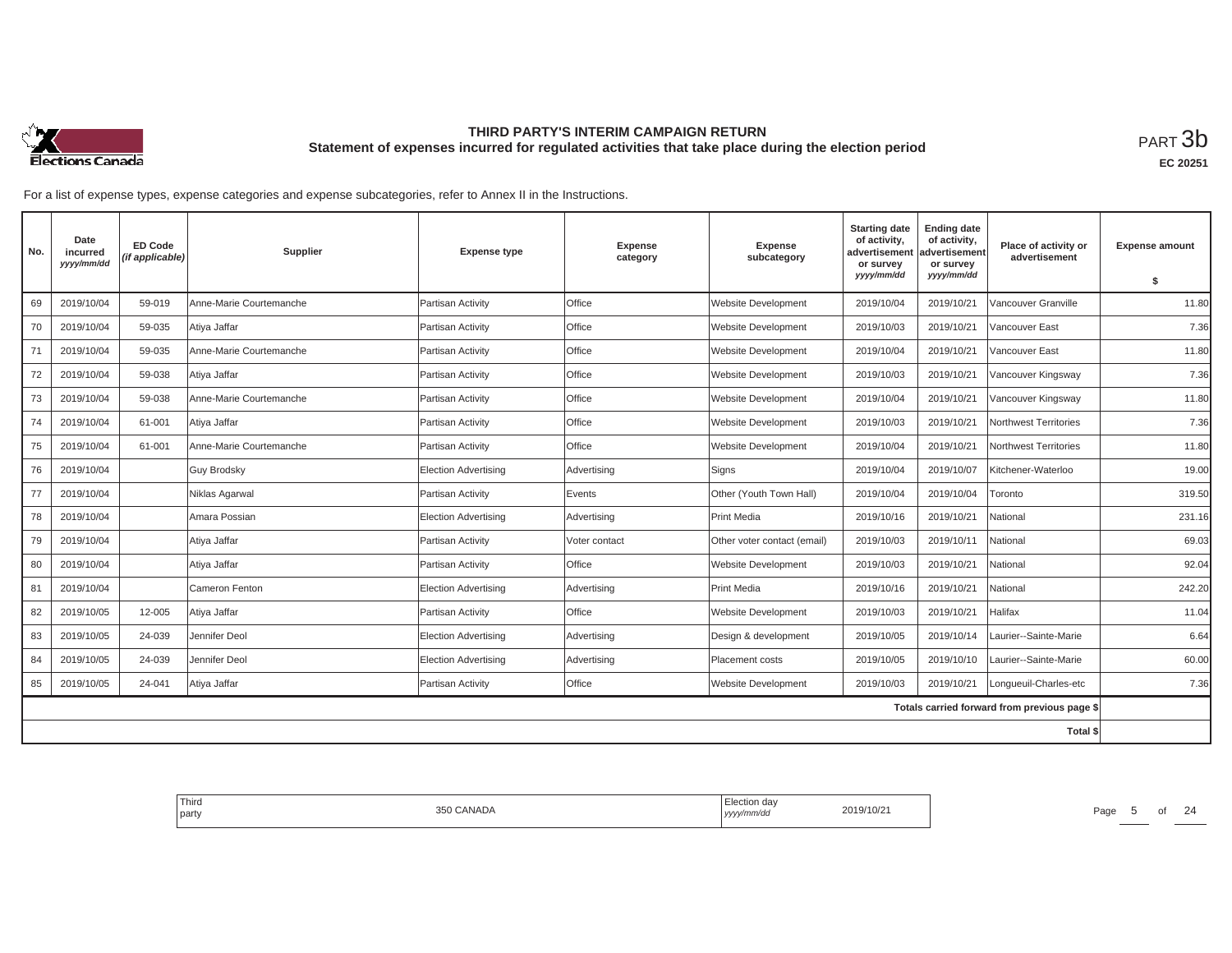

**EC 20251**

| No.      | Date<br>incurred<br>yyyy/mm/dd | <b>ED Code</b><br>(if applicable) | Supplier      | <b>Expense type</b>         | <b>Expense</b><br>category | <b>Expense</b><br>subcategory | <b>Starting date</b><br>of activity,<br>advertisement<br>or survev<br>yyyy/mm/dd | <b>Ending date</b><br>of activity,<br>advertisement<br>or survey<br>yyyy/mm/dd | Place of activity or<br>advertisement        | <b>Expense amount</b> |
|----------|--------------------------------|-----------------------------------|---------------|-----------------------------|----------------------------|-------------------------------|----------------------------------------------------------------------------------|--------------------------------------------------------------------------------|----------------------------------------------|-----------------------|
|          |                                |                                   |               |                             |                            |                               |                                                                                  |                                                                                |                                              | \$                    |
| 86       | 2019/10/05                     | 24-041                            | Jennifer Deol | <b>Election Advertising</b> | Advertising                | Design & development          | 2019/10/05                                                                       | 2019/10/14                                                                     | Longueuil-Charles-Etc                        | 6.64                  |
| 87       | 2019/10/05                     | 24-041                            | Jennifer Deol | <b>Election Advertising</b> | Advertising                | Placement costs               | 2019/10/05                                                                       | 2019/10/10                                                                     | Lonqueuil-Charles-Etc                        | 60.00                 |
| 88       | 2019/10/05                     | 24-052                            | Atiya Jaffar  | Partisan Activity           | Office                     | Website Development           | 2019/10/03                                                                       | 2019/10/21                                                                     | Mount Royal                                  | 7.36                  |
| 89       | 2019/10/05                     | 24-052                            | Jennifer Deol | Election Advertising        | Advertising                | Design & development          | 2019/10/05                                                                       | 2019/10/14                                                                     | Mount Royal                                  | 6.64                  |
| 90       | 2019/10/05                     | 24-052                            | Jennifer Deol | <b>Election Advertising</b> | Advertising                | <b>Placement costs</b>        | 2019/10/05                                                                       | 2019/10/10                                                                     | Mount Royal                                  | 60.00                 |
| 91       | 2019/10/05                     | 24-064                            | Atiya Jaffar  | Partisan Activity           | Office                     | Website Development           | 2019/10/03                                                                       | 2019/10/21                                                                     | Rosemont-La Petite-Etc                       | 7.36                  |
| 92       | 2019/10/05                     | 24-064                            | Jennifer Deol | <b>Election Advertising</b> | Advertising                | Design & development          | 2019/10/05                                                                       | 2019/10/14                                                                     | Rosemont-La Petite-Etc                       | 6.64                  |
| 93       | 2019/10/05                     | 24-064                            | Jennifer Deol | <b>Election Advertising</b> | Advertising                | Placement costs               | 2019/10/05                                                                       | 2019/10/10                                                                     | Rosemont-La Petite-Etc                       | 60.00                 |
| 94       | 2019/10/05                     | 24-077                            | Jennifer Deol | <b>Election Advertising</b> | Advertising                | Design & development          | 2019/10/05                                                                       | 2019/10/14                                                                     | Ville-Marie-Le Sud etc                       | 6.64                  |
| 95       | 2019/10/05                     | 24-077                            | Jennifer Deol | <b>Election Advertising</b> | Advertising                | Placement costs               | 2019/10/05                                                                       | 2019/10/10                                                                     | Ville-Marie-Le Sud etc                       | 60.00                 |
| 96       | 2019/10/05                     | 35-007                            | Jennifer Deol | <b>Election Advertising</b> | Advertising                | Design & development          | 2019/10/05                                                                       | 2019/10/10                                                                     | Beaches-East York                            | 3.32                  |
| 97       | 2019/10/05                     | 35-007                            | Jennifer Deol | Partisan Activity           | Social Media               | Design & Maintenance          | 2019/10/05                                                                       | 2019/10/08                                                                     | Beaches-East York                            | 4.82                  |
| 98       | 2019/10/05                     | 35-007                            | Jennifer Deol | <b>Election Advertising</b> | Advertising                | Placement costs               | 2019/10/05                                                                       | 2019/10/10                                                                     | Beaches-East York                            | 50.00                 |
| 99       | 2019/10/05                     | 35-032                            | Jennifer Deol | <b>Election Advertising</b> | Advertising                | Design & development          | 2019/10/05                                                                       | 2019/10/14                                                                     | Guelph                                       | 6.64                  |
| 100      | 2019/10/05                     | 35-032                            | Jennifer Deol | <b>Election Advertising</b> | Advertising                | <b>Placement costs</b>        | 2019/10/05                                                                       | 2019/10/10                                                                     | Guelph                                       | 300.00                |
| 101      | 2019/10/05                     | 35-035                            | Atiya Jaffar  | Partisan Activity           | <b>Office</b>              | Website Development           | 2019/10/03                                                                       | 2019/10/21                                                                     | <b>Hamilton Centre</b>                       | 7.36                  |
| 102      | 2019/10/05                     | 35-035                            | Jennifer Deol | <b>Election Advertising</b> | Advertising                | Design & development          | 2019/10/05                                                                       | 2019/10/14                                                                     | Hamilton Centre                              | 6.64                  |
|          |                                |                                   |               |                             |                            |                               |                                                                                  |                                                                                | Totals carried forward from previous page \$ |                       |
| Total \$ |                                |                                   |               |                             |                            |                               |                                                                                  |                                                                                |                                              |                       |

| Third<br>Election day<br>2019/10/21<br>350 CANADA<br>Page<br>yyyy/mm/dd<br>b<br>party |
|---------------------------------------------------------------------------------------|
|---------------------------------------------------------------------------------------|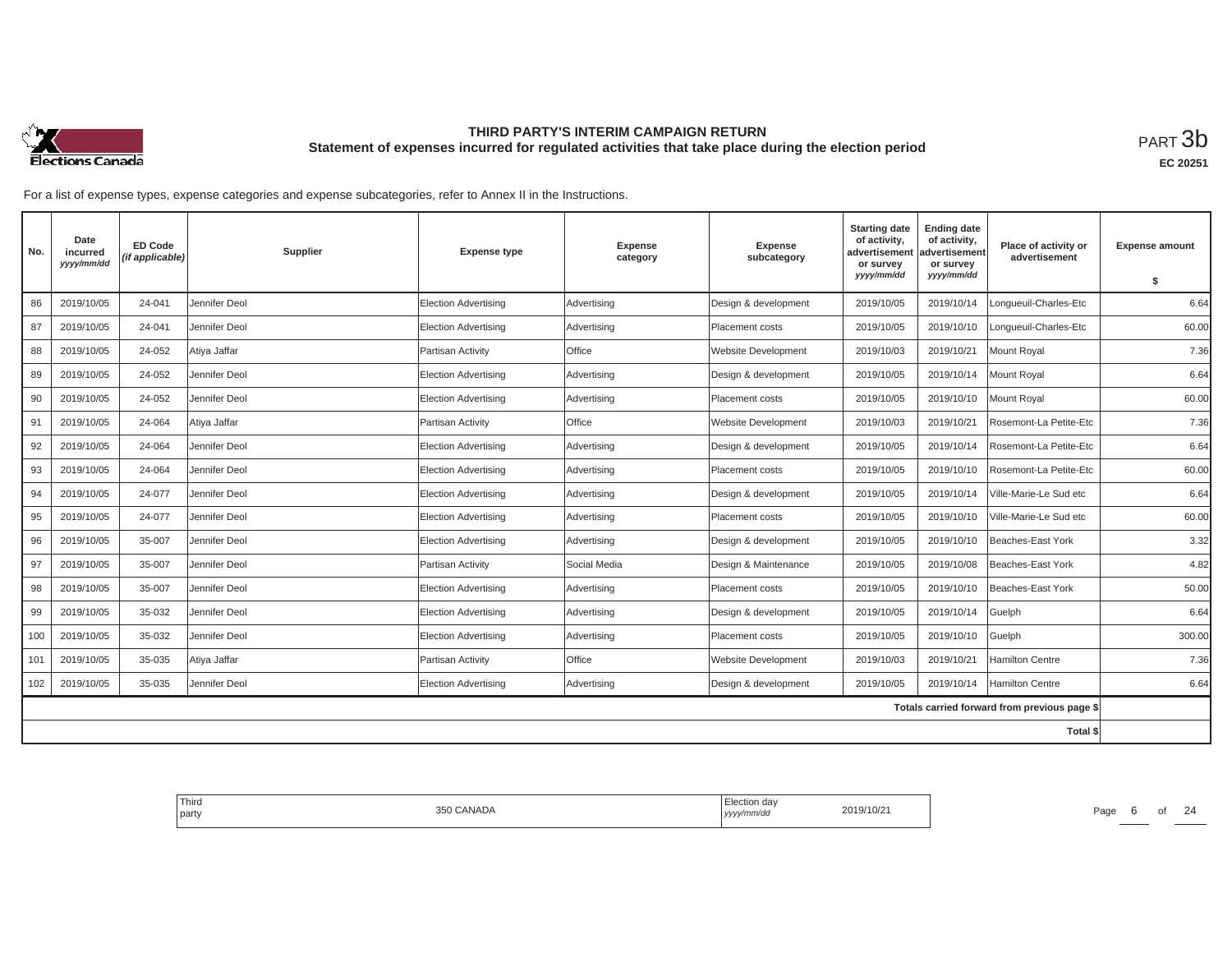

**EC 20251**

| No. | Date<br>incurred<br>yyyy/mm/dd | <b>ED Code</b><br>(if applicable) | Supplier      | <b>Expense type</b>         | <b>Expense</b><br>category | <b>Expense</b><br>subcategory | <b>Starting date</b><br>of activity,<br>advertisement<br>or survey<br>yyyy/mm/dd | <b>Ending date</b><br>of activity,<br>advertisement<br>or survey<br>yyyy/mm/dd | Place of activity or<br>advertisement        | <b>Expense amount</b><br>\$ |
|-----|--------------------------------|-----------------------------------|---------------|-----------------------------|----------------------------|-------------------------------|----------------------------------------------------------------------------------|--------------------------------------------------------------------------------|----------------------------------------------|-----------------------------|
| 103 | 2019/10/05                     | 35-035                            | Jennifer Deol | <b>Election Advertising</b> | Advertising                | Placement costs               | 2019/10/05                                                                       | 2019/10/10                                                                     | <b>Hamilton Centre</b>                       | 246.76                      |
|     |                                |                                   |               |                             |                            |                               |                                                                                  |                                                                                |                                              |                             |
| 104 | 2019/10/05                     | 35-076                            | Atiya Jaffar  | Partisan Activity           | <b>Office</b>              | Website Development           | 2019/10/03                                                                       | 2019/10/21                                                                     | Orléans                                      | 11.04                       |
| 105 | 2019/10/05                     | 35-078                            | Atiya Jaffar  | Partisan Activity           | Office                     | Website Development           | 2019/10/03                                                                       | 2019/10/21                                                                     | Ottawa-Vanier                                | 11.04                       |
| 106 | 2019/10/05                     | 35-079                            | Atiya Jaffar  | Partisan Activity           | Office                     | Website Development           | 2019/10/03                                                                       | 2019/10/21                                                                     | Ottawa West-Nepean                           | 11.04                       |
| 107 | 2019/10/05                     | 35-081                            | Jennifer Deol | Election Advertising        | Advertising                | Design & development          | 2019/10/05                                                                       | 2019/10/14                                                                     | Parkdale-High Park                           | 6.64                        |
| 108 | 2019/10/05                     | 35-081                            | Jennifer Deol | Partisan Activity           | Social media               | Design & Maintenance          | 2019/10/05                                                                       | 2019/10/08                                                                     | Parkdale-High Park                           | 8.22                        |
| 109 | 2019/10/05                     | 35-081                            | Jennifer Deol | <b>Election Advertising</b> | Advertising                | Placement costs               | 2019/10/05                                                                       | 2019/10/10                                                                     | Parkdale-High Park                           | 50.00                       |
| 110 | 2019/10/05                     | 35-101                            | Jennifer Deol | Partisan Activity           | Social media               | Design & Maintenance          | 2019/10/05                                                                       | 2019/10/08                                                                     | Spadina Fort York                            | 4.11                        |
| 111 | 2019/10/05                     | 35-101                            | Jennifer Deol | Election Advertising        | Advertising                | Design & development          | 2019/10/05                                                                       | 2019/10/14                                                                     | Spadina Fort York                            | 6.64                        |
| 112 | 2019/10/05                     | 35-101                            | Jennifer Deol | <b>Election Advertising</b> | Advertising                | Placement costs               | 2019/10/05                                                                       | 2019/10/10                                                                     | Spadina Fort York                            | 50.00                       |
| 113 | 2019/10/05                     | 35-108                            | Jennifer Deol | Election Advertising        | Advertising                | Design & development          | 2019/10/05                                                                       | 2019/10/14                                                                     | <b>Toronto Centre</b>                        | 6.64                        |
| 114 | 2019/10/05                     | 35-108                            | Jennifer Deol | Election Advertising        | Advertising                | Placement costs               | 2019/10/05                                                                       | 2019/10/10                                                                     | <b>Toronto Centre</b>                        | 50.00                       |
| 115 | 2019/10/05                     | 35-109                            | Jennifer Deol | <b>Election Advertising</b> | Advertising                | Design & development          | 2019/10/05                                                                       | 2019/10/14                                                                     | Toronto-Danforth                             | 6.64                        |
| 116 | 2019/10/05                     | 35-109                            | Jennifer Deol | Election Advertising        | Advertising                | Placement costs               | 2019/10/05                                                                       | 2019/10/10                                                                     | Toronto-Danforth                             | 50.00                       |
| 117 | 2019/10/05                     | 35-112                            | Jennifer Deol | Partisan Activity           | Social media               | Design & Maintenance          | 2019/10/05                                                                       | 2019/10/05                                                                     | Waterloo                                     | 3.45                        |
| 118 | 2019/10/05                     | 35-118                            | Jennifer Deol | Election Advertisina        | Advertising                | Design & development          | 2019/10/05                                                                       | 2019/10/14                                                                     | York Centre                                  | 6.64                        |
| 119 | 2019/10/05                     | 35-118                            | Jennifer Deol | <b>Election Advertising</b> | Advertising                | Placement costs               | 2019/10/05                                                                       | 2019/10/10                                                                     | <b>York Centre</b>                           | 50.00                       |
|     |                                |                                   |               |                             |                            |                               |                                                                                  |                                                                                | Totals carried forward from previous page \$ |                             |
|     |                                |                                   |               |                             |                            |                               |                                                                                  |                                                                                | Total \$                                     |                             |

| Third<br><i>≟</i> lection day<br>350 CANADA<br>2019/10/21<br>party<br>yyyy/mm/dd | 24<br>Page |
|----------------------------------------------------------------------------------|------------|
|----------------------------------------------------------------------------------|------------|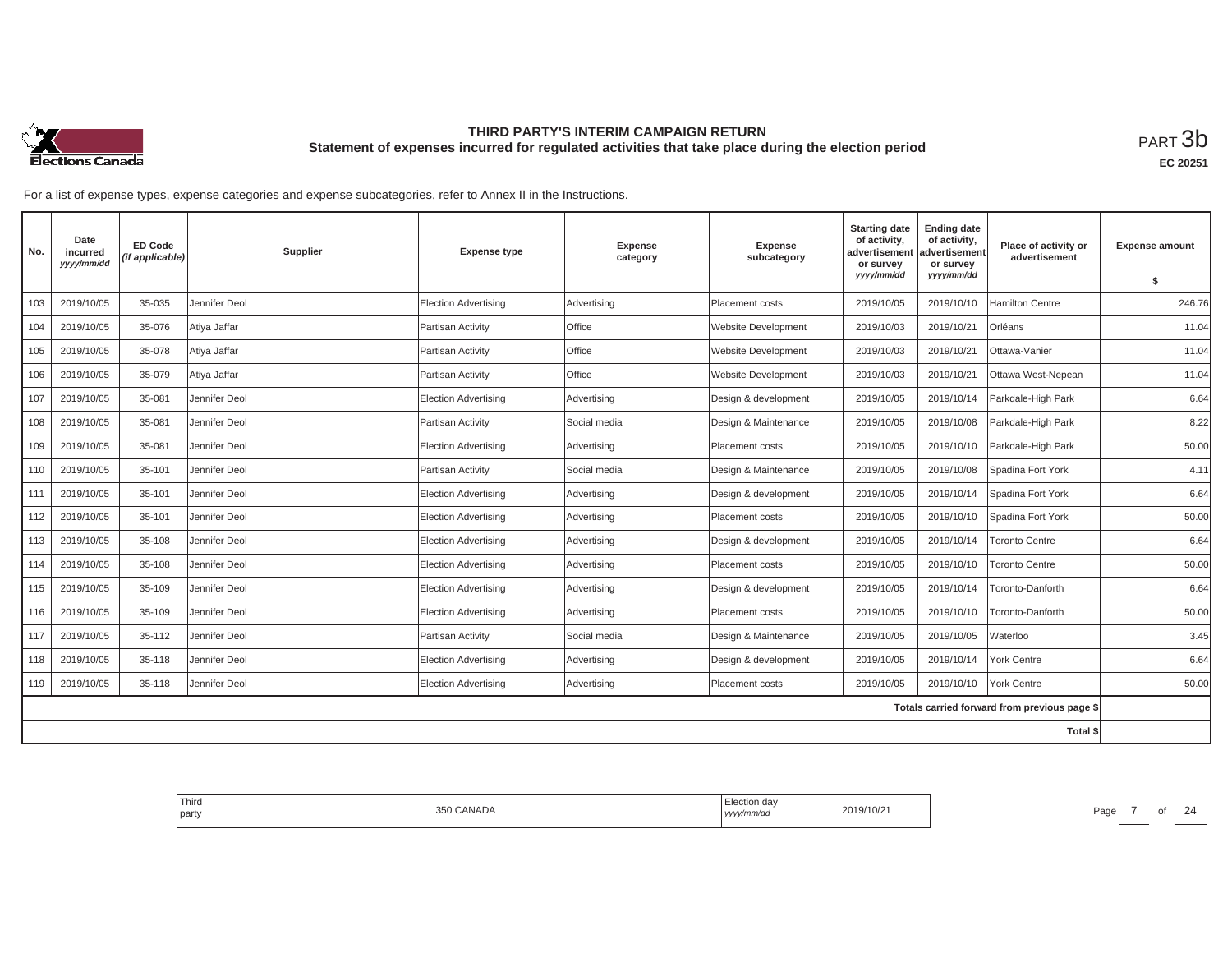

**EC 20251**

| No. | Date<br>incurred<br>yyyy/mm/dd | <b>ED Code</b><br>(if applicable) | Supplier      | <b>Expense type</b>         | <b>Expense</b><br>category | <b>Expense</b><br>subcategory | <b>Starting date</b><br>of activity,<br>advertisement<br>or survey | <b>Ending date</b><br>of activity,<br>advertisement<br>or survey | Place of activity or<br>advertisement        | <b>Expense amount</b> |
|-----|--------------------------------|-----------------------------------|---------------|-----------------------------|----------------------------|-------------------------------|--------------------------------------------------------------------|------------------------------------------------------------------|----------------------------------------------|-----------------------|
|     |                                |                                   |               |                             |                            |                               | yyyy/mm/dd                                                         | yyyy/mm/dd                                                       |                                              | \$                    |
| 120 | 2019/10/05                     | 35-120                            | Jennifer Deol | Partisan Activity           | Social media               | Design & Maintenance          | 2019/10/05                                                         | 2019/10/05                                                       | York South Weston                            | 3.45                  |
| 121 | 2019/10/05                     | 46-005                            | Atiya Jaffar  | Partisan Activity           | <b>Office</b>              | Website Development           | 2019/10/03                                                         | 2019/10/21                                                       | Elmwood Transcona                            | 7.36                  |
| 122 | 2019/10/05                     | 46-005                            | Jennifer Deol | <b>Election Advertising</b> | Advertising                | Design & development          | 2019/10/05                                                         | 2019/10/14                                                       | Elmwood Transcona                            | 6.64                  |
| 123 | 2019/10/05                     | 46-005                            | Jennifer Deol | <b>Election Advertising</b> | Advertising                | Placement costs               | 2019/10/05                                                         | 2019/10/10                                                       | Elmwood Transcona                            | 75.00                 |
| 124 | 2019/10/05                     | 46-009                            | Jennifer Deol | <b>Election Advertising</b> | Advertising                | Design & development          | 2019/10/05                                                         | 2019/10/14                                                       | Saint-Boniface-Saint Etc                     | 6.64                  |
| 125 | 2019/10/05                     | 46-009                            | Jennifer Deol | <b>Election Advertising</b> | Advertising                | Placement costs               | 2019/10/05                                                         | 2019/10/10                                                       | Saint-Boniface-Saint Etc                     | 75.00                 |
| 126 | 2019/10/05                     | 46-011                            | Jennifer Deol | <b>Election Advertising</b> | Advertising                | Design & development          | 2019/10/05                                                         | 2019/10/14                                                       | Winnipeg Center                              | 6.64                  |
| 127 | 2019/10/05                     | 46-011                            | Jennifer Deol | <b>Election Advertising</b> | Advertising                | Placement costs               | 2019/10/05                                                         | 2019/10/10                                                       | <b>Winnipeg Center</b>                       | 75.00                 |
| 128 | 2019/10/05                     | 46-014                            | Jennifer Deol | <b>Election Advertising</b> | Advertising                | Design & development          | 2019/10/05                                                         | 2019/10/14                                                       | Winnipeg South Centre                        | 6.64                  |
| 129 | 2019/10/05                     | 46-014                            | Jennifer Deol | <b>Election Advertising</b> | Advertising                | Placement costs               | 2019/10/05                                                         | 2019/10/10                                                       | Winnipeg South Centre                        | 75.00                 |
| 130 | 2019/10/05                     | 59-002                            | Jennifer Deol | <b>Election Advertising</b> | Advertising                | Design & development          | 2019/10/05                                                         | 2019/10/14                                                       | Burnaby North-Seymour                        | 6.64                  |
| 131 | 2019/10/05                     | 59-002                            | Jennifer Deol | Election Advertising        | Advertising                | Placement costs               | 2019/10/05                                                         | 2019/10/10                                                       | Burnaby North-Seymour                        | 300.00                |
| 132 | 2019/10/05                     | 59-034                            | Atiya Jaffar  | Partisan Activity           | Office                     | Website Development           | 2019/10/03                                                         | 2019/10/21                                                       | Vancouver Centre                             | 11.04                 |
| 133 | 2019/10/05                     | 59-034                            | Cam Fenton    | Partisan Activity           | Office                     | Website Development           | 2019/10/07                                                         | 2019/10/21                                                       | Vancouver Centre                             | 15.14                 |
| 134 | 2019/10/05                     |                                   | Katie Perfitt | <b>Election Advertising</b> | Advertising                | Signs                         | 2019/10/07                                                         | 2019/10/08                                                       | Ottawa                                       | 531.24                |
| 135 | 2019/10/05                     |                                   | Jennifer Deol | Election Advertising        | Advertising                | Placement costs               | 2019/10/05                                                         | 2019/10/10                                                       | Vational                                     | 300.00                |
| 136 | 2019/10/05                     |                                   | Jennifer Deol | <b>Election Advertising</b> | Advertising                | Design & development          | 2019/10/05                                                         | 2019/10/14                                                       | National                                     | 9.96                  |
|     |                                |                                   |               |                             |                            |                               |                                                                    |                                                                  | Totals carried forward from previous page \$ |                       |
|     |                                |                                   |               |                             |                            |                               |                                                                    |                                                                  | Total \$                                     |                       |

| Third<br>party | CANADA<br>くへい | :lection dav<br>nnvac<br>1' | 019/10/2 | Page. | <sup>o</sup> | $\sim$ |
|----------------|---------------|-----------------------------|----------|-------|--------------|--------|
|                |               |                             |          |       |              |        |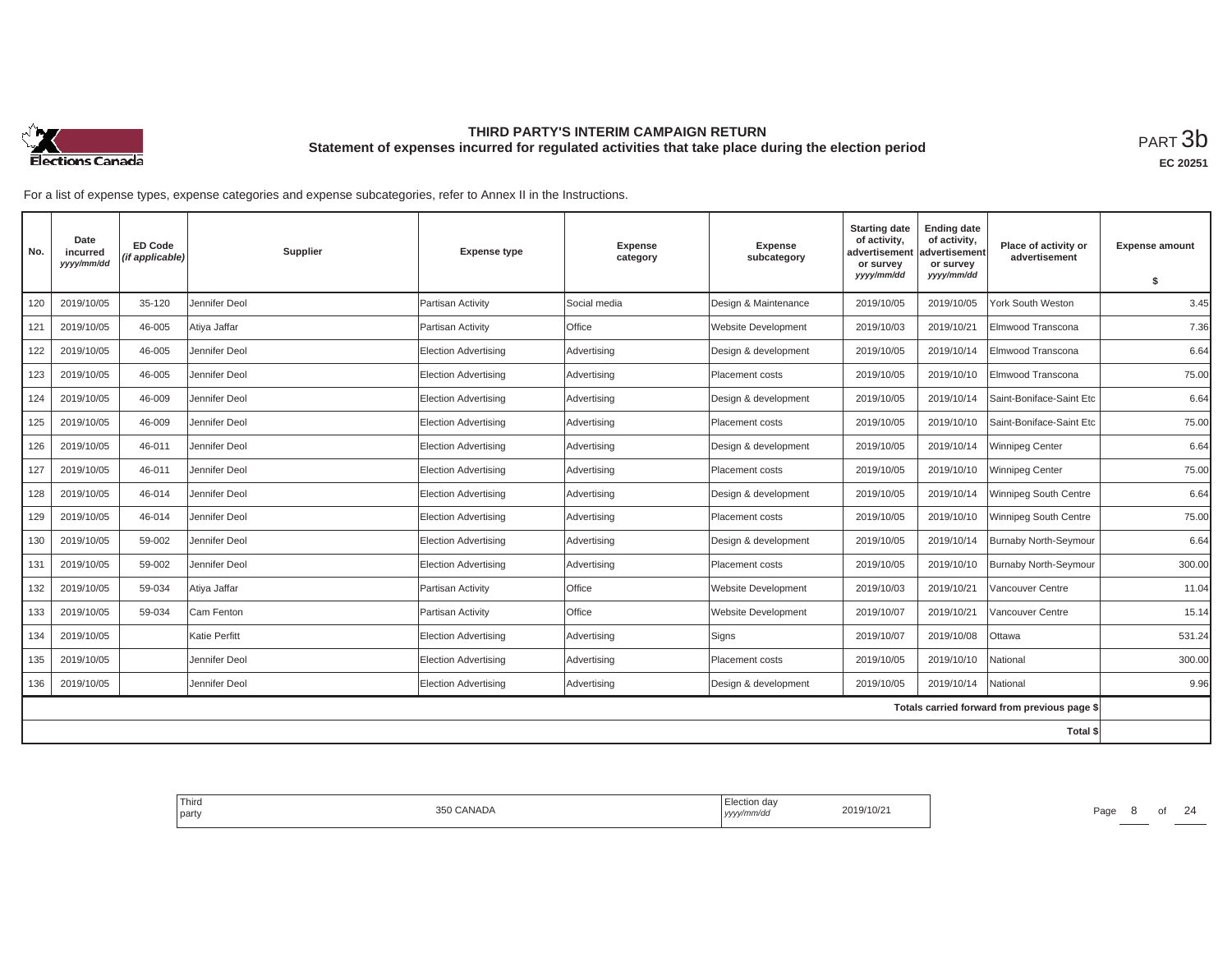

**EC 20251**

| No.             | Date<br>incurred<br>yyyy/mm/dd | <b>ED Code</b><br>(if applicable) | Supplier                 | <b>Expense type</b>      | <b>Expense</b><br>category | <b>Expense</b><br>subcategory | <b>Starting date</b><br>of activity,<br>advertisemen<br>or survey | <b>Ending date</b><br>of activity,<br>advertisement<br>or survey | Place of activity or<br>advertisement        | <b>Expense amount</b> |
|-----------------|--------------------------------|-----------------------------------|--------------------------|--------------------------|----------------------------|-------------------------------|-------------------------------------------------------------------|------------------------------------------------------------------|----------------------------------------------|-----------------------|
|                 |                                |                                   |                          |                          |                            |                               | yyyy/mm/dd                                                        | yyyy/mm/dd                                                       |                                              | \$                    |
| 137             | 2019/10/06                     |                                   | Jennifer Deol            | Partisan Activity        | Office                     | <b>Website Development</b>    | 2019/10/06                                                        | 2019/10/21                                                       | National                                     | 83.02                 |
| 138             | 2019/10/06                     |                                   | Katie Perfitt            | Partisan Activity        | Events                     | Rallies                       | 2019/10/07                                                        | 2019/10/07                                                       | Ottawa                                       | 230.10                |
| 139             | 2019/10/07                     | 12-004                            | Jennifer Deol            | Partisan Activity        | Social media               | Design & Maintenance          | 2019/10/07                                                        | 2019/10/08                                                       | Dartmouth-Cole Harbour                       | 1.33                  |
| 140             | 2019/10/07                     | 12-005                            | Cam Fenton               | Partisan Activity        | Office                     | <b>Website Development</b>    | 2019/10/07                                                        | 2019/10/21                                                       | Halifax                                      | 15.14                 |
| 141             | 2019/10/07                     | 24-064                            | Cam Fenton               | Partisan Activity        | Office                     | Website Development           | 2019/10/07                                                        | 2019/10/21                                                       | Rosemont-La Petite etc                       | 15.14                 |
| 142             | 2019/10/07                     | 35-045                            | Jennifer Deol            | Partisan Activity        | Social media               | Design & Maintenance          | 2019/10/07                                                        | 2019/10/07                                                       | Kitchener-Centre                             | 0.66                  |
| 143             | 2019/10/07                     | 35-076                            | Cam Fenton               | Partisan Activity        | Office                     | <b>Website Development</b>    | 2019/10/07                                                        | 2019/10/21                                                       | Orléans                                      | 15.14                 |
| 144             | 2019/10/07                     | 35-076                            | Jennifer Deol            | Partisan Activity        | Social media               | Design & Maintenance          | 2019/10/07                                                        | 2019/10/12                                                       | Orleans                                      | 11.71                 |
| 145             | 2019/10/07                     | 35-078                            | Cam Fenton               | Partisan Activity        | Office                     | <b>Website Development</b>    | 2019/10/07                                                        | 2019/10/21                                                       | Ottawa-Vanier                                | 15.14                 |
| 146             | 2019/10/07                     | 35-078                            | Jennifer Deol            | Partisan Activity        | Social media               | Design & Maintenance          | 2019/10/07                                                        | 2019/10/12                                                       | Ottawa Vanier                                | 13.08                 |
| 147             | 2019/10/07                     | 35-079                            | Cam Fenton               | Partisan Activity        | Office                     | <b>Website Development</b>    | 2019/10/07                                                        | 2019/10/21                                                       | Ottawa West-Nepean                           | 15.14                 |
| 148             | 2019/10/07                     | 35-079                            | Jennifer Deol            | Partisan Activity        | Social media               | Design & Maintenance          | 2019/10/07                                                        | 2019/10/12                                                       | Ottawa West-Nepean                           | 11.71                 |
| 149             | 2019/10/07                     |                                   | Christian Favreau        | Partisan Activity        | Events                     | Other (Debate Watching)       | 2019/10/07                                                        | 2019/10/07                                                       | Montreal                                     | 216.64                |
| 150             | 2019/10/07                     |                                   | Sarah Alvo               | Partisan Activity        | Events                     | Other (Debate Watching)       | 2019/10/07                                                        | 2019/10/07                                                       | Kitchener waterloo                           | 242.32                |
| 151             | 2019/10/07                     |                                   | Gabrielle Gelderman      | <b>Partisan Activity</b> | Events                     | Other (Debate Watching)       | 2019/10/07                                                        | 2019/10/07                                                       | Edmonton                                     | 99.19                 |
| 152             | 2019/10/07                     |                                   | Sahar Atbeia             | Partisan Activity        | Events                     | Other (Debate Watching)       | 2019/10/07                                                        | 2019/10/07                                                       | Halifax                                      | 80.18                 |
| 153             | 2019/10/07                     |                                   | Thomas Gagnon-van Leeuwe | Partisan Activity        | Events                     | Other (Debate Watching)       | 2019/10/07                                                        | 2019/10/07                                                       | Yellowknife                                  | 20.48                 |
|                 |                                |                                   |                          |                          |                            |                               |                                                                   |                                                                  | Totals carried forward from previous page \$ |                       |
| <b>Total \$</b> |                                |                                   |                          |                          |                            |                               |                                                                   |                                                                  |                                              |                       |

| $-$<br>Thira<br>the control of the control of<br>party | CANADA<br>350 | ⊧iection dav<br>2019/10/2<br>, уууулт<br>'im/a | $\sim$<br>Page<br>. . |
|--------------------------------------------------------|---------------|------------------------------------------------|-----------------------|
|                                                        |               |                                                |                       |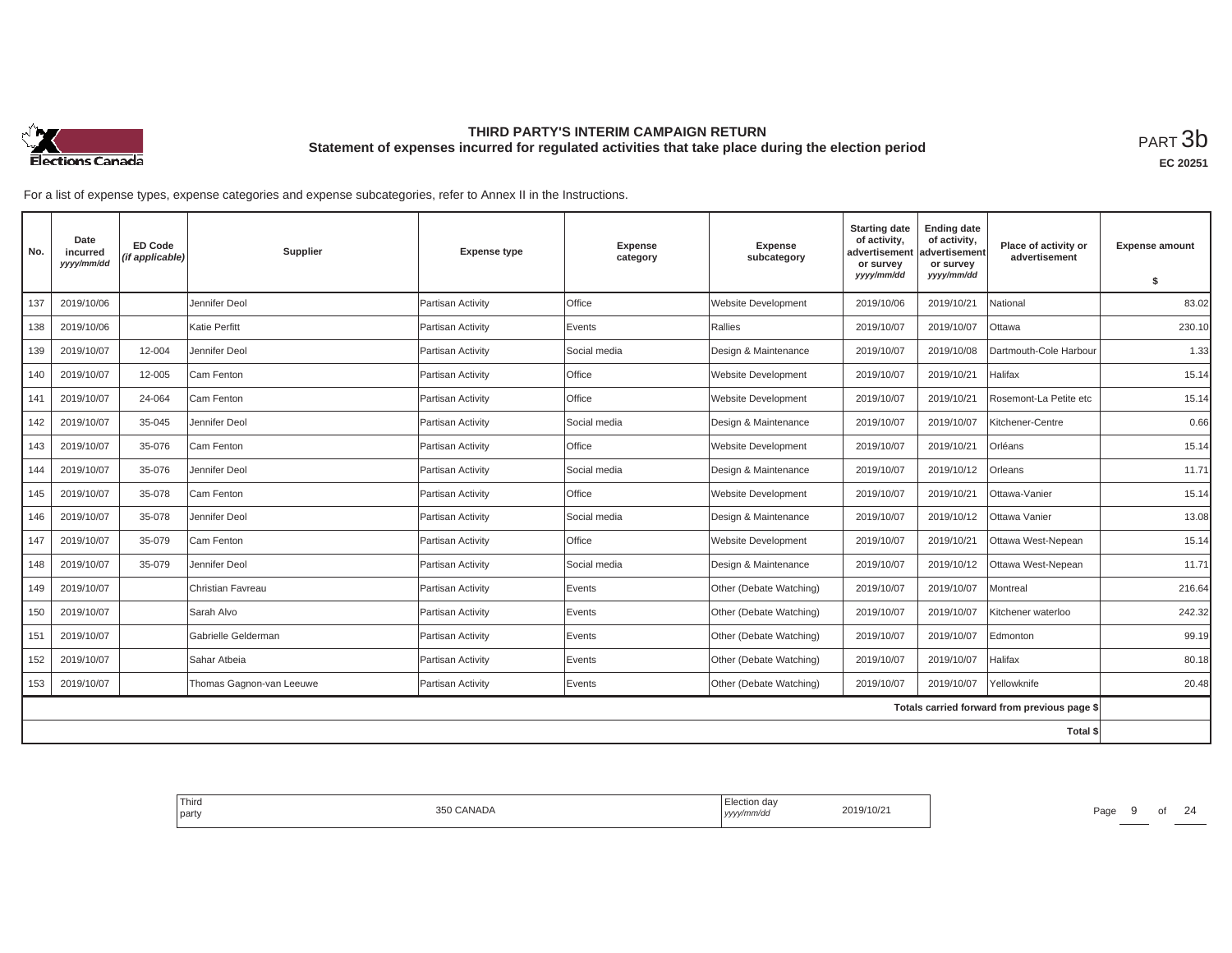

**EC 20251**

| No. | Date<br>incurred<br>yyyy/mm/dd | <b>ED Code</b><br>(if applicable) | Supplier                         | <b>Expense type</b>  | <b>Expense</b><br>category                                  | <b>Expense</b><br>subcategory | <b>Starting date</b><br>of activity,<br>advertisemen<br>or survey | <b>Ending date</b><br>of activity,<br>advertisement<br>or survey | Place of activity or<br>advertisement        | <b>Expense amount</b> |
|-----|--------------------------------|-----------------------------------|----------------------------------|----------------------|-------------------------------------------------------------|-------------------------------|-------------------------------------------------------------------|------------------------------------------------------------------|----------------------------------------------|-----------------------|
|     |                                |                                   |                                  |                      |                                                             |                               | yyyy/mm/dd                                                        | yyyy/mm/dd                                                       |                                              | S.                    |
| 154 | 2019/10/07                     |                                   | Geoff Carter                     | Partisan Activity    | Events                                                      | Other (Debate Watching)       | 2019/10/07                                                        | 2019/10/07                                                       | Yellowknife                                  | 20.48                 |
| 155 | 2019/10/07                     |                                   | Katie Perfitt                    | Partisan Activity    | Events                                                      | Other (Debate Watching)       | 2019/10/07                                                        | 2019/10/07                                                       | Ottawa                                       | 739.00                |
| 156 | 2019/10/07                     |                                   | Laura Cameron                    | Partisan Activity    | Events                                                      | Other (Debate Watching)       | 2019/10/07                                                        | 2019/10/07                                                       | Winnipeg                                     | 373.30                |
| 157 | 2019/10/07                     |                                   | The Studio at Creative Coworkers | Partisan Activity    | Events                                                      | Other (Debate Watching)       | 2019/10/07                                                        | 2019/10/07                                                       | /ancouver                                    | 143.50                |
| 158 | 2019/10/08                     | 12-005                            | Jennifer Deol                    | Partisan Activity    | Social media                                                | Design & Maintenance          | 2019/10/08                                                        | 2019/10/10                                                       | Halifax                                      | 11.71                 |
| 159 | 2019/10/08                     | 12-005                            | Amina Mousagim-Barette           | Partisan Activity    | Office                                                      | <b>Website Development</b>    | 2019/10/08                                                        | 2019/10/21                                                       | Halifax                                      | 11.45                 |
| 160 | 2019/10/08                     | 24-064                            | Amina Mousagim-Barette           | Partisan Activity    | Office                                                      | <b>Website Development</b>    | 2019/10/08                                                        | 2019/10/21                                                       | Rosemont-La Petite Etc                       | 11.45                 |
| 161 | 2019/10/08                     | 35-035                            | Anne-Marie Courtemanche          | Partisan Activity    | Office                                                      | Website Development           | 2019/10/04                                                        | 2019/10/21                                                       | <b>Hamilton Centre</b>                       | 11.80                 |
| 162 | 2019/10/08                     | 35-076                            | Amina Mousagim-Barette           | Partisan Activity    | Office                                                      | <b>Website Development</b>    | 2019/10/08                                                        | 2019/10/21                                                       | Orléans                                      | 11.45                 |
| 163 | 2019/10/08                     | 35-078                            | Amina Mousagim-Barette           | Partisan Activity    | Office                                                      | <b>Website Development</b>    | 2019/10/08                                                        | 2019/10/21                                                       | Ottawa-Vanier                                | 11.45                 |
| 164 | 2019/10/08                     | 35-079                            | Amina Mousagim-Barette           | Partisan Activity    | Office                                                      | <b>Website Development</b>    | 2019/10/08                                                        | 2019/10/21                                                       | Ottawa West-Nepean                           | 11.45                 |
| 165 | 2019/10/08                     | 46-003                            | Jennifer Deol                    | Partisan Activity    | Social media                                                | Design & Maintenance          | 2019/10/08                                                        | 2019/10/12                                                       | Churhill-Keewatinook etc                     | 4.11                  |
| 166 | 2019/10/08                     | 59-002                            | Jennifer Deol                    | Partisan Activity    | Social media                                                | Design & Maintenance          | 2019/10/08                                                        | 2019/10/08                                                       | <b>Burnaby North-Seymour</b>                 | 0.66                  |
| 167 | 2019/10/08                     | 59-034                            | Amina Mousagim-Barette           | Partisan Activity    | Office                                                      | <b>Website Development</b>    | 2019/10/08                                                        | 2019/10/21                                                       | Vancouver Centre                             | 11.45                 |
| 168 | 2019/10/08                     |                                   | Christian Favreau                | Election Advertising | Advertising                                                 | Signs                         | 2019/10/08                                                        | 2019/10/21                                                       | Montreal                                     | 101.48                |
| 169 | 2019/10/08                     |                                   | Amara Possian                    | Partisan Activity    | Salaries, wages & consulting fee Other (Volunteer Coaching) |                               | 2019/10/08                                                        | 2019/10/08                                                       | Vational                                     | 86.69                 |
| 170 | 2019/10/08                     |                                   | Cameron Fenton                   | Partisan Activity    | Social media                                                | Design & Maintenance          | 2019/10/08                                                        | 2019/10/21                                                       | National                                     | 30.28                 |
|     |                                |                                   |                                  |                      |                                                             |                               |                                                                   |                                                                  | Totals carried forward from previous page \$ |                       |
|     |                                |                                   |                                  |                      |                                                             |                               |                                                                   |                                                                  | Total \$                                     |                       |

| Third<br>the control of the con-<br>party | 350 CANADA | Election day<br>  yyyy/mm/dd | 2019/10/2 | Page | - 1 U | $\bigcap$<br>{ 2 |
|-------------------------------------------|------------|------------------------------|-----------|------|-------|------------------|
|                                           |            |                              |           |      |       |                  |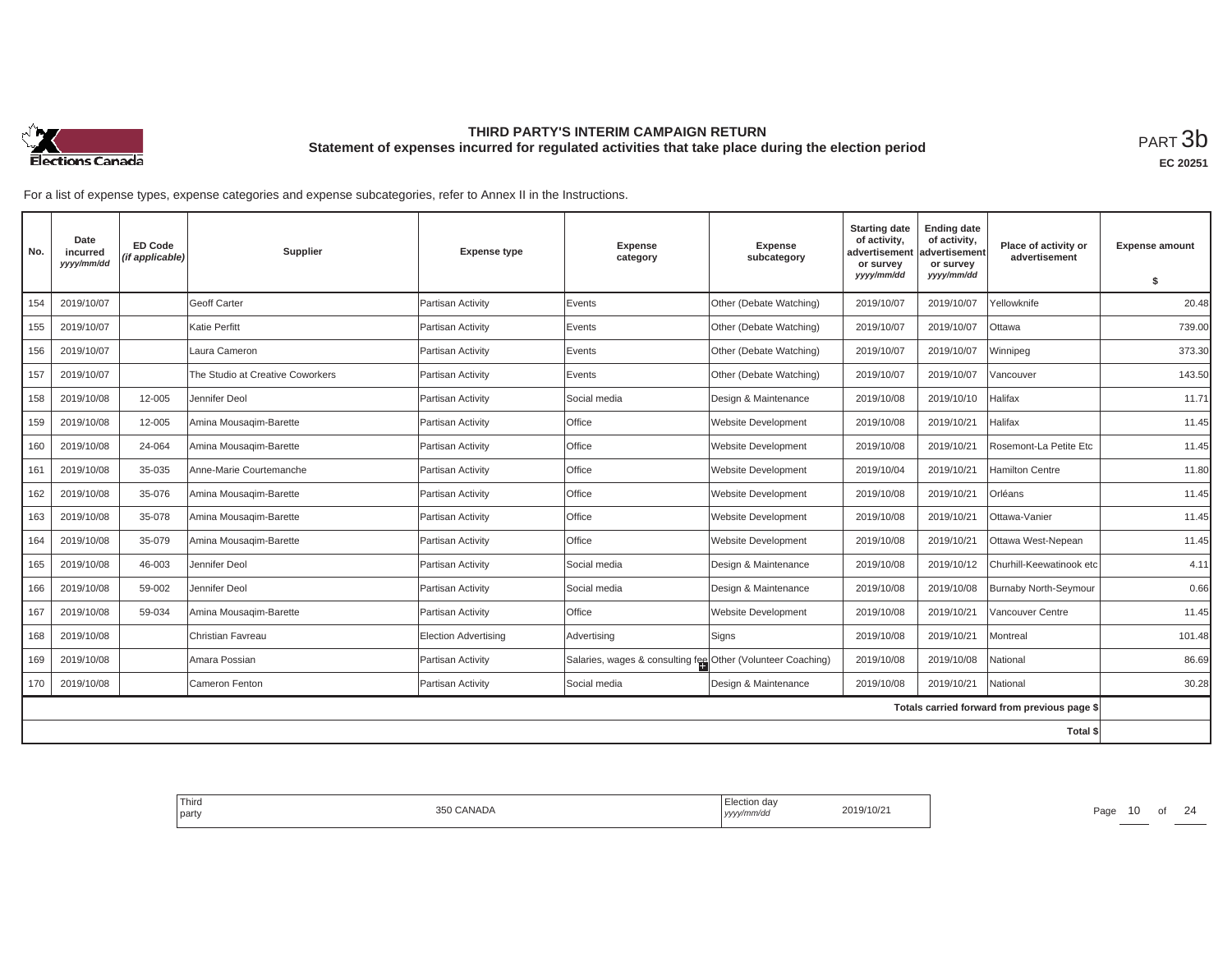

| No. | Date<br>incurred<br>yyyy/mm/dd | <b>ED Code</b><br>(if applicable) | Supplier                    | <b>Expense type</b>  | <b>Expense</b><br>category | <b>Expense</b><br>subcategory | <b>Starting date</b><br>of activity,<br>advertisement<br>or survey<br>yyyy/mm/dd | <b>Ending date</b><br>of activity,<br>advertisement<br>or survey<br>yyyy/mm/dd | Place of activity or<br>advertisement        | <b>Expense amount</b><br>s. |
|-----|--------------------------------|-----------------------------------|-----------------------------|----------------------|----------------------------|-------------------------------|----------------------------------------------------------------------------------|--------------------------------------------------------------------------------|----------------------------------------------|-----------------------------|
| 171 | 2019/10/08                     |                                   | Emma Jackson                | Partisan Activity    | Voter contact              | <b>Text Messaging</b>         | 2019/10/09                                                                       | 2019/10/13                                                                     | National                                     | 1,089.27                    |
| 172 | 2019/10/08                     |                                   | Nathaniel Wesley Waldie Ort | Election Advertising | Advertising                | Signs                         | 2019/10/06                                                                       | 2019/10/07                                                                     | Winnipeg                                     | 1.00                        |
| 173 | 2019/10/09                     | 11-004                            | Atiya Jaffar                | Partisan Activity    | Voter contact              | <b>Text Messaging</b>         | 2019/10/09                                                                       | 2019/10/13                                                                     | Malpeque                                     | 13.81                       |
| 174 | 2019/10/09                     | 12-004                            | Atiya Jaffar                | Partisan Activity    | Voter contact              | Text Messaging                | 2019/10/09                                                                       | 2019/10/13                                                                     | Dartmouth-Cole Harbour                       | 13.81                       |
| 175 | 2019/10/09                     | 12-005                            | Atiya Jaffar                | Partisan Activity    | Voter contact              | Text Messaging                | 2019/10/09                                                                       | 2019/10/13                                                                     | Halifax                                      | 13.81                       |
| 176 | 2019/10/09                     | 24-039                            | Atiya Jaffar                | Partisan Activity    | Voter contact              | <b>Text Messaging</b>         | 2019/10/09                                                                       | 2019/10/13                                                                     | Laurier-Sainte Marie                         | 7.36                        |
| 177 | 2019/10/09                     | 24-041                            | Atiya Jaffar                | Partisan Activity    | Voter contact              | <b>Text Messaging</b>         | 2019/10/09                                                                       | 2019/10/13                                                                     | Lonqueuil-Charles-Etc                        | 13.81                       |
| 178 | 2019/10/09                     | 24-052                            | Atiya Jaffar                | Partisan Activity    | Voter contact              | <b>Text Messaging</b>         | 2019/10/09                                                                       | 2019/10/13                                                                     | <b>Mount Royal</b>                           | 13.81                       |
| 179 | 2019/10/09                     | 24-064                            | Atiya Jaffar                | Partisan Activity    | Voter contact              | <b>Text Messaging</b>         | 2019/10/09                                                                       | 2019/10/13                                                                     | Rosemont-La Petite etc                       | 13.81                       |
| 180 | 2019/10/09                     | 24-077                            | Atiya Jaffar                | Partisan Activity    | Voter contact              | Text Messaging                | 2019/10/09                                                                       | 2019/10/13                                                                     | Ville-Marie-Le Sud Etc                       | 7.36                        |
| 181 | 2019/10/09                     | 35-007                            | Atiya Jaffar                | Partisan Activity    | Voter contact              | Text Messaging                | 2019/10/09                                                                       | 2019/10/13                                                                     | Beaches-East York                            | 13.81                       |
| 182 | 2019/10/09                     | 35-032                            | Atiya Jaffar                | Partisan Activity    | Voter contact              | <b>Text Messaging</b>         | 2019/10/09                                                                       | 2019/10/13                                                                     | Guelph                                       | 13.81                       |
| 183 | 2019/10/09                     | 35-035                            | Atiya Jaffar                | Partisan Activity    | Voter contact              | <b>Text Messaging</b>         | 2019/10/09                                                                       | 2019/10/13                                                                     | Hamilton Centre                              | 13.81                       |
| 184 | 2019/10/09                     | 35-045                            | Atiya Jaffar                | Partisan Activity    | Voter contact              | Text Messaging                | 2019/10/09                                                                       | 2019/10/13                                                                     | Kitchener Centre                             | 13.81                       |
| 185 | 2019/10/09                     | 35-076                            | Atiya Jaffar                | Partisan Activity    | Voter contact              | <b>Text Messaging</b>         | 2019/10/09                                                                       | 2019/10/13                                                                     | Orléans                                      | 13.81                       |
| 186 | 2019/10/09                     | 35-078                            | Atiya Jaffar                | Partisan Activity    | Voter contact              | <b>Text Messaging</b>         | 2019/10/09                                                                       | 2019/10/13                                                                     | Ottawa-Vanier                                | 13.81                       |
| 187 | 2019/10/09                     | 35-079                            | Atiya Jaffar                | Partisan Activity    | Voter contact              | Text Messaging                | 2019/10/09                                                                       | 2019/10/13                                                                     | Ottawa West-Nepean                           | 13.81                       |
|     |                                |                                   |                             |                      |                            |                               |                                                                                  |                                                                                | Totals carried forward from previous page \$ |                             |
|     |                                |                                   |                             |                      |                            |                               |                                                                                  |                                                                                | Total \$                                     |                             |

| Third<br>the control of the con-<br>l party | CANADA<br>ふんい | Election dav<br>2019/10/2<br>.<br>.<br>  ソソソソ | $\sim$<br>Page |
|---------------------------------------------|---------------|-----------------------------------------------|----------------|
|                                             |               |                                               |                |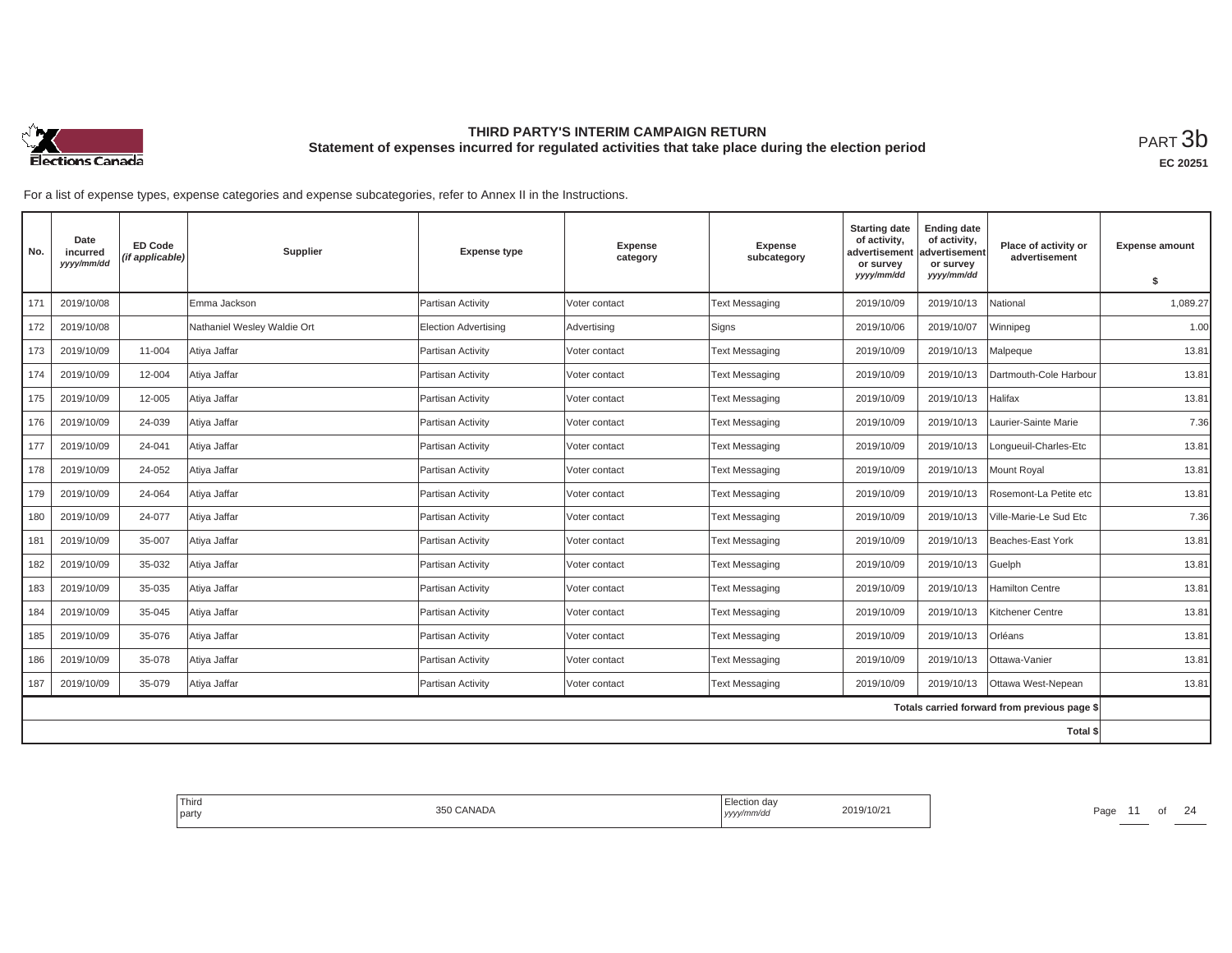

| No. | Date<br>incurred<br>yyyy/mm/dd | <b>ED Code</b><br>(if applicable) | Supplier     | <b>Expense type</b>      | <b>Expense</b><br>category | <b>Expense</b><br>subcategory | <b>Starting date</b><br>of activity,<br>advertisement<br>or survey<br>yyyy/mm/dd | <b>Ending date</b><br>of activity,<br>advertisement<br>or survey<br>yyyy/mm/dd | Place of activity or<br>advertisement        | <b>Expense amount</b><br>\$ |
|-----|--------------------------------|-----------------------------------|--------------|--------------------------|----------------------------|-------------------------------|----------------------------------------------------------------------------------|--------------------------------------------------------------------------------|----------------------------------------------|-----------------------------|
| 188 | 2019/10/09                     | 35-081                            | Atiya Jaffar | Partisan Activity        | Voter contact              | <b>Text Messaging</b>         | 2019/10/09                                                                       | 2019/10/13                                                                     | Parkdale-High Park                           | 13.81                       |
| 189 | 2019/10/09                     | 35-096                            | Atiya Jaffar | Partisan Activity        | Voter contact              | <b>Text Messaging</b>         | 2019/10/09                                                                       | 2019/10/13                                                                     | Scarborough North                            | 13.81                       |
| 190 | 2019/10/09                     | 35-101                            | Atiya Jaffar | Partisan Activity        | Voter contact              | <b>Text Messaging</b>         | 2019/10/09                                                                       | 2019/10/13                                                                     | Spadina Fort York                            | 13.81                       |
| 191 | 2019/10/09                     | 35-108                            | Atiya Jaffar | Partisan Activity        | Voter contact              | <b>Text Messaging</b>         | 2019/10/09                                                                       | 2019/10/13                                                                     | Toronto-Centre                               | 13.81                       |
|     |                                |                                   |              |                          |                            |                               |                                                                                  |                                                                                |                                              |                             |
| 192 | 2019/10/09                     | 35-109                            | Atiya Jaffar | Partisan Activity        | Voter contact              | <b>Text Messaging</b>         | 2019/10/09                                                                       | 2019/10/13                                                                     | Toronto-Danforth                             | 13.81                       |
| 193 | 2019/10/09                     | 35-112                            | Atiya Jaffar | Partisan Activity        | Voter contact              | <b>Text Messaging</b>         | 2019/10/09                                                                       | 2019/10/13                                                                     | Waterloo                                     | 13.81                       |
| 194 | 2019/10/09                     | 35-118                            | Atiya Jaffar | Partisan Activity        | Voter contact              | <b>Text Messaging</b>         | 2019/10/09                                                                       | 2019/10/13                                                                     | York Centre                                  | 13.81                       |
| 195 | 2019/10/09                     | 35-120                            | Atiya Jaffar | Partisan Activity        | Voter contact              | <b>Text Messaging</b>         | 2019/10/09                                                                       | 2019/10/13                                                                     | York South Weston                            | 13.81                       |
| 196 | 2019/10/09                     | 46-003                            | Atiya Jaffar | Partisan Activity        | Voter contact              | <b>Text Messaging</b>         | 2019/10/09                                                                       | 2019/10/13                                                                     | Churchill-Keewatinook                        | 13.81                       |
| 197 | 2019/10/09                     | 46-005                            | Atiya Jaffar | Partisan Activity        | Voter contact              | <b>Text Messaging</b>         | 2019/10/09                                                                       | 2019/10/13                                                                     | Elmwood Transcona                            | 13.81                       |
| 198 | 2019/10/09                     | 46-009                            | Atiya Jaffar | Partisan Activity        | Voter contact              | <b>Text Messaging</b>         | 2019/10/09                                                                       | 2019/10/13                                                                     | Saint Boniface-Saint etc                     | 13.81                       |
| 199 | 2019/10/09                     | 46-011                            | Atiya Jaffar | Partisan Activity        | Voter contact              | <b>Text Messaging</b>         | 2019/10/09                                                                       | 2019/10/13                                                                     | <b>Winnipeg Centre</b>                       | 13.81                       |
| 200 | 2019/10/09                     | 46-014                            | Atiya Jaffar | Partisan Activity        | Voter contact              | <b>Text Messaging</b>         | 2019/10/09                                                                       | 2019/10/13                                                                     | Winnipeg South Centre                        | 13.81                       |
| 201 | 2019/10/09                     | 59-002                            | Atiya Jaffar | Partisan Activity        | Voter contact              | <b>Text Messaging</b>         | 2019/10/09                                                                       | 2019/10/13                                                                     | Burnaby North-Seymour                        | 13.81                       |
| 202 | 2019/10/09                     | 59-019                            | Atiya Jaffar | <b>Partisan Activity</b> | Voter contact              | <b>Text Messaging</b>         | 2019/10/09                                                                       | 2019/10/13                                                                     | New Westminster-ETC                          | 13.81                       |
| 203 | 2019/10/09                     | 59-019                            | Atiya Jaffar | Partisan Activity        | Voter contact              | <b>Text Messaging</b>         | 2019/10/09                                                                       | 2019/10/13                                                                     | Vancouver Granville                          | 13.81                       |
| 204 | 2019/10/09                     | 59-034                            | Atiya Jaffar | Partisan Activity        | Voter contact              | <b>Text Messaging</b>         | 2019/10/09                                                                       | 2019/10/13                                                                     | Vancouver Centre                             | 13.81                       |
|     |                                |                                   |              |                          |                            |                               |                                                                                  |                                                                                | Totals carried forward from previous page \$ |                             |
|     |                                |                                   |              |                          |                            |                               |                                                                                  |                                                                                | <b>Total \$</b>                              |                             |

| Third<br>l party | $\sim$ $\sim$ $\sim$ $\sim$<br>:ANADA | …Jul∪n da∨<br>,,,,, | '10/2 | Page |  | $\sim$ |
|------------------|---------------------------------------|---------------------|-------|------|--|--------|
|                  |                                       |                     |       |      |  |        |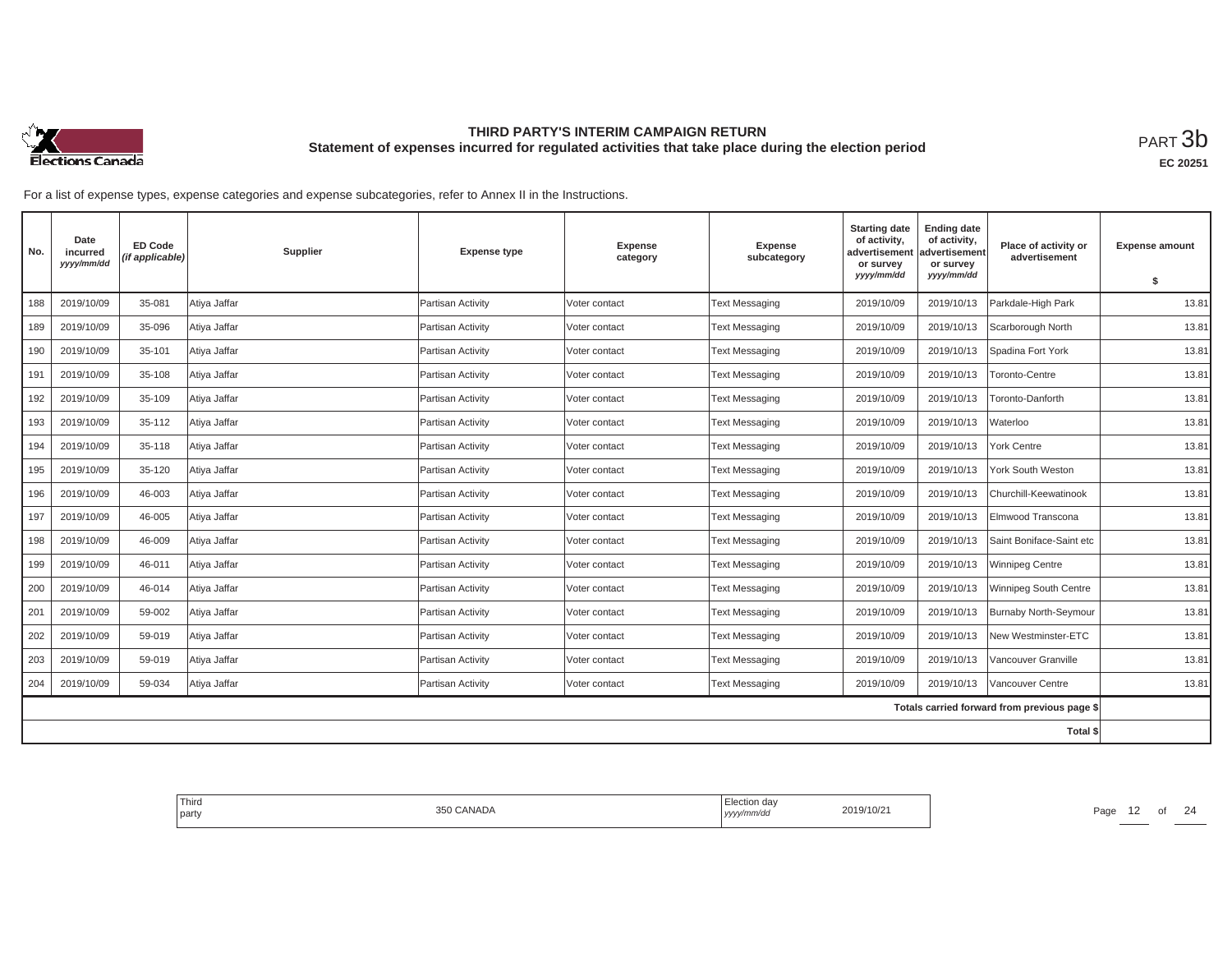

| No. | Date<br>incurred<br>yyyy/mm/dd | <b>ED Code</b><br>(if applicable) | Supplier                 | <b>Expense type</b>         | <b>Expense</b><br>category | <b>Expense</b><br>subcategory | <b>Starting date</b><br>of activity,<br>advertisement<br>or survey<br>yyyy/mm/dd | <b>Ending date</b><br>of activity,<br>advertisement<br>or survey<br>yyyy/mm/dd | Place of activity or<br>advertisement        | <b>Expense amount</b><br>\$ |
|-----|--------------------------------|-----------------------------------|--------------------------|-----------------------------|----------------------------|-------------------------------|----------------------------------------------------------------------------------|--------------------------------------------------------------------------------|----------------------------------------------|-----------------------------|
| 205 | 2019/10/09                     | 59-035                            | Atiya Jaffar             | Partisan Activity           | Voter contact              | <b>Text Messaging</b>         | 2019/10/09                                                                       | 2019/10/13                                                                     | /ancouver East                               | 13.81                       |
|     |                                |                                   |                          |                             |                            |                               |                                                                                  |                                                                                |                                              |                             |
| 206 | 2019/10/09                     | 59-038                            | Atiya Jaffar             | Partisan Activity           | Voter contact              | <b>Text Messaging</b>         | 2019/10/09                                                                       | 2019/10/13                                                                     | Vancouver Kingsway                           | 13.81                       |
| 207 | 2019/10/09                     | 61-001                            | Atiya Jaffar             | Partisan Activity           | Voter contact              | <b>Text Messaging</b>         | 2019/10/09                                                                       | 2019/10/13                                                                     | Northwest Territories                        | 13.81                       |
| 208 | 2019/10/09                     | 61-001                            | Jennifer Deol            | Partisan Activity           | Social media               | Design & Maintenance          | 2019/10/09                                                                       | 2019/10/12                                                                     | Northwest Territories                        | 4.11                        |
| 209 | 2019/10/09                     |                                   | Amara Possian            | Partisan Activity           | Voter contact              | <b>Text Messaging</b>         | 2019/10/09                                                                       | 2019/10/13                                                                     | National                                     | 57.79                       |
| 210 | 2019/10/09                     |                                   | Actorium Training Centre | Partisan Activity           | Events                     | Kick-off meetings             | 2019/10/05                                                                       | 2019/10/05                                                                     | /ancouver                                    | 40.00                       |
| 211 | 2019/10/09                     |                                   | <b>Geoffrey Carter</b>   | <b>Election Advertising</b> | Advertising                | Signs                         | 2019/10/06                                                                       | 2019/10/07                                                                     | Kingston                                     | 0.80                        |
| 212 | 2019/10/10                     | 11-004                            | VanPress                 | <b>Election Advertising</b> | Advertising                | Print media                   | 2019/10/10                                                                       | 2019/10/21                                                                     | Malpeque                                     | 42.78                       |
| 213 | 2019/10/10                     | 12-004                            | VanPress                 | <b>Election Advertising</b> | Advertising                | Print media                   | 2019/10/10                                                                       | 2019/10/21                                                                     | Dartmouth-Cole Harbo                         | 42.78                       |
| 214 | 2019/10/10                     | 12-005                            | VanPress                 | <b>Election Advertising</b> | Advertising                | Print media                   | 2019/10/10                                                                       | 2019/10/21                                                                     | Halifax                                      | 42.78                       |
| 215 | 2019/10/10                     | 24-039                            | VanPress                 | <b>Election Advertising</b> | Advertising                | Print media                   | 2019/10/10                                                                       | 2019/10/21                                                                     | Laurier - Sainte Marie                       | 42.78                       |
| 216 | 2019/10/10                     | 24-039                            | Jennifer Deol            | <b>Election Advertising</b> | Advertising                | Placement costs               | 2019/10/10                                                                       | 2019/10/14                                                                     | Laurier-Sainte-Marie                         | 59.05                       |
| 217 | 2019/10/10                     | 24-041                            | Jennifer Deol            | Partisan Activity           | Social media               | Design & Maintenance          | 2019/10/10                                                                       | 2019/10/10                                                                     | Longueuil-Charles-LeM                        | 3.45                        |
| 218 | 2019/10/10                     | 24-041                            | VanPress                 | <b>Election Advertising</b> | Advertising                | Print media                   | 2019/10/10                                                                       | 2019/10/21                                                                     | Longueuil-Charles-LeM                        | 42.78                       |
| 219 | 2019/10/10                     | 24-041                            | Jennifer Deol            | <b>Election Advertising</b> | Advertising                | Placement costs               | 2019/10/10                                                                       | 2019/10/14                                                                     | Lonqueuil-Charles-LeM                        | 59.05                       |
| 220 | 2019/10/10                     | 24-052                            | VanPress                 | <b>Election Advertising</b> | Advertising                | Print media                   | 2019/10/10                                                                       | 2019/10/21                                                                     | Mount Royal                                  | 42.78                       |
| 221 | 2019/10/10                     | 24-052                            | Jennifer Deol            | <b>Election Advertising</b> | Advertising                | Placement costs               | 2019/10/10                                                                       | 2019/10/14                                                                     | Mount Royal                                  | 59.06                       |
|     |                                |                                   |                          |                             |                            |                               |                                                                                  |                                                                                | Totals carried forward from previous page \$ |                             |
|     |                                |                                   |                          |                             |                            |                               |                                                                                  |                                                                                | Total \$                                     |                             |

| Third<br>party | 350 CANADA | $\sim$ $\sim$ $\sim$ $\sim$<br>∟iection uav<br>  yyyy/mm/aa | 2019/10/21 | Page | ັ | $\bigcap$<br>╱△ |
|----------------|------------|-------------------------------------------------------------|------------|------|---|-----------------|
|                |            |                                                             |            |      |   |                 |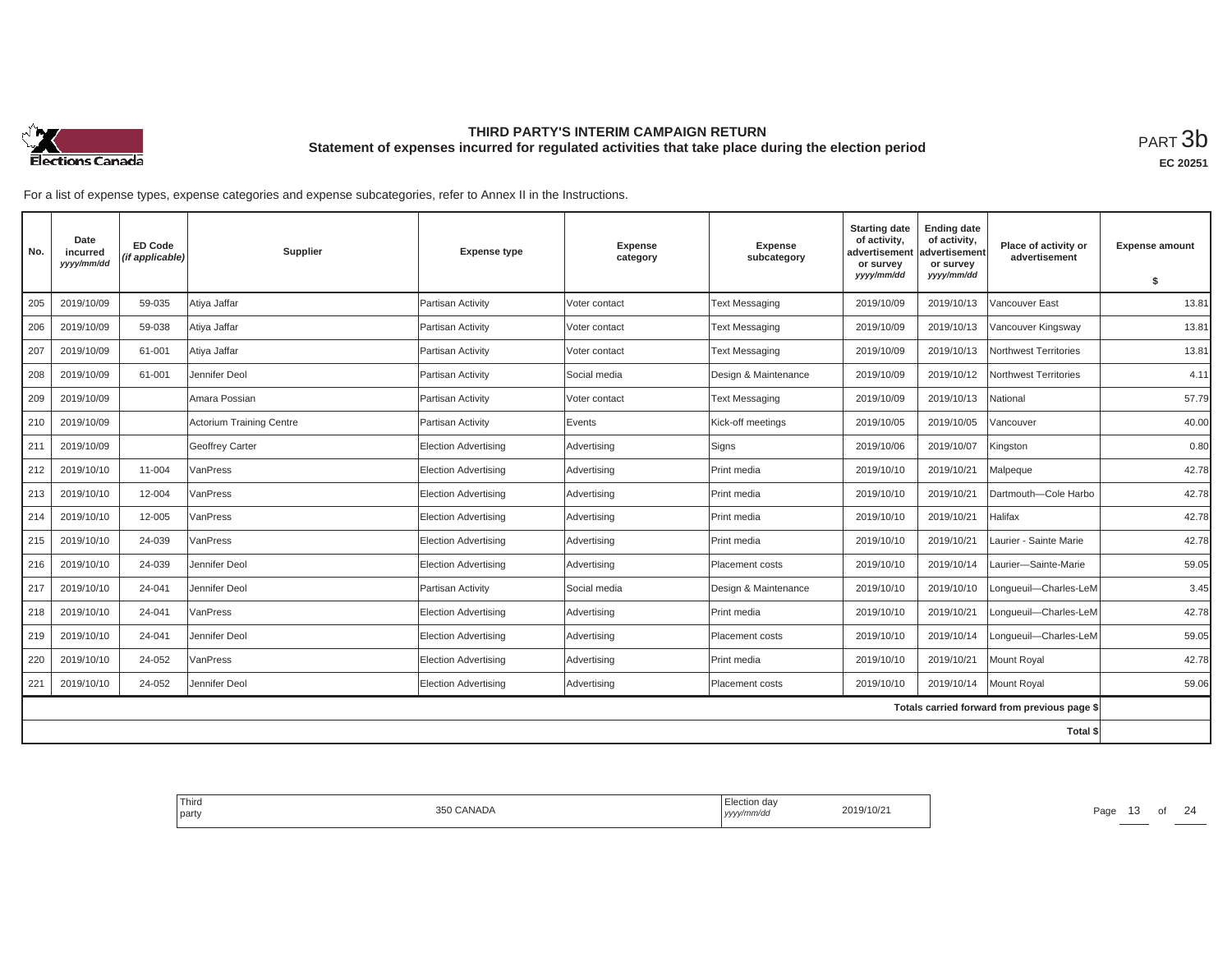

| No. | Date<br>incurred<br>yyyy/mm/dd | <b>ED Code</b><br>(if applicable) | Supplier      | <b>Expense type</b>         | <b>Expense</b><br>category | <b>Expense</b><br>subcategory | <b>Starting date</b><br>of activity,<br>advertisement<br>or survey | <b>Ending date</b><br>of activity,<br>advertisement<br>or survey | Place of activity or<br>advertisement        | <b>Expense amount</b> |
|-----|--------------------------------|-----------------------------------|---------------|-----------------------------|----------------------------|-------------------------------|--------------------------------------------------------------------|------------------------------------------------------------------|----------------------------------------------|-----------------------|
|     |                                |                                   |               |                             |                            |                               | yyyy/mm/dd                                                         | yyyy/mm/dd                                                       |                                              | \$                    |
| 222 | 2019/10/10                     | 24-064                            | VanPress      | <b>Election Advertising</b> | Advertising                | Print media                   | 2019/10/10                                                         | 2019/10/21                                                       | Rosemont-La Petite Etc                       | 42.78                 |
| 223 | 2019/10/10                     | 24-064                            | Jennifer Deol | Election Advertising        | Advertising                | Placement costs               | 2019/10/10                                                         | 2019/10/14                                                       | Rosemont-La Petite Etc                       | 59.06                 |
| 224 | 2019/10/10                     | 24-077                            | VanPress      | <b>Election Advertising</b> | Advertising                | Print media                   | 2019/10/10                                                         | 2019/10/21                                                       | Ville-Marie-Le Sud Etc                       | 42.78                 |
| 225 | 2019/10/10                     | 24-077                            | Jennifer Deol | <b>Election Advertising</b> | Advertising                | Placement costs               | 2019/10/10                                                         | 2019/10/14                                                       | Ville-Marie-Le Sud Etc                       | 59.05                 |
| 226 | 2019/10/10                     | 35-007                            | VanPress      | Election Advertising        | Advertising                | Print media                   | 2019/10/10                                                         | 2019/10/21                                                       | Beaches-East York                            | 42.78                 |
| 227 | 2019/10/10                     | 35-032                            | VanPress      | <b>Election Advertising</b> | Advertising                | Print media                   | 2019/10/10                                                         | 2019/10/21                                                       | Guelph                                       | 42.78                 |
| 228 | 2019/10/10                     | 35-032                            | Jennifer Deol | Election Advertising        | Advertising                | Placement costs               | 2019/10/10                                                         | 2019/10/14                                                       | Guelph                                       | 201.74                |
| 229 | 2019/10/10                     | 35-035                            | VanPress      | <b>Election Advertising</b> | Advertising                | Print media                   | 2019/10/10                                                         | 2019/10/21                                                       | <b>Hamilton Centre</b>                       | 42.78                 |
| 230 | 2019/10/10                     | 35-035                            | Jennifer Deol | <b>Election Advertising</b> | Advertising                | Placement costs               | 2019/10/10                                                         | 2019/10/14                                                       | <b>Hamilton Centre</b>                       | 1,195.77              |
| 231 | 2019/10/10                     | 35-045                            | VanPress      | Election Advertising        | Advertising                | Print media                   | 2019/10/10                                                         | 2019/10/21                                                       | Kitchener Centre                             | 42.78                 |
| 232 | 2019/10/10                     | 35-076                            | VanPress      | <b>Election Advertising</b> | Advertising                | Print media                   | 2019/10/10                                                         | 2019/10/21                                                       | Orléans                                      | 42.78                 |
| 233 | 2019/10/10                     | 35-078                            | VanPress      | <b>Election Advertising</b> | Advertising                | Print media                   | 2019/10/10                                                         | 2019/10/21                                                       | Ottawa-Vanier                                | 42.78                 |
| 234 | 2019/10/10                     | 35-079                            | VanPress      | Election Advertising        | Advertising                | Print media                   | 2019/10/10                                                         | 2019/10/21                                                       | Ottawa West-Nepean                           | 42.78                 |
| 235 | 2019/10/10                     | 35-081                            | VanPress      | <b>Election Advertising</b> | Advertising                | Print media                   | 2019/10/10                                                         | 2019/10/21                                                       | Parkdale - High Park                         | 42.78                 |
| 236 | 2019/10/10                     | 35-081                            | Jennifer Deol | Election Advertising        | Advertising                | Placement costs               | 2019/10/10                                                         | 2019/10/14                                                       | Parkdale-High Park                           | 43.59                 |
| 237 | 2019/10/10                     | 35-096                            | Jennifer Deol | <b>Election Advertising</b> | Advertising                | Design & development          | 2019/10/10                                                         | 2019/10/14                                                       | Scarborough North                            | 3.32                  |
| 238 | 2019/10/10                     | 35-096                            | VanPress      | Election Advertising        | Advertising                | Print media                   | 2019/10/10                                                         | 2019/10/21                                                       | Scarborough North                            | 42.78                 |
|     |                                |                                   |               |                             |                            |                               |                                                                    |                                                                  | Totals carried forward from previous page \$ |                       |
|     |                                |                                   |               |                             |                            |                               |                                                                    |                                                                  | Total \$                                     |                       |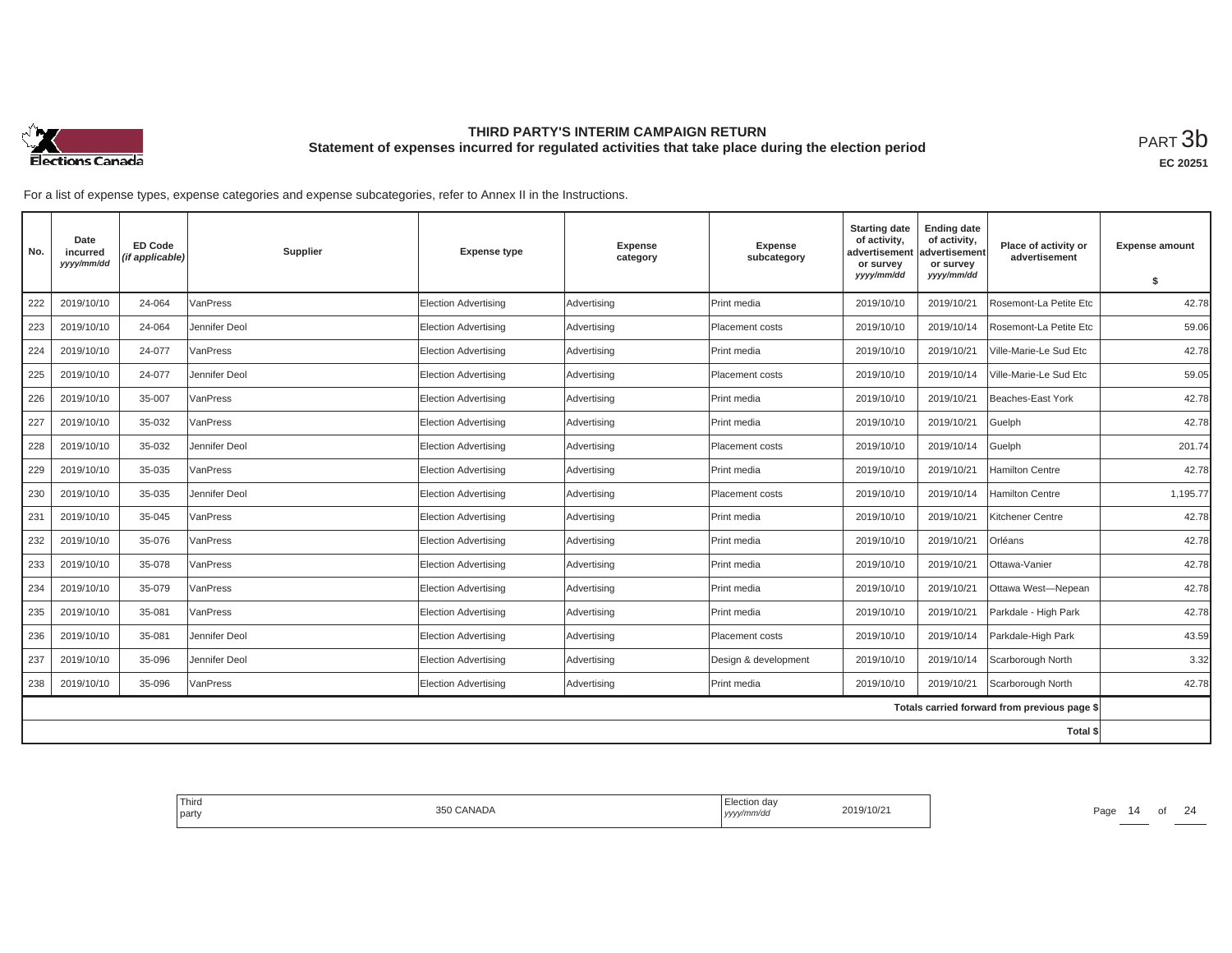

| No. | Date<br>incurred<br>yyyy/mm/dd | <b>ED Code</b><br>(if applicable) | Supplier      | <b>Expense type</b>         | <b>Expense</b><br>category | <b>Expense</b><br>subcategory | <b>Starting date</b><br>of activity,<br>advertisement<br>or survey | <b>Ending date</b><br>of activity,<br>advertisement<br>or survey | Place of activity or<br>advertisement        | <b>Expense amount</b> |
|-----|--------------------------------|-----------------------------------|---------------|-----------------------------|----------------------------|-------------------------------|--------------------------------------------------------------------|------------------------------------------------------------------|----------------------------------------------|-----------------------|
|     |                                |                                   |               |                             |                            |                               | yyyy/mm/dd                                                         | yyyy/mm/dd                                                       |                                              | \$                    |
| 239 | 2019/10/10                     | 35-096                            | Jennifer Deol | <b>Election Advertising</b> | Advertising                | <b>Placement costs</b>        | 2019/10/10                                                         | 2019/10/14                                                       | Scarborough North                            | 43.60                 |
| 240 | 2019/10/10                     | 35-101                            | VanPress      | <b>Election Advertising</b> | Advertising                | Print media                   | 2019/10/10                                                         | 2019/10/21                                                       | Spadina Fort York                            | 42.78                 |
| 241 | 2019/10/10                     | 35-101                            | Jennifer Deol | <b>Election Advertising</b> | Advertising                | Placement costs               | 2019/10/10                                                         | 2019/10/14                                                       | Spadina-Fort York                            | 43.60                 |
| 242 | 2019/10/10                     | 35-108                            | VanPress      | <b>Election Advertising</b> | Advertising                | Print media                   | 2019/10/10                                                         | 2019/10/21                                                       | Toronto-Centre                               | 42.78                 |
| 243 | 2019/10/10                     | 35-108                            | Jennifer Deol | <b>Election Advertising</b> | Advertising                | Placement costs               | 2019/10/10                                                         | 2019/10/14                                                       | <b>Toronto Centre</b>                        | 43.59                 |
| 244 | 2019/10/10                     | 35-109                            | VanPress      | <b>Election Advertising</b> | Advertising                | Print media                   | 2019/10/10                                                         | 2019/10/21                                                       | <b>Toronto Danforth</b>                      | 42.78                 |
| 245 | 2019/10/10                     | 35-109                            | Jennifer Deol | Election Advertising        | Advertising                | Placement costs               | 2019/10/10                                                         | 2019/10/14                                                       | <b>Toronto Danforth</b>                      | 43.59                 |
| 246 | 2019/10/10                     | 35-112                            | VanPress      | Election Advertising        | Advertising                | Print media                   | 2019/10/10                                                         | 2019/10/21                                                       | Waterloo                                     | 42.78                 |
| 247 | 2019/10/10                     | 35-118                            | VanPress      | <b>Election Advertising</b> | Advertising                | Print media                   | 2019/10/10                                                         | 2019/10/21                                                       | York Centre                                  | 42.78                 |
| 248 | 2019/10/10                     | 35-118                            | Jennifer Deol | <b>Election Advertising</b> | Advertising                | Placement costs               | 2019/10/10                                                         | 2019/10/14                                                       | York Centre                                  | 43.59                 |
| 249 | 2019/10/10                     | 35-120                            | Jennifer Deol | <b>Election Advertising</b> | Advertising                | Design & development          | 2019/10/10                                                         | 2019/10/14                                                       | York South-Weston                            | 3.32                  |
| 250 | 2019/10/10                     | 35-120                            | VanPress      | <b>Election Advertising</b> | Advertising                | Print media                   | 2019/10/10                                                         | 2019/10/21                                                       | York South Weston                            | 42.78                 |
| 251 | 2019/10/10                     | 35-120                            | Jennifer Deol | Election Advertisina        | Advertising                | Placement costs               | 2019/10/10                                                         | 2019/10/14                                                       | York South Weston                            | 43.60                 |
| 252 | 2019/10/10                     | 46-003                            | VanPress      | <b>Election Advertising</b> | Advertising                | Print media                   | 2019/10/10                                                         | 2019/10/21                                                       | Churchill-Keewatinook                        | 42.78                 |
| 253 | 2019/10/10                     | 46-005                            | VanPress      | <b>Election Advertising</b> | Advertising                | Print media                   | 2019/10/10                                                         | 2019/10/21                                                       | Elmswood Transcona                           | 42.78                 |
| 254 | 2019/10/10                     | 46-005                            | Jennifer Deol | Election Advertisina        | Advertising                | <b>Placement costs</b>        | 2019/10/10                                                         | 2019/10/14                                                       | Elmswood Transcona                           | 74.28                 |
| 255 | 2019/10/10                     | 46-009                            | VanPress      | <b>Election Advertising</b> | Advertising                | Print media                   | 2019/10/10                                                         | 2019/10/21                                                       | Saint Boniface-Saint Etc                     | 42.78                 |
|     |                                |                                   |               |                             |                            |                               |                                                                    |                                                                  | Totals carried forward from previous page \$ |                       |
|     |                                |                                   |               |                             |                            |                               |                                                                    |                                                                  | Total \$                                     |                       |

| ' Third<br>party | ⊦ua<br>,,,,,<br>1111. | du it |
|------------------|-----------------------|-------|
|                  |                       |       |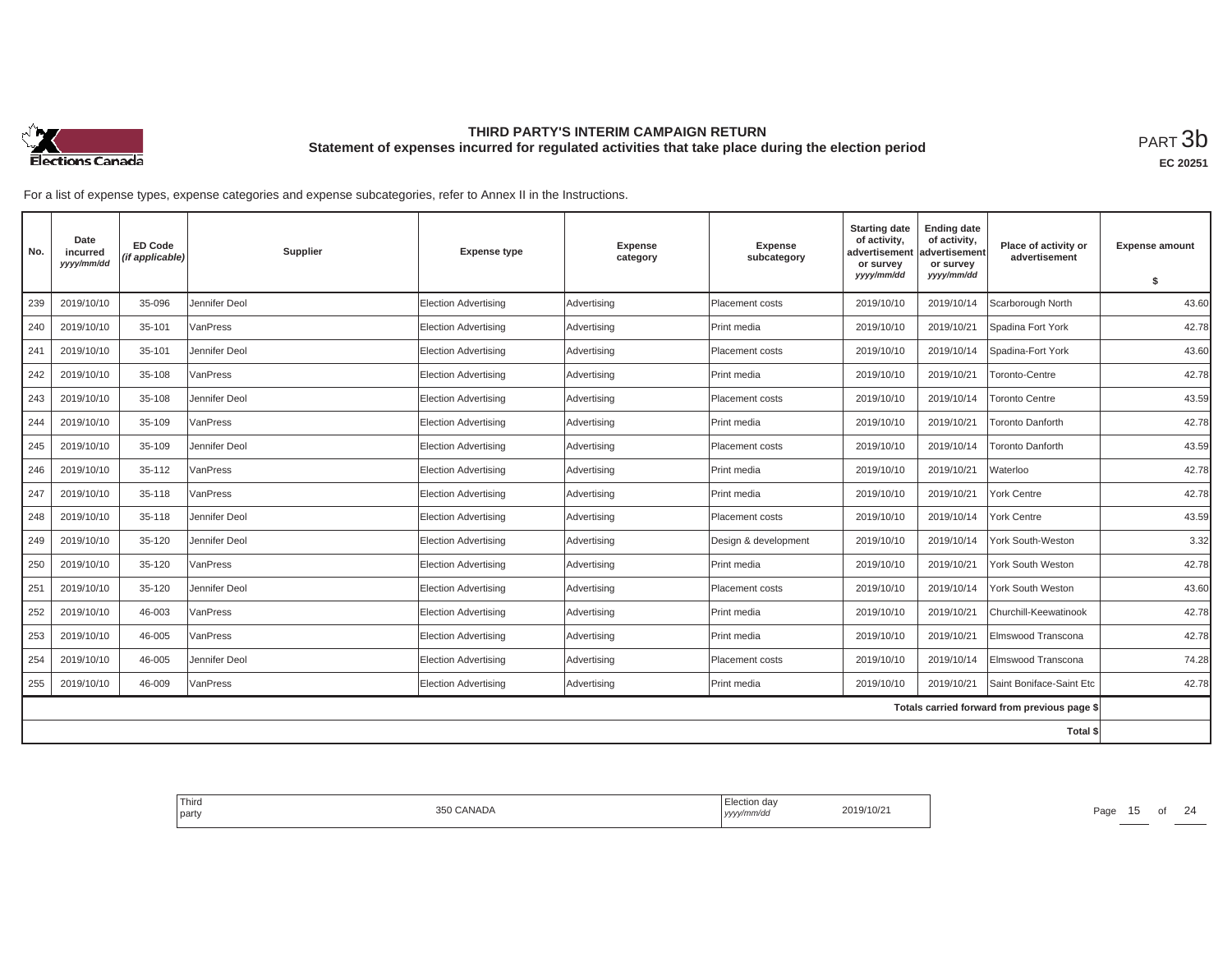

| No. | Date<br>incurred<br>yyyy/mm/dd | <b>ED Code</b><br>(if applicable) | Supplier      | <b>Expense type</b>         | <b>Expense</b><br>category                       | <b>Expense</b><br>subcategory | <b>Starting date</b><br>of activity,<br>advertisement<br>or survey | <b>Ending date</b><br>of activity,<br>advertisement<br>or survey | Place of activity or<br>advertisement        | <b>Expense amount</b> |
|-----|--------------------------------|-----------------------------------|---------------|-----------------------------|--------------------------------------------------|-------------------------------|--------------------------------------------------------------------|------------------------------------------------------------------|----------------------------------------------|-----------------------|
|     |                                |                                   |               |                             |                                                  |                               | yyyy/mm/dd                                                         | yyyy/mm/dd                                                       |                                              | \$                    |
| 256 | 2019/10/10                     | 46-009                            | Jennifer Deol | <b>Election Advertising</b> | Advertising                                      | Placement costs               | 2019/10/10                                                         | 2019/10/14                                                       | Saint Boniface-Saint Etc                     | 74.28                 |
| 257 | 2019/10/10                     | 46-011                            | VanPress      | <b>Election Advertising</b> | Advertising                                      | Print media                   | 2019/10/10                                                         | 2019/10/21                                                       | <b>Winnipeg Centre</b>                       | 42.78                 |
| 258 | 2019/10/10                     | 46-011                            | Jennifer Deol | <b>Election Advertising</b> | Advertising                                      | Placement costs               | 2019/10/10                                                         | 2019/10/14                                                       | Winnipeg Center                              | 74.28                 |
| 259 | 2019/10/10                     | 46-014                            | VanPress      | Election Advertising        | Advertising                                      | Print media                   | 2019/10/10                                                         | 2019/10/21                                                       | Winnipeg South Centre                        | 42.78                 |
| 260 | 2019/10/10                     | 46-014                            | Jennifer Deol | <b>Election Advertising</b> | Advertising                                      | Placement costs               | 2019/10/10                                                         | 2019/10/14                                                       | Winnipeg South Centre                        | 74.28                 |
| 261 | 2019/10/10                     | 59-002                            | VanPress      | <b>Election Advertising</b> | Advertising                                      | Print media                   | 2019/10/10                                                         | 2019/10/21                                                       | <b>Burnaby North-Seymour</b>                 | 42.78                 |
| 262 | 2019/10/10                     | 59-002                            | Jennifer Deol | <b>Election Advertising</b> | Advertising                                      | Placement costs               | 2019/10/10                                                         | 2019/10/14                                                       | <b>Burnaby North-Seymour</b>                 | 235.04                |
| 263 | 2019/10/10                     | 59-019                            | VanPress      | <b>Election Advertising</b> | Advertising                                      | Print media                   | 2019/10/10                                                         | 2019/10/21                                                       | New Westminster-Etc                          | 42.78                 |
| 264 | 2019/10/10                     | 59-019                            | VanPress      | <b>Election Advertising</b> | Advertising                                      | Print media                   | 2019/10/10                                                         | 2019/10/21                                                       | /ancouver Granville                          | 42.78                 |
| 265 | 2019/10/10                     | 59-034                            | VanPress      | <b>Election Advertising</b> | Advertising                                      | Print media                   | 2019/10/10                                                         | 2019/10/21                                                       | Vancouver Centre                             | 42.78                 |
| 266 | 2019/10/10                     | 59-035                            | Jennifer Deol | Partisan Activity           | Social media                                     | Design & Maintenance          | 2019/10/10                                                         | 2019/10/10                                                       | Vancouver East                               | 3.45                  |
| 267 | 2019/10/10                     | 59-035                            | VanPress      | <b>Election Advertising</b> | Advertising                                      | Print media                   | 2019/10/10                                                         | 2019/10/21                                                       | Vancouver East                               | 42.78                 |
| 268 | 2019/10/10                     | 59-038                            | VanPress      | <b>Election Advertising</b> | Advertising                                      | Print media                   | 2019/10/10                                                         | 2019/10/21                                                       | Vancouver Kingsway                           | 42.78                 |
| 269 | 2019/10/10                     | 61-001                            | Jennifer Deol | <b>Election Advertising</b> | Advertising                                      | Design & development          | 2019/10/10                                                         | 2019/10/14                                                       | Northwest Territories                        | 3.32                  |
| 270 | 2019/10/10                     | 61-001                            | VanPress      | <b>Election Advertising</b> | Advertising                                      | Print media                   | 2019/10/10                                                         | 2019/10/21                                                       | <b>Northwest Territories</b>                 | 42.78                 |
| 271 | 2019/10/10                     | 61-001                            | Jennifer Deol | <b>Election Advertising</b> | Advertising                                      | Placement costs               | 2019/10/10                                                         | 2019/10/14                                                       | Northwest Territories                        | 399.95                |
| 272 | 2019/10/10                     |                                   | 350 Action    | Partisan Activity           | Salaries, wages & consulting fee Consulting Fees |                               | 2019/08/22                                                         | 2019/09/21                                                       | National                                     | 3,784.15              |
|     |                                |                                   |               |                             |                                                  |                               |                                                                    |                                                                  | Totals carried forward from previous page \$ |                       |
|     |                                |                                   |               |                             |                                                  |                               |                                                                    |                                                                  | Total \$                                     |                       |

| Third<br>party | 350 CANADA | Election day<br>  yyyy/mm/dd | 2019/10/21 | Page | ט | $\bigcap$<br>{ 2 |
|----------------|------------|------------------------------|------------|------|---|------------------|
|                |            |                              |            |      |   |                  |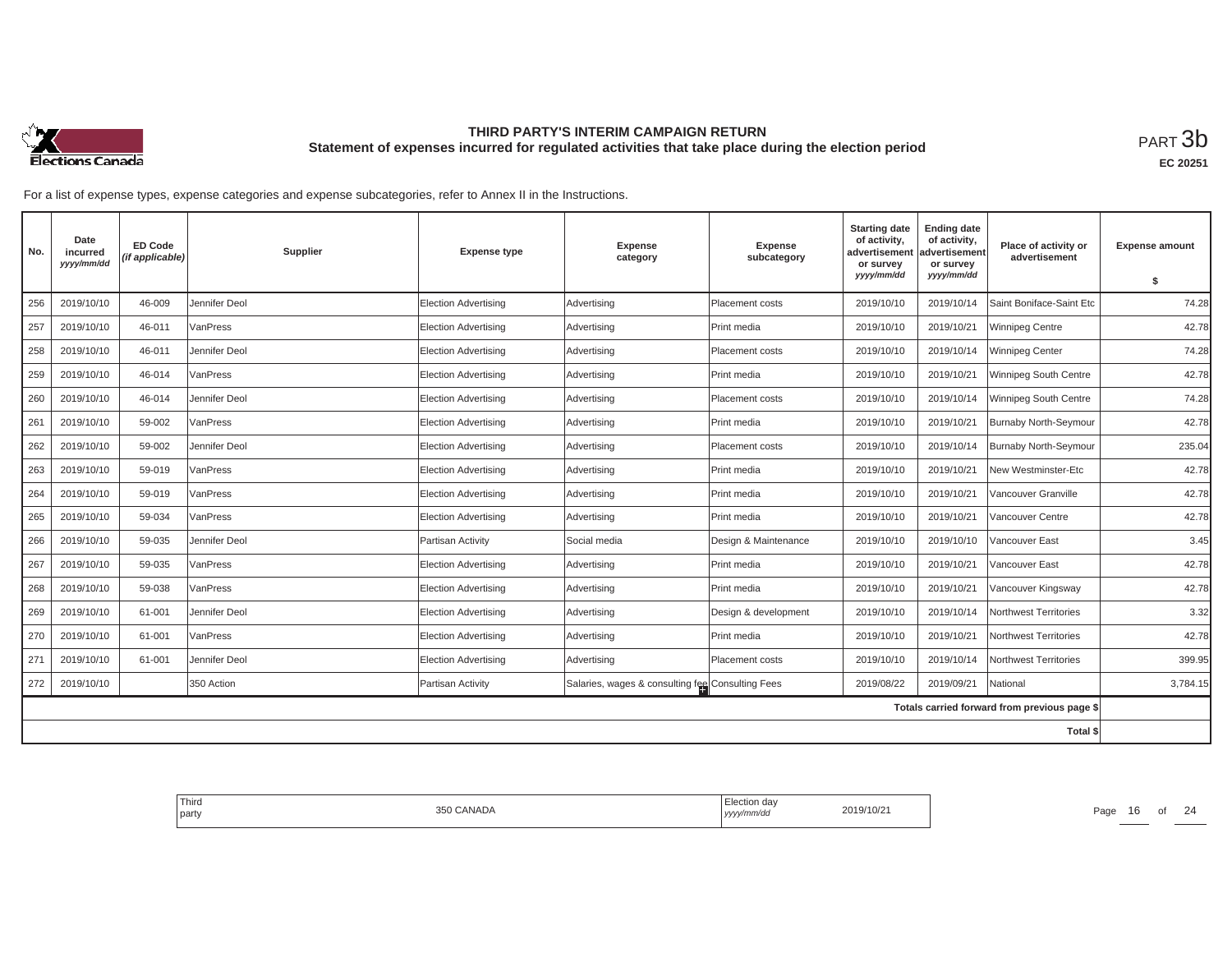

**EC 20251**

| No. | Date<br>incurred<br>yyyy/mm/dd | <b>ED Code</b><br>(if applicable) | Supplier                | <b>Expense type</b>         | <b>Expense</b><br>category | <b>Expense</b><br>subcategory | <b>Starting date</b><br>of activity,<br>advertisement<br>or survey | <b>Ending date</b><br>of activity,<br>advertisement<br>or survey | Place of activity or<br>advertisement        | <b>Expense amount</b> |
|-----|--------------------------------|-----------------------------------|-------------------------|-----------------------------|----------------------------|-------------------------------|--------------------------------------------------------------------|------------------------------------------------------------------|----------------------------------------------|-----------------------|
|     |                                |                                   |                         |                             |                            |                               | yyyy/mm/dd                                                         | yyyy/mm/dd                                                       |                                              | $\mathbf{s}$          |
| 273 | 2019/10/10                     |                                   | Anne-Marie Courtemanche | Partisan Activity           | <b>Voter Contact</b>       | Other Voter Contact (email)   | 2019/09/30                                                         | 2019/09/10                                                       | National                                     | 411.20                |
| 274 | 2019/10/10                     |                                   | Amina Moustagim-Barette | Partisan Activity           | Voter Contact              | Other Voter Contact (email)   | 2019/09/30                                                         | 2019/09/10                                                       | National                                     | 51.30                 |
| 275 | 2019/10/10                     |                                   | Atiya Jaffar            | Partisan Activity           | <b>Office</b>              | Website Development           | 2019/10/10                                                         | 2019/10/10                                                       | National                                     | 22.36                 |
| 276 | 2019/10/10                     |                                   | Cameron Fenton          | <b>Election Advertising</b> | Advertising                | Other (Postage)               | 2019/10/10                                                         | 2019/10/21                                                       | Toronto                                      | 689.45                |
| 277 | 2019/10/10                     |                                   | Cameron Fenton          | Election Advertising        | Advertising                | Other (Postage)               | 2019/10/10                                                         | 2019/10/21                                                       | Kitchener Waterloo                           | 86.18                 |
| 278 | 2019/10/10                     |                                   | Cameron Fenton          | Election Advertising        | Advertising                | Other (Postage)               | 2019/10/10                                                         | 2019/10/21                                                       | Edmonton                                     | 172.36                |
| 279 | 2019/10/10                     |                                   | Cameron Fenton          | Election Advertising        | Advertising                | Other (Postage)               | 2019/10/10                                                         | 2019/10/21                                                       | Winnipeg                                     | 172.36                |
| 280 | 2019/10/10                     |                                   | Cameron Fenton          | <b>Election Advertising</b> | Advertising                | Other (Postage)               | 2019/10/10                                                         | 2019/10/21                                                       | Victoria                                     | 86.18                 |
| 281 | 2019/10/10                     |                                   | Cameron Fenton          | Election Advertising        | Advertising                | Other (Postage)               | 2019/10/10                                                         | 2019/10/21                                                       | Halifax                                      | 86.18                 |
| 282 | 2019/10/10                     |                                   | Cameron Fenton          | Election Advertising        | Advertising                | Other (Postage)               | 2019/10/10                                                         | 2019/10/21                                                       | Ottawa                                       | 158.00                |
| 283 | 2019/10/10                     |                                   | Cameron Fenton          | Election Advertising        | Advertising                | Other (Postage)               | 2019/10/10                                                         | 2019/10/21                                                       | Yellowknife                                  | 86.18                 |
| 284 | 2019/10/10                     |                                   | Cameron Fenton          | Election Advertisina        | Advertising                | Other (Postage)               | 2019/10/10                                                         | 2019/10/21                                                       | Kingston                                     | 86.18                 |
| 285 | 2019/10/10                     |                                   | Cameron Fenton          | <b>Election Advertising</b> | Advertising                | Other (Postage)               | 2019/10/10                                                         | 2019/10/21                                                       | Montreal                                     | 86.18                 |
| 286 | 2019/10/10                     |                                   | Cameron Fenton          | Election Advertising        | Advertising                | Other (Postage)               | 2019/10/10                                                         | 2019/10/21                                                       | Calgary                                      | 86.18                 |
| 287 | 2019/10/10                     |                                   | Jennifer Deol           | Election Advertising        | Advertising                | Placement costs               | 2019/10/05                                                         | 2019/10/21                                                       | National                                     | 300.00                |
| 288 | 2019/10/10                     |                                   | Jennifer Deol           | <b>Election Advertising</b> | Advertising                | Placement costs               | 2019/10/10                                                         | 2019/10/14                                                       | National                                     | 296.15                |
| 289 | 2019/10/11                     | 11-004                            | ThruText                | Partisan Activity           | Voter Contact              | <b>Text Messaging</b>         | 2019/10/09                                                         | 2019/09/14                                                       | Malpeque                                     | 40.00                 |
|     |                                |                                   |                         |                             |                            |                               |                                                                    |                                                                  | Totals carried forward from previous page \$ |                       |
|     |                                |                                   |                         |                             |                            |                               |                                                                    |                                                                  | <b>Total \$</b>                              |                       |

| ' Third<br>party | 350 CANADA | Election day<br>yyyy/mm/aa | 2019/10/21 | Page |  | $\bigcap$<br>{ 2 |
|------------------|------------|----------------------------|------------|------|--|------------------|
|                  |            |                            |            |      |  |                  |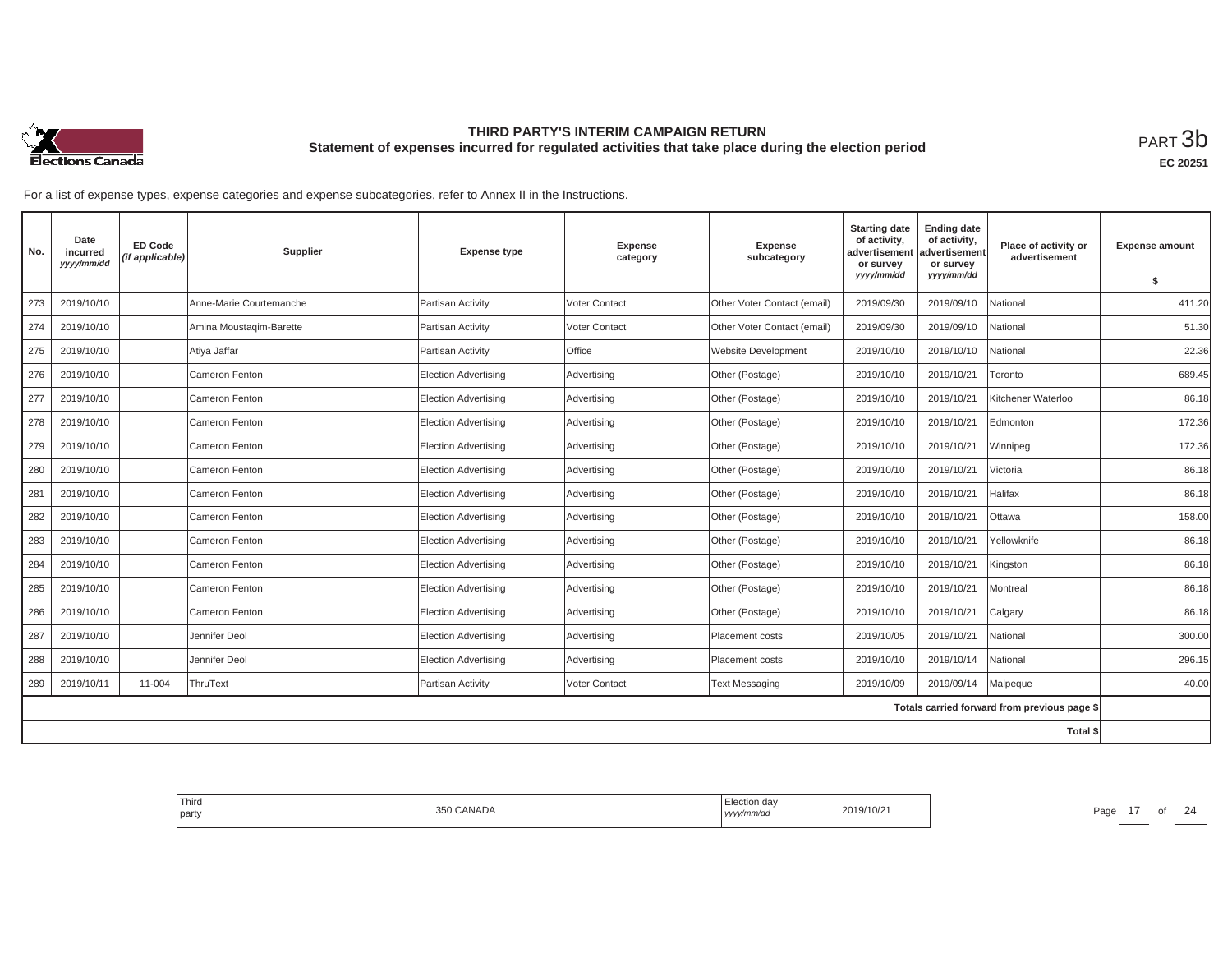

| No. | Date<br>incurred<br>yyyy/mm/dd | <b>ED Code</b><br>(if applicable) | Supplier       | <b>Expense type</b>         | <b>Expense</b><br>category | <b>Expense</b><br>subcategory | <b>Starting date</b><br>of activity,<br>advertisement<br>or survey | <b>Ending date</b><br>of activity,<br>advertisement<br>or survey | Place of activity or<br>advertisement        | <b>Expense amount</b> |
|-----|--------------------------------|-----------------------------------|----------------|-----------------------------|----------------------------|-------------------------------|--------------------------------------------------------------------|------------------------------------------------------------------|----------------------------------------------|-----------------------|
|     |                                |                                   |                |                             |                            |                               | yyyy/mm/dd                                                         | yyyy/mm/dd                                                       |                                              | \$                    |
| 290 | 2019/10/11                     | 11-004                            | New/Mode       | Partisan Activity           | <b>Voter Contact</b>       | <b>Text Messaging</b>         | 2019/10/09                                                         | 2019/09/14                                                       | Malpeque                                     | 39.74                 |
| 291 | 2019/10/11                     | 11-004                            | Nayeli Jimenez | Election Advertising        | Advertising                | Design & Development          | 2019/10/10                                                         | 2019/10/21                                                       | Malpeque                                     | 14.29                 |
| 292 | 2019/10/11                     | 12-004                            | ThruText       | Partisan Activity           | Voter Contact              | <b>Text Messaging</b>         | 2019/10/09                                                         | 2019/09/14                                                       | Dartmouth-Cole Harbour                       | 40.00                 |
| 293 | 2019/10/11                     | 12-004                            | New/Mode       | Partisan Activity           | <b>Voter Contact</b>       | <b>Text Messaging</b>         | 2019/10/09                                                         | 2019/09/14                                                       | Dartmouth-Cole Harbour                       | 39.74                 |
| 294 | 2019/10/11                     | 12-004                            | Nayeli Jimenez | Election Advertising        | Advertising                | Design & Development          | 2019/10/10                                                         | 2019/10/21                                                       | Dartmouth-Cole Harbour                       | 14.29                 |
| 295 | 2019/10/11                     | 12-005                            | ThruText       | Partisan Activity           | Voter Contact              | <b>Text Messaging</b>         | 2019/10/09                                                         | 2019/09/14                                                       | Halifax                                      | 40.00                 |
| 296 | 2019/10/11                     | 12-005                            | New/Mode       | Partisan Activity           | Voter Contact              | <b>Text Messaging</b>         | 2019/10/09                                                         | 2019/09/14                                                       | Halifax                                      | 39.74                 |
| 297 | 2019/10/11                     | 12-005                            | Nayeli Jimenez | <b>Election Advertising</b> | Advertising                | Design & Development          | 2019/10/10                                                         | 2019/10/21                                                       | Halifax                                      | 14.29                 |
| 298 | 2019/10/11                     | 24-039                            | ThruText       | Partisan Activity           | Voter Contact              | <b>Text Messaging</b>         | 2019/10/09                                                         | 2019/09/14                                                       | Laurier-Sainte Marie                         | 40.00                 |
| 299 | 2019/10/11                     | 24-039                            | New/Mode       | Partisan Activity           | Voter Contact              | <b>Text Messaging</b>         | 2019/10/09                                                         | 2019/09/14                                                       | Laurier-Sainte Marie                         | 39.74                 |
| 300 | 2019/10/11                     | 24-039                            | Nayeli Jimenez | Election Advertising        | Advertising                | Design & Development          | 2019/10/10                                                         | 2019/10/21                                                       | Laurier-Sainte Marie                         | 14.29                 |
| 301 | 2019/10/11                     | 24-041                            | ThruText       | Partisan Activity           | Voter Contact              | <b>Text Messaging</b>         | 2019/10/09                                                         | 2019/09/14                                                       | Longueuil-Charles-Etc                        | 40.00                 |
| 302 | 2019/10/11                     | 24-041                            | New/Mode       | Partisan Activity           | Voter Contact              | <b>Text Messaging</b>         | 2019/10/09                                                         | 2019/09/14                                                       | Longueuil-Charles-Etc                        | 39.74                 |
| 303 | 2019/10/11                     | 24-041                            | Nayeli Jimenez | Election Advertising        | Advertising                | Design & Development          | 2019/10/10                                                         | 2019/10/21                                                       | Lonqueuil-Charles-Etc                        | 14.29                 |
| 304 | 2019/10/11                     | 24-052                            | ThruText       | Partisan Activity           | Voter Contact              | <b>Text Messaging</b>         | 2019/10/09                                                         | 2019/09/14                                                       | Mount Royal                                  | 40.00                 |
| 305 | 2019/10/11                     | 24-052                            | New/Mode       | Partisan Activity           | <b>Voter Contact</b>       | <b>Text Messaging</b>         | 2019/09/27                                                         | 2019/09/14                                                       | Mount Royal                                  | 39.74                 |
| 306 | 2019/10/11                     | 24-052                            | Nayeli Jimenez | <b>Election Advertising</b> | Advertising                | Design & Development          | 2019/10/10                                                         | 2019/10/21                                                       | Mount Royal                                  | 14.29                 |
|     |                                |                                   |                |                             |                            |                               |                                                                    |                                                                  | Totals carried forward from previous page \$ |                       |
|     |                                |                                   |                |                             |                            |                               |                                                                    |                                                                  | Total \$                                     |                       |

| Third<br>l party | CANADA | …Juu∪n da∨<br>,,,,, | '10/2 | Page | o | $\sim$ |
|------------------|--------|---------------------|-------|------|---|--------|
|                  |        |                     |       |      |   |        |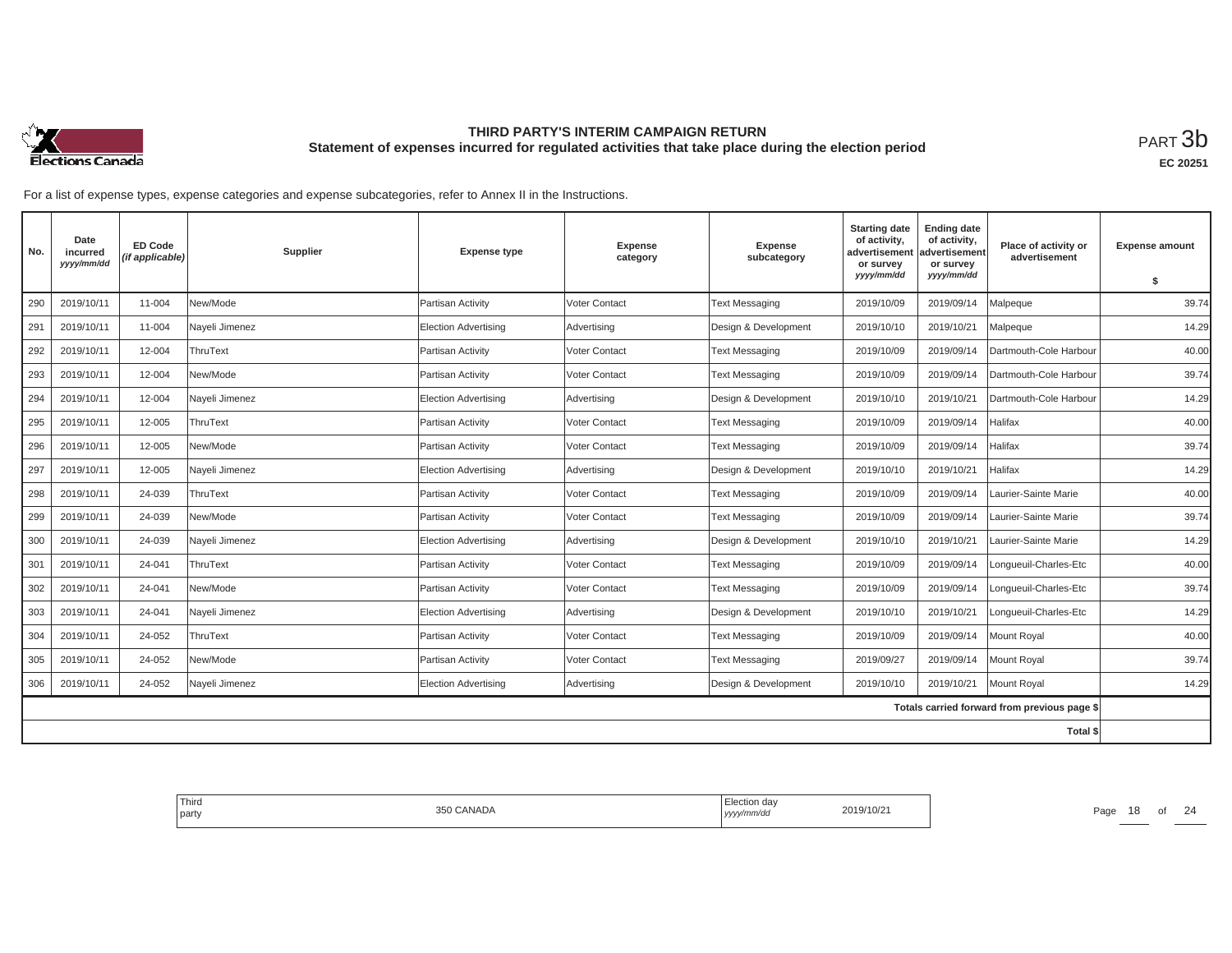

| No. | Date<br>incurred<br>yyyy/mm/dd | <b>ED Code</b><br>(if applicable) | Supplier       | <b>Expense type</b>         | <b>Expense</b><br>category | <b>Expense</b><br>subcategory | <b>Starting date</b><br>of activity,<br>advertisement<br>or survey | <b>Ending date</b><br>of activity,<br>advertisement<br>or survey | Place of activity or<br>advertisement        | <b>Expense amount</b> |
|-----|--------------------------------|-----------------------------------|----------------|-----------------------------|----------------------------|-------------------------------|--------------------------------------------------------------------|------------------------------------------------------------------|----------------------------------------------|-----------------------|
|     |                                |                                   |                |                             |                            |                               | yyyy/mm/dd                                                         | yyyy/mm/dd                                                       |                                              | \$                    |
| 307 | 2019/10/11                     | 24-064                            | ThruText       | Partisan Activity           | Voter Contact              | <b>Text Messaging</b>         | 2019/10/09                                                         | 2019/09/14                                                       | Rosemont-La Petite Etc                       | 40.00                 |
| 308 | 2019/10/11                     | 24-064                            | New/Mode       | Partisan Activity           | <b>Voter Contact</b>       | <b>Text Messaging</b>         | 2019/10/09                                                         | 2019/09/14                                                       | Rosemont-La Petite Etc                       | 39.74                 |
| 309 | 2019/10/11                     | 24-064                            | Nayeli Jimenez | <b>Election Advertising</b> | Advertising                | Design & Development          | 2019/10/10                                                         | 2019/10/21                                                       | Rosemont-La Petite Etc                       | 14.29                 |
| 310 | 2019/10/11                     | 24-077                            | ThruText       | Partisan Activity           | <b>Voter Contact</b>       | <b>Text Messaging</b>         | 2019/10/09                                                         | 2019/09/14                                                       | Ville-Marie-Le Sud-Etc                       | 40.00                 |
| 311 | 2019/10/11                     | 24-077                            | New/Mode       | Partisan Activity           | <b>Voter Contact</b>       | <b>Text Messaging</b>         | 2019/10/09                                                         | 2019/09/14                                                       | Ville-Marie-Le Sud-Etc                       | 39.74                 |
| 312 | 2019/10/11                     | 24-077                            | Nayeli Jimenez | <b>Election Advertising</b> | Advertising                | Design & Development          | 2019/10/10                                                         | 2019/10/21                                                       | Ville-Marie-Le Sud-Etc                       | 14.29                 |
| 313 | 2019/10/11                     | 35-007                            | ThruText       | Partisan Activity           | <b>Voter Contact</b>       | <b>Text Messaging</b>         | 2019/10/09                                                         | 2019/09/14                                                       | Beaches-East York                            | 40.00                 |
| 314 | 2019/10/11                     | 35-007                            | New/Mode       | Partisan Activity           | <b>Voter Contact</b>       | <b>Text Messaging</b>         | 2019/10/09                                                         | 2019/09/14                                                       | Beaches-East York                            | 39.74                 |
| 315 | 2019/10/11                     | 35-007                            | Nayeli Jimenez | <b>Election Advertising</b> | Advertising                | Design & Development          | 2019/10/10                                                         | 2019/10/21                                                       | Beaches-East York                            | 14.29                 |
| 316 | 2019/10/11                     | 35-032                            | ThruText       | Partisan Activity           | <b>Voter Contact</b>       | <b>Text Messaging</b>         | 2019/10/09                                                         | 2019/09/14                                                       | Guelph                                       | 40.00                 |
| 317 | 2019/10/11                     | 35-032                            | New/Mode       | Partisan Activity           | <b>Voter Contact</b>       | <b>Text Messaging</b>         | 2019/10/09                                                         | 2019/09/14                                                       | Guelph                                       | 39.74                 |
| 318 | 2019/10/11                     | 35-032                            | Nayeli Jimenez | <b>Election Advertising</b> | Advertising                | Design & Development          | 2019/10/10                                                         | 2019/10/21                                                       | Guelph                                       | 14.29                 |
| 319 | 2019/10/11                     | 35-035                            | ThruText       | Partisan Activity           | Voter Contact              | <b>Text Messaging</b>         | 2019/10/09                                                         | 2019/09/14                                                       | <b>Hamilton Centre</b>                       | 40.00                 |
| 320 | 2019/10/11                     | 35-035                            | New/Mode       | Partisan Activity           | Voter Contact              | <b>Text Messaging</b>         | 2019/10/09                                                         | 2019/09/14                                                       | Hamilton Centre                              | 39.74                 |
| 321 | 2019/10/11                     | 35-035                            | Nayeli Jimenez | <b>Election Advertising</b> | Advertising                | Design & Development          | 2019/10/10                                                         | 2019/10/21                                                       | Hamilton Centre                              | 14.29                 |
| 322 | 2019/10/11                     | 35-045                            | ThruText       | Partisan Activity           | <b>Voter Contact</b>       | <b>Text Messaging</b>         | 2019/10/09                                                         | 2019/09/14                                                       | Kitchener Centre                             | 40.00                 |
| 323 | 2019/10/11                     | 35-045                            | New/Mode       | Partisan Activity           | <b>Voter Contact</b>       | <b>Text Messaging</b>         | 2019/10/09                                                         | 2019/09/14                                                       | Kitchener Centre                             | 39.74                 |
|     |                                |                                   |                |                             |                            |                               |                                                                    |                                                                  | Totals carried forward from previous page \$ |                       |
|     |                                |                                   |                |                             |                            |                               |                                                                    |                                                                  | Total \$                                     |                       |

| Third<br>l party | CANADA | …Juu⊓ dav<br>,,,,, | '10/2 | Page | נ זי<br>$\sim$ | $\sim$ |
|------------------|--------|--------------------|-------|------|----------------|--------|
|                  |        |                    |       |      |                |        |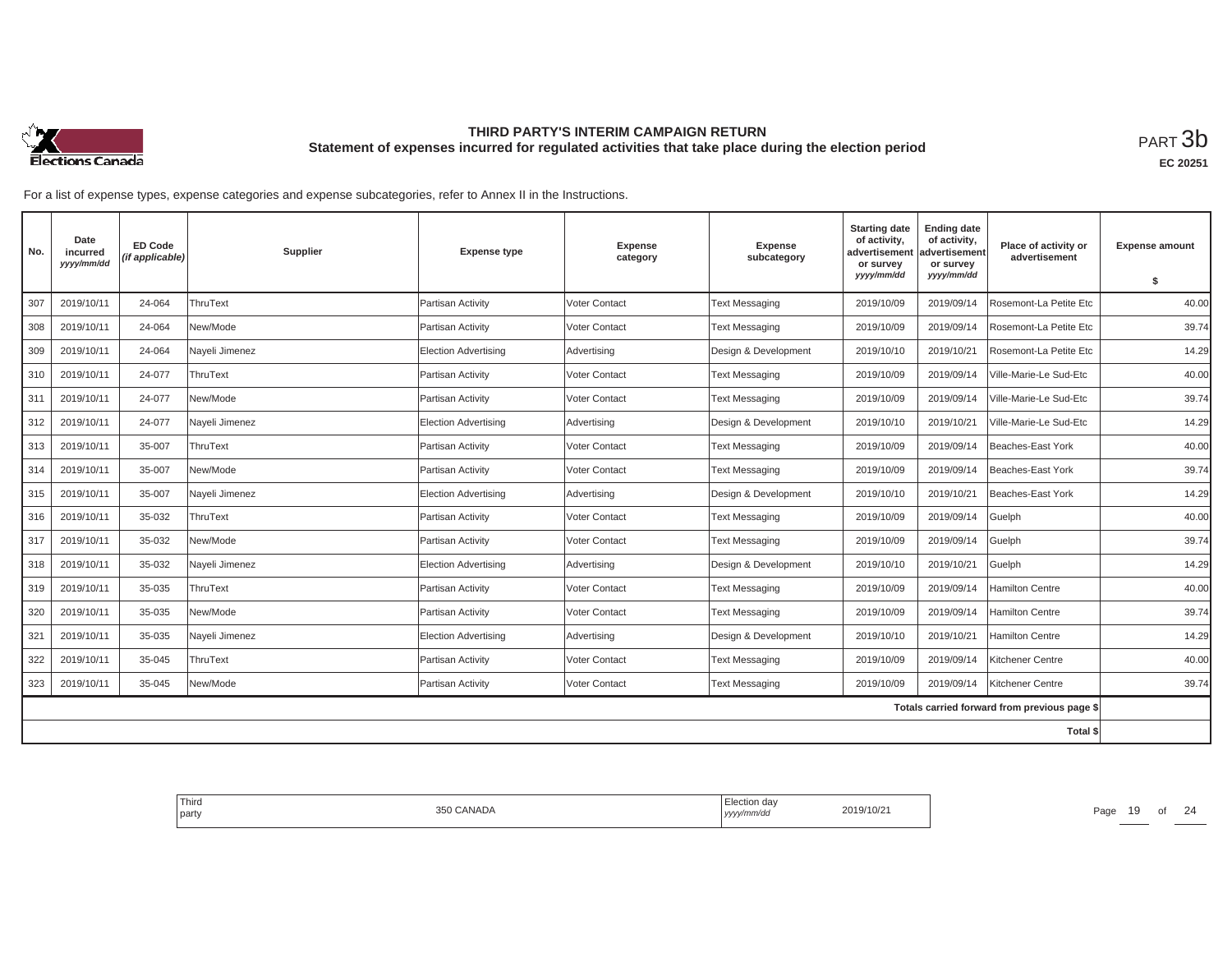

| No. | Date<br>incurred<br>yyyy/mm/dd | <b>ED Code</b><br>(if applicable) | Supplier       | <b>Expense type</b>  | <b>Expense</b><br>category | <b>Expense</b><br>subcategory | <b>Starting date</b><br>of activity,<br>advertisemen<br>or survey | <b>Ending date</b><br>of activity,<br>advertisement<br>or survey | Place of activity or<br>advertisement        | <b>Expense amount</b> |
|-----|--------------------------------|-----------------------------------|----------------|----------------------|----------------------------|-------------------------------|-------------------------------------------------------------------|------------------------------------------------------------------|----------------------------------------------|-----------------------|
|     |                                |                                   |                |                      |                            |                               | yyyy/mm/dd                                                        | yyyy/mm/dd                                                       |                                              | \$                    |
| 324 | 2019/10/11                     | 35-045                            | Nayeli Jimenez | Election Advertising | Advertising                | Design & Development          | 2019/10/10                                                        | 2019/10/21                                                       | Kitchener Centre                             | 14.29                 |
| 325 | 2019/10/11                     | 35-076                            | ThruText       | Partisan Activity    | Voter Contact              | <b>Text Messaging</b>         | 2019/10/09                                                        | 2019/09/14                                                       | Orléans                                      | 40.00                 |
| 326 | 2019/10/11                     | 35-076                            | New/Mode       | Partisan Activity    | Voter Contact              | <b>Text Messaging</b>         | 2019/10/09                                                        | 2019/09/14                                                       | Orléans                                      | 39.74                 |
| 327 | 2019/10/11                     | 35-076                            | Nayeli Jimenez | Election Advertising | Advertising                | Design & Development          | 2019/10/10                                                        | 2019/10/21                                                       | Orléans                                      | 14.29                 |
| 328 | 2019/10/11                     | 35-078                            | ThruText       | Partisan Activity    | Voter Contact              | <b>Text Messaging</b>         | 2019/10/09                                                        | 2019/09/14                                                       | Ottawa-Vanier                                | 40.00                 |
| 329 | 2019/10/11                     | 35-078                            | New/Mode       | Partisan Activity    | Voter Contact              | <b>Text Messaging</b>         | 2019/10/09                                                        | 2019/09/14                                                       | Ottawa-Vanier                                | 39.74                 |
| 330 | 2019/10/11                     | 35-078                            | Nayeli Jimenez | Election Advertising | Advertising                | Design & Development          | 2019/10/10                                                        | 2019/10/21                                                       | Ottawa-Vanier                                | 14.29                 |
| 331 | 2019/10/11                     | 35-079                            | ThruText       | Partisan Activity    | Voter Contact              | <b>Text Messaging</b>         | 2019/10/09                                                        | 2019/09/14                                                       | Ottawa West-Nepean                           | 40.00                 |
| 332 | 2019/10/11                     | 35-079                            | New/Mode       | Partisan Activity    | Voter Contact              | <b>Text Messaging</b>         | 2019/10/09                                                        | 2019/09/14                                                       | Ottawa West-Nepean                           | 39.74                 |
| 333 | 2019/10/11                     | 35-079                            | Nayeli Jimenez | Election Advertising | Advertising                | Design & Development          | 2019/10/10                                                        | 2019/10/21                                                       | Ottawa West-Nepean                           | 14.29                 |
| 334 | 2019/10/11                     | 35-081                            | ThruText       | Partisan Activity    | Voter Contact              | <b>Text Messaging</b>         | 2019/10/09                                                        | 2019/09/14                                                       | Parkdale-High Park                           | 40.00                 |
| 335 | 2019/10/11                     | 35-081                            | New/Mode       | Partisan Activity    | <b>Voter Contact</b>       | <b>Text Messaging</b>         | 2019/10/09                                                        | 2019/09/14                                                       | Parkdale-High Park                           | 39.74                 |
| 336 | 2019/10/11                     | 35-081                            | Nayeli Jimenez | Election Advertising | Advertising                | Design & Development          | 2019/10/10                                                        | 2019/10/21                                                       | Parkdale-High Park                           | 14.29                 |
| 337 | 2019/10/11                     | 35-096                            | ThruText       | Partisan Activity    | Voter Contact              | <b>Text Messaging</b>         | 2019/10/09                                                        | 2019/09/14                                                       | Scarborough North                            | 40.00                 |
| 338 | 2019/10/11                     | 35-096                            | New/Mode       | Partisan Activity    | Voter Contact              | <b>Text Messaging</b>         | 2019/10/09                                                        | 2019/09/14                                                       | Scarborough North                            | 39.74                 |
| 339 | 2019/10/11                     | 35-096                            | Nayeli Jimenez | Election Advertising | Advertising                | Design & Development          | 2019/10/10                                                        | 2019/10/21                                                       | Scarborough North                            | 14.29                 |
| 340 | 2019/10/11                     | 35-101                            | ThruText       | Partisan Activity    | Voter Contact              | <b>Text Messaging</b>         | 2019/10/09                                                        | 2019/09/14                                                       | Spadina Fort York                            | 40.00                 |
|     |                                |                                   |                |                      |                            |                               |                                                                   |                                                                  | Totals carried forward from previous page \$ |                       |
|     |                                |                                   |                |                      |                            |                               |                                                                   |                                                                  | <b>Total \$</b>                              |                       |

| Third<br>l partv | $\cdots$<br>ANADA | …Jul∪n da∨<br>,,,,, | '10/2 | 20<br>Page |  |
|------------------|-------------------|---------------------|-------|------------|--|
|                  |                   |                     |       |            |  |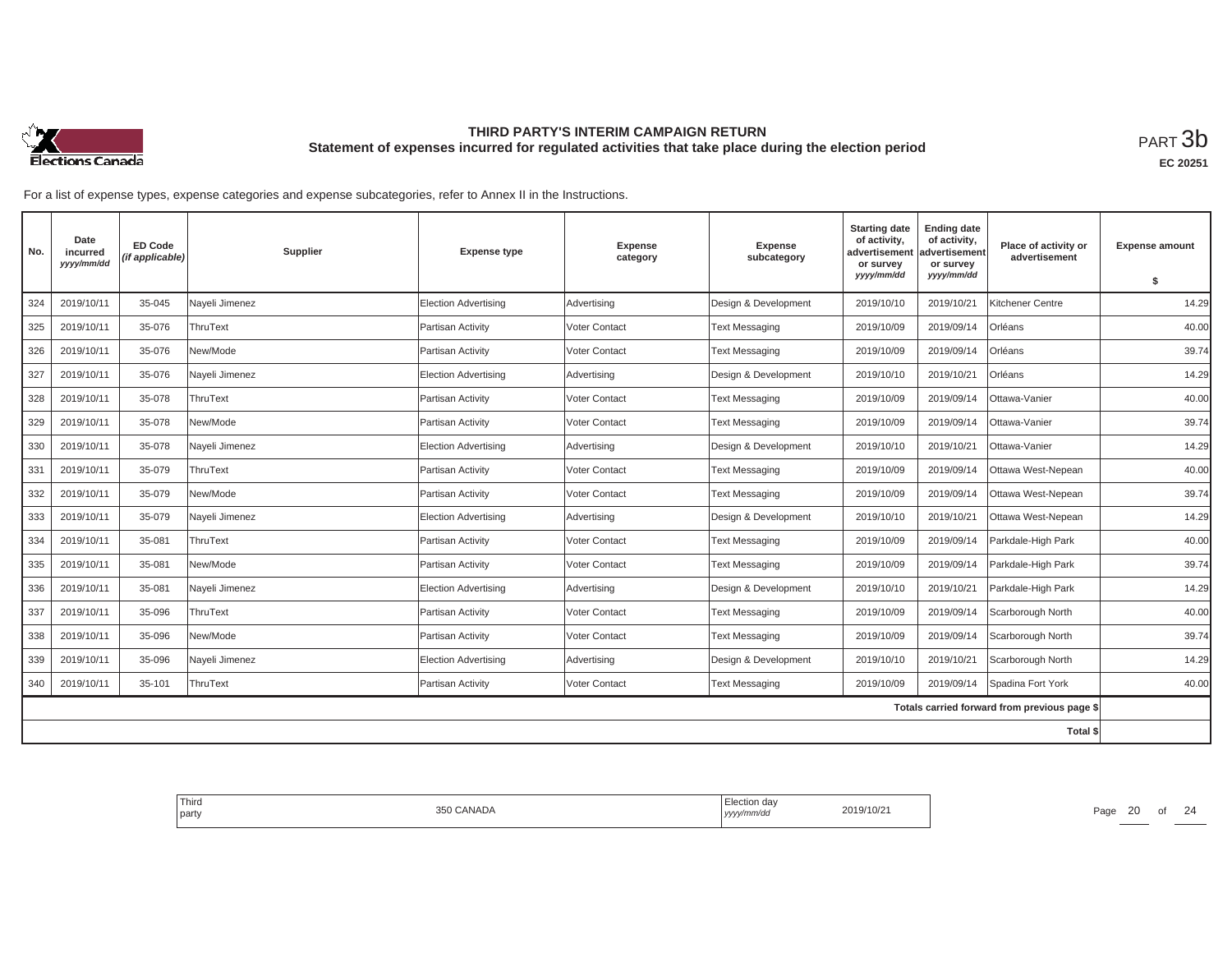

**EC 20251**

| No. | Date<br>incurred<br>yyyy/mm/dd | <b>ED Code</b><br>(if applicable) | Supplier       | <b>Expense type</b>         | <b>Expense</b><br>category | <b>Expense</b><br>subcategory | <b>Starting date</b><br>of activity,<br>advertisement<br>or survey<br>yyyy/mm/dd | <b>Ending date</b><br>of activity,<br>advertisement<br>or survey<br>yyyy/mm/dd | Place of activity or<br>advertisement        | <b>Expense amount</b> |
|-----|--------------------------------|-----------------------------------|----------------|-----------------------------|----------------------------|-------------------------------|----------------------------------------------------------------------------------|--------------------------------------------------------------------------------|----------------------------------------------|-----------------------|
|     |                                |                                   |                |                             |                            |                               |                                                                                  |                                                                                |                                              | \$                    |
| 341 | 2019/10/11                     | 35-101                            | New/Mode       | Partisan Activity           | <b>Voter Contact</b>       | <b>Text Messaging</b>         | 2019/10/09                                                                       | 2019/09/14                                                                     | Spadina Fort York                            | 39.74                 |
| 342 | 2019/10/11                     | 35-101                            | Nayeli Jimenez | <b>Election Advertising</b> | Advertising                | Design & Development          | 2019/10/10                                                                       | 2019/10/21                                                                     | Spadina Fort York                            | 14.29                 |
| 343 | 2019/10/11                     | 35-108                            | ThruText       | Partisan Activity           | Voter Contact              | <b>Text Messaging</b>         | 2019/10/09                                                                       | 2019/09/14                                                                     | Toronto-Centre                               | 40.00                 |
| 344 | 2019/10/11                     | 35-108                            | New/Mode       | Partisan Activity           | Voter Contact              | <b>Text Messaging</b>         | 2019/10/09                                                                       | 2019/09/14                                                                     | Toronto-Centre                               | 39.74                 |
| 345 | 2019/10/11                     | 35-108                            | Nayeli Jimenez | <b>Election Advertising</b> | Advertising                | Design & Development          | 2019/10/10                                                                       | 2019/10/21                                                                     | Toronto-Centre                               | 14.29                 |
| 346 | 2019/10/11                     | 35-109                            | ThruText       | Partisan Activity           | Voter Contact              | <b>Text Messaging</b>         | 2019/10/09                                                                       | 2019/09/14                                                                     | Toronto-Danforth                             | 40.00                 |
| 347 | 2019/10/11                     | 35-109                            | New/Mode       | Partisan Activity           | Voter Contact              | <b>Text Messaging</b>         | 2019/10/09                                                                       | 2019/09/14                                                                     | Toronto-Danforth                             | 39.74                 |
| 348 | 2019/10/11                     | 35-109                            | Nayeli Jimenez | <b>Election Advertising</b> | Advertising                | Design & Development          | 2019/10/10                                                                       | 2019/10/21                                                                     | Toronto-Danforth                             | 14.29                 |
| 349 | 2019/10/11                     | 35-112                            | ThruText       | Partisan Activity           | Voter Contact              | <b>Text Messaging</b>         | 2019/10/09                                                                       | 2019/09/14                                                                     | Waterloo                                     | 40.00                 |
| 350 | 2019/10/11                     | 35-112                            | New/Mode       | Partisan Activity           | Voter Contact              | <b>Text Messaging</b>         | 2019/10/09                                                                       | 2019/09/14                                                                     | Waterloo                                     | 39.74                 |
| 351 | 2019/10/11                     | 35-112                            | Nayeli Jimenez | <b>Election Advertising</b> | Advertising                | Design & Development          | 2019/10/10                                                                       | 2019/10/21                                                                     | Waterloo                                     | 14.29                 |
| 352 | 2019/10/11                     | 35-118                            | ThruText       | Partisan Activity           | Voter Contact              | <b>Text Messaging</b>         | 2019/10/09                                                                       | 2019/09/14                                                                     | York Centre                                  | 40.00                 |
| 353 | 2019/10/11                     | 35-118                            | New/Mode       | Partisan Activity           | Voter Contact              | <b>Text Messaging</b>         | 2019/10/09                                                                       | 2019/09/14                                                                     | York Centre                                  | 39.74                 |
| 354 | 2019/10/11                     | 35-118                            | Nayeli Jimenez | <b>Election Advertising</b> | Advertising                | Design & Development          | 2019/10/10                                                                       | 2019/10/21                                                                     | York Centre                                  | 14.29                 |
| 355 | 2019/10/11                     | 35-120                            | ThruText       | Partisan Activity           | Voter Contact              | <b>Text Messaging</b>         | 2019/10/09                                                                       | 2019/09/14                                                                     | York South Weston                            | 40.00                 |
| 356 | 2019/10/11                     | 35-120                            | New/Mode       | Partisan Activity           | Voter Contact              | <b>Text Messaging</b>         | 2019/10/09                                                                       | 2019/09/14                                                                     | York South Weston                            | 39.74                 |
| 357 | 2019/10/11                     | 35-120                            | Nayeli Jimenez | <b>Election Advertising</b> | Advertising                | Design & Development          | 2019/10/10                                                                       | 2019/10/21                                                                     | York South Weston                            | 14.29                 |
|     |                                |                                   |                |                             |                            |                               |                                                                                  |                                                                                | Totals carried forward from previous page \$ |                       |
|     |                                |                                   |                |                             |                            |                               |                                                                                  |                                                                                | Total \$                                     |                       |

| Third<br>party | 350 CANADA | Election day<br>2019/10/21<br>yyyy/mm/dd | 24<br>$\Omega$<br>Page<br>- |
|----------------|------------|------------------------------------------|-----------------------------|
|                |            |                                          |                             |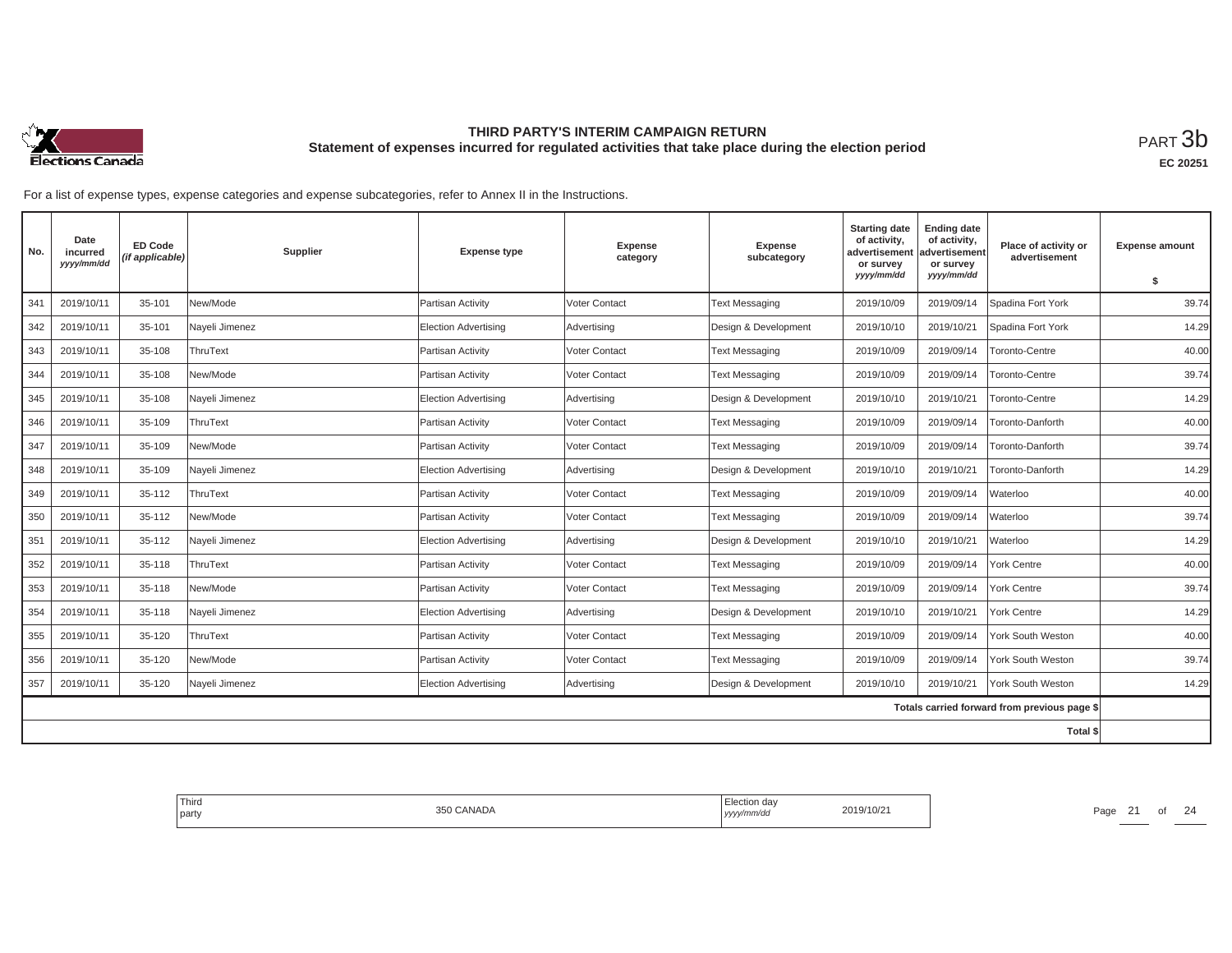

| No. | Date<br>incurred<br>yyyy/mm/dd | <b>ED Code</b><br>(if applicable) | Supplier       | <b>Expense type</b>         | <b>Expense</b><br>category | <b>Expense</b><br>subcategory | <b>Starting date</b><br>of activity,<br>advertisemen<br>or survey | <b>Ending date</b><br>of activity,<br>advertisement<br>or survey | Place of activity or<br>advertisement        | <b>Expense amount</b> |
|-----|--------------------------------|-----------------------------------|----------------|-----------------------------|----------------------------|-------------------------------|-------------------------------------------------------------------|------------------------------------------------------------------|----------------------------------------------|-----------------------|
|     |                                |                                   |                |                             |                            |                               | yyyy/mm/dd                                                        | yyyy/mm/dd                                                       |                                              | \$                    |
| 358 | 2019/10/11                     | 46-003                            | ThruText       | Partisan Activity           | Voter Contact              | <b>Text Messaging</b>         | 2019/10/09                                                        | 2019/09/14                                                       | Churchill-Keewatinook                        | 40.00                 |
| 359 | 2019/10/11                     | 46-003                            | New/Mode       | Partisan Activity           | <b>Voter Contact</b>       | <b>Text Messaging</b>         | 2019/10/09                                                        | 2019/09/14                                                       | Churchill-Keewatinook                        | 39.74                 |
| 360 | 2019/10/11                     | 46-003                            | Nayeli Jimenez | <b>Election Advertising</b> | Advertising                | Design & Development          | 2019/10/10                                                        | 2019/10/21                                                       | Churchill-Keewatinook                        | 14.29                 |
| 361 | 2019/10/11                     | 46-005                            | ThruText       | Partisan Activity           | <b>Voter Contact</b>       | <b>Text Messaging</b>         | 2019/10/09                                                        | 2019/09/14                                                       | Elmwood Transcona                            | 40.00                 |
| 362 | 2019/10/11                     | 46-005                            | New/Mode       | Partisan Activity           | <b>Voter Contact</b>       | <b>Text Messaging</b>         | 2019/10/09                                                        | 2019/09/14                                                       | Elmwood Transcona                            | 39.74                 |
| 363 | 2019/10/11                     | 46-005                            | Nayeli Jimenez | <b>Election Advertising</b> | Advertising                | Design & Development          | 2019/10/10                                                        | 2019/10/21                                                       | Elmwood Transcona                            | 14.29                 |
| 364 | 2019/10/11                     | 46-009                            | ThruText       | Partisan Activity           | Voter Contact              | <b>Text Messaging</b>         | 2019/10/09                                                        | 2019/09/14                                                       | Saint Boniface-Saint etc                     | 40.00                 |
| 365 | 2019/10/11                     | 46-009                            | New/Mode       | Partisan Activity           | <b>Voter Contact</b>       | <b>Text Messaging</b>         | 2019/10/09                                                        | 2019/09/14                                                       | Saint Boniface-Saint etc                     | 39.74                 |
| 366 | 2019/10/11                     | 46-009                            | Nayeli Jimenez | <b>Election Advertising</b> | Advertising                | Design & Development          | 2019/10/10                                                        | 2019/10/21                                                       | Saint Boniface-Saint etc                     | 14.29                 |
| 367 | 2019/10/11                     | 46-011                            | ThruText       | Partisan Activity           | <b>Voter Contact</b>       | <b>Text Messaging</b>         | 2019/10/09                                                        | 2019/09/14                                                       | <b>Winnipeg Centre</b>                       | 40.00                 |
| 368 | 2019/10/11                     | 46-011                            | New/Mode       | Partisan Activity           | Voter Contact              | <b>Text Messaging</b>         | 2019/10/09                                                        | 2019/09/14                                                       | <b>Winnipeg Centre</b>                       | 39.74                 |
| 369 | 2019/10/11                     | 46-011                            | Nayeli Jimenez | <b>Election Advertising</b> | Advertising                | Design & Development          | 2019/10/10                                                        | 2019/10/21                                                       | <b>Winnipeg Centre</b>                       | 14.29                 |
| 370 | 2019/10/11                     | 46-014                            | ThruText       | Partisan Activity           | <b>Voter Contact</b>       | <b>Text Messaging</b>         | 2019/10/09                                                        | 2019/09/14                                                       | Winnipeg South Centre                        | 40.00                 |
| 371 | 2019/10/11                     | 46-014                            | New/Mode       | Partisan Activity           | Voter Contact              | <b>Text Messaging</b>         | 2019/10/09                                                        | 2019/09/14                                                       | Winnipeg South Centre                        | 39.74                 |
| 372 | 2019/10/11                     | 46-014                            | Nayeli Jimenez | <b>Election Advertising</b> | Advertising                | Design & Development          | 2019/10/10                                                        | 2019/10/21                                                       | Winnipeg South Centre                        | 14.29                 |
| 373 | 2019/10/11                     | 59-002                            | ThruText       | Partisan Activity           | Voter Contact              | <b>Text Messaging</b>         | 2019/10/09                                                        | 2019/09/14                                                       | <b>Burnaby North-Seymour</b>                 | 40.00                 |
| 374 | 2019/10/11                     | 59-002                            | New/Mode       | Partisan Activity           | <b>Voter Contact</b>       | <b>Text Messaging</b>         | 2019/10/09                                                        | 2019/09/14                                                       | Burnaby North-Seymour                        | 39.74                 |
|     |                                |                                   |                |                             |                            |                               |                                                                   |                                                                  | Totals carried forward from previous page \$ |                       |
|     |                                |                                   |                |                             |                            |                               |                                                                   |                                                                  | <b>Total \$</b>                              |                       |

| Third<br>l partv | $\overline{\phantom{a}}$<br>ANADA | …Juion da⊻<br>,,,,, | '10/2 | Page | $\sim$<br>∠∠ | $\sim$ $\cdot$ |
|------------------|-----------------------------------|---------------------|-------|------|--------------|----------------|
|                  |                                   |                     |       |      |              |                |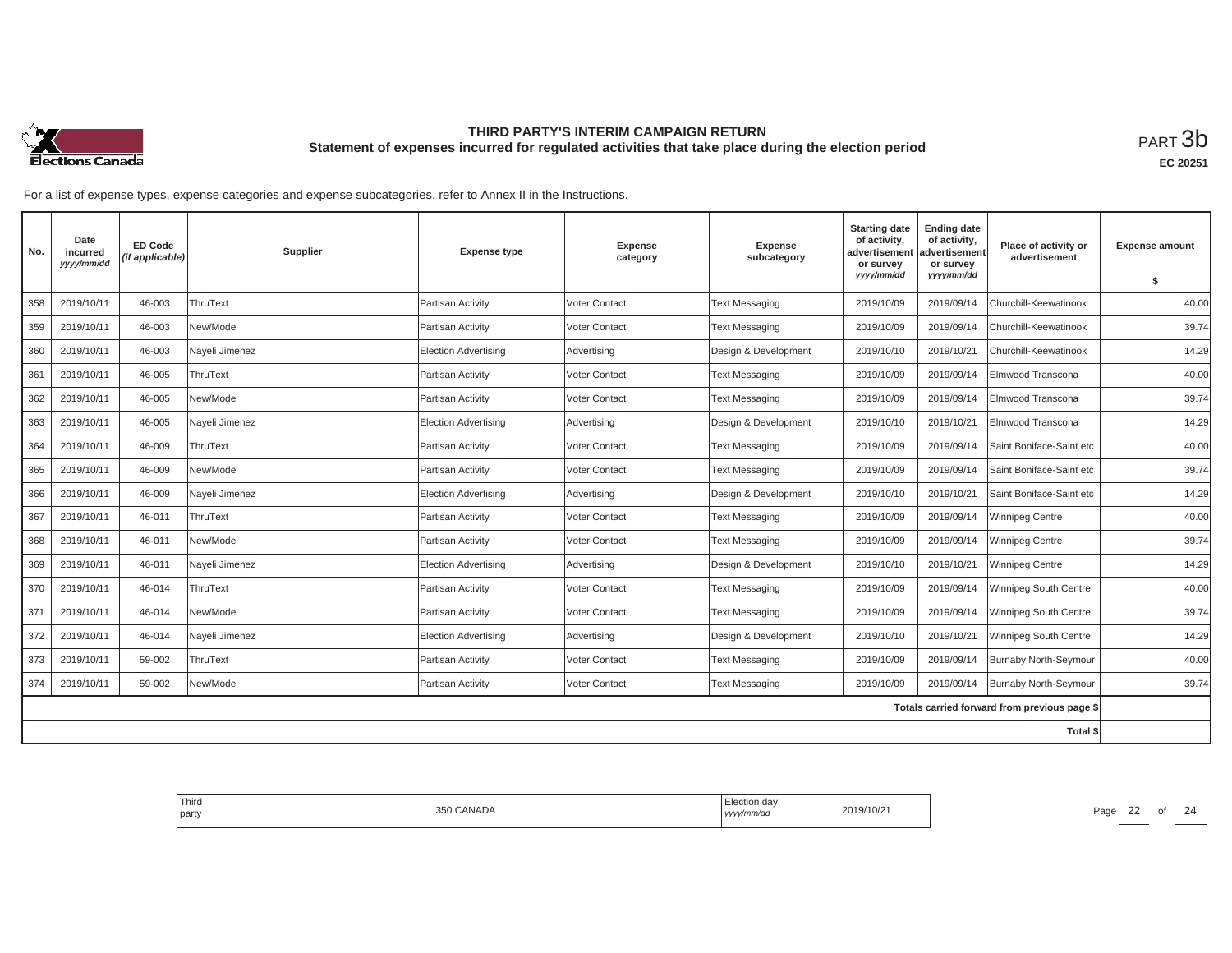

| No. | Date<br>incurred<br>yyyy/mm/dd | <b>ED Code</b><br>(if applicable) | Supplier       | <b>Expense type</b>         | <b>Expense</b><br>category | <b>Expense</b><br>subcategory | <b>Starting date</b><br>of activity,<br>advertisement<br>or survey | <b>Ending date</b><br>of activity,<br>advertisement<br>or survey | Place of activity or<br>advertisement        | <b>Expense amount</b> |
|-----|--------------------------------|-----------------------------------|----------------|-----------------------------|----------------------------|-------------------------------|--------------------------------------------------------------------|------------------------------------------------------------------|----------------------------------------------|-----------------------|
|     |                                |                                   |                |                             |                            |                               | yyyy/mm/dd                                                         | yyyy/mm/dd                                                       |                                              | \$                    |
| 375 | 2019/10/11                     | 59-002                            | Nayeli Jimenez | <b>Election Advertising</b> | Advertising                | Design & Development          | 2019/10/10                                                         | 2019/10/21                                                       | Burnaby North-Seymour                        | 14.29                 |
| 376 | 2019/10/11                     | 59-019                            | ThruText       | Partisan Activity           | Voter Contact              | <b>Text Messaging</b>         | 2019/10/09                                                         | 2019/09/14                                                       | New Westminster-Etc                          | 40.00                 |
| 377 | 2019/10/11                     | 59-019                            | ThruText       | Partisan Activity           | Voter Contact              | <b>Text Messaging</b>         | 2019/10/09                                                         | 2019/09/14                                                       | Vancouver Granville                          | 40.00                 |
| 378 | 2019/10/11                     | 59-019                            | New/Mode       | Partisan Activity           | Voter Contact              | <b>Text Messaging</b>         | 2019/10/09                                                         | 2019/09/14                                                       | New Westminster-Etc                          | 39.74                 |
| 379 | 2019/10/11                     | 59-019                            | New/Mode       | Partisan Activity           | Voter Contact              | <b>Text Messaging</b>         | 2019/10/09                                                         | 2019/09/14                                                       | Vancouver Granville                          | 39.74                 |
| 380 | 2019/10/11                     | 59-019                            | Nayeli Jimenez | <b>Election Advertising</b> | Advertising                | Design & Development          | 2019/10/10                                                         | 2019/10/21                                                       | New Westminster-Etc                          | 14.29                 |
| 381 | 2019/10/11                     | 59-019                            | Nayeli Jimenez | <b>Election Advertising</b> | Advertising                | Design & Development          | 2019/10/10                                                         | 2019/10/21                                                       | Vancouver Granville                          | 14.29                 |
| 382 | 2019/10/11                     | 59-034                            | ThruText       | Partisan Activity           | Voter Contact              | <b>Text Messaging</b>         | 2019/10/09                                                         | 2019/09/14                                                       | Vancouver Centre                             | 40.00                 |
| 383 | 2019/10/11                     | 59-034                            | New/Mode       | Partisan Activity           | Voter Contact              | <b>Text Messaging</b>         | 2019/10/09                                                         | 2019/09/14                                                       | /ancouver Centre                             | 39.74                 |
| 384 | 2019/10/11                     | 59-034                            | Nayeli Jimenez | <b>Election Advertising</b> | Advertising                | Design & Development          | 2019/10/10                                                         | 2019/10/21                                                       | Vancouver Centre                             | 14.29                 |
| 385 | 2019/10/11                     | 59-035                            | ThruText       | Partisan Activity           | Voter Contact              | <b>Text Messaging</b>         | 2019/10/09                                                         | 2019/09/14                                                       | Vancouver East                               | 40.00                 |
| 386 | 2019/10/11                     | 59-035                            | New/Mode       | Partisan Activity           | Voter Contact              | <b>Text Messaging</b>         | 2019/10/09                                                         | 2019/09/14                                                       | /ancouver East                               | 39.74                 |
| 387 | 2019/10/11                     | 59-035                            | Nayeli Jimenez | <b>Election Advertising</b> | Advertising                | Design & Development          | 2019/10/10                                                         | 2019/10/21                                                       | Vancouver East                               | 14.29                 |
| 388 | 2019/10/11                     | 59-038                            | ThruText       | Partisan Activity           | Voter Contact              | <b>Text Messaging</b>         | 2019/10/09                                                         | 2019/09/14                                                       | Vancouver Kingsway                           | 40.00                 |
| 389 | 2019/10/11                     | 59-038                            | New/Mode       | Partisan Activity           | Voter Contact              | <b>Text Messaging</b>         | 2019/10/09                                                         | 2019/09/14                                                       | Vancouver Kingsway                           | 39.74                 |
| 390 | 2019/10/11                     | 59-038                            | Nayeli Jimenez | <b>Election Advertising</b> | Advertising                | Design & Development          | 2019/10/10                                                         | 2019/10/21                                                       | Vancouver Kingsway                           | 14.29                 |
| 391 | 2019/10/11                     | 61-001                            | ThruText       | Partisan Activity           | Voter Contact              | <b>Text Messaging</b>         | 2019/10/09                                                         | 2019/09/14                                                       | Northwest Territories                        | 40.00                 |
|     |                                |                                   |                |                             |                            |                               |                                                                    |                                                                  | Totals carried forward from previous page \$ |                       |
|     |                                |                                   |                |                             |                            |                               |                                                                    |                                                                  | Total \$                                     |                       |

| Third<br>l partv | $\lambda$<br>ANADA | …Jul∪n da∨<br>,,,,, | '10/2 | Page | $\sim$<br>ںے | $\sim$ $\cdot$ |
|------------------|--------------------|---------------------|-------|------|--------------|----------------|
|                  |                    |                     |       |      |              |                |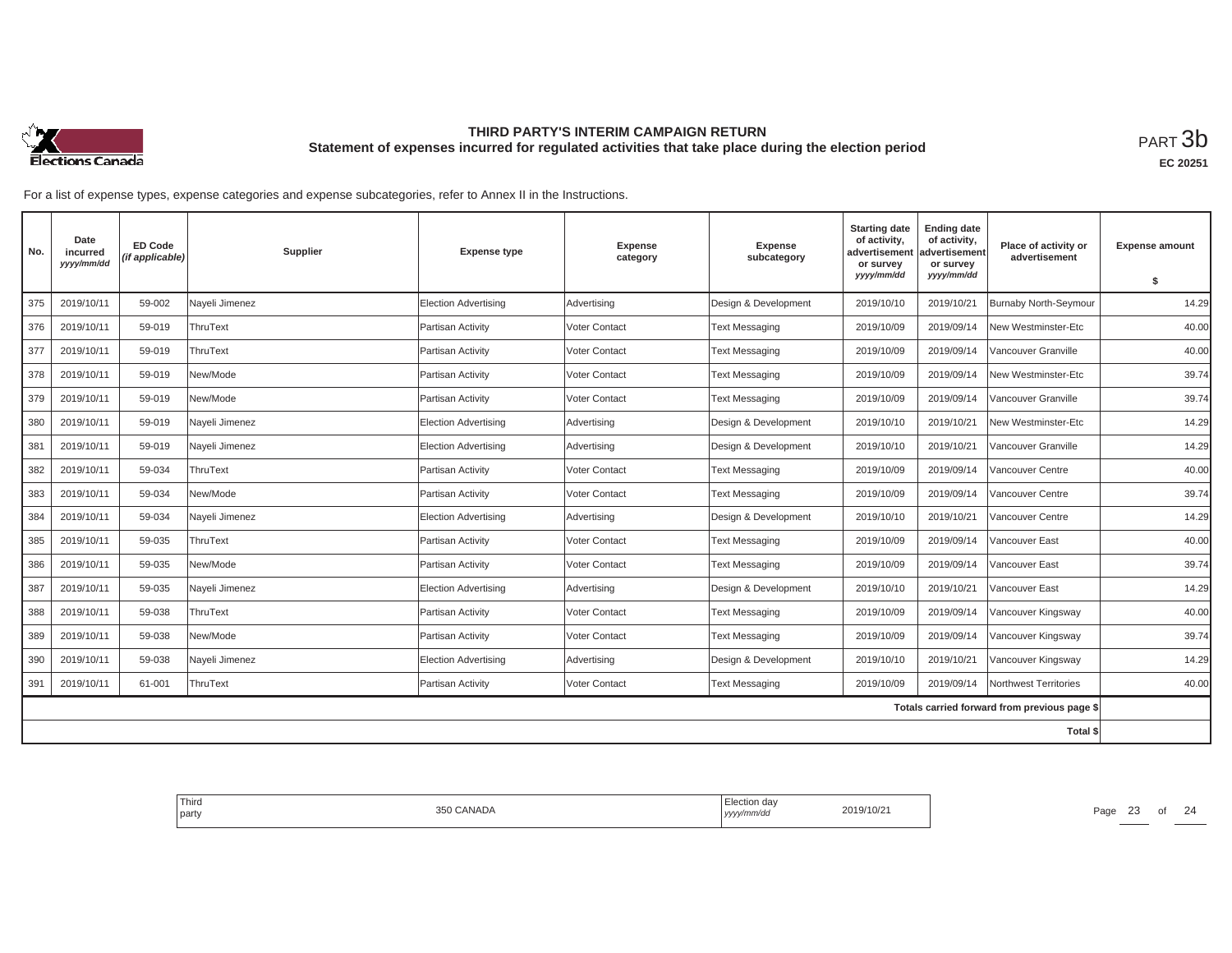

| No.                                          | Date<br>incurred<br>yyyy/mm/dd | <b>ED Code</b><br>(if applicable) | Supplier       | <b>Expense type</b>         | <b>Expense</b><br>category | <b>Expense</b><br>subcategory | <b>Starting date</b><br>of activity,<br>advertisement<br>or survey<br>yyyy/mm/dd | <b>Ending date</b><br>of activity,<br>advertisement<br>or survey<br>yyyy/mm/dd | Place of activity or<br>advertisement | <b>Expense amount</b><br>s. |
|----------------------------------------------|--------------------------------|-----------------------------------|----------------|-----------------------------|----------------------------|-------------------------------|----------------------------------------------------------------------------------|--------------------------------------------------------------------------------|---------------------------------------|-----------------------------|
| 392                                          | 2019/10/11                     | 61-001                            | New/Mode       | Partisan Activity           | Voter Contact              | <b>Text Messaging</b>         | 2019/10/09                                                                       | 2019/09/14                                                                     | Northwest Territories                 | 39.74                       |
| 393                                          | 2019/10/11                     | 61-001                            | Nayeli Jimenez | <b>Election Advertising</b> | Advertising                | Design & Development          | 2019/10/10                                                                       | 2019/10/21                                                                     | Northwest Territories                 | 14.29                       |
| 394                                          | 2019/10/11                     |                                   | Amara Possian  | Partisan Activity           | Voter Contact              | Other voter contact (email)   | 2019/10/09                                                                       | 2019/10/09                                                                     | National                              | 57.79                       |
| 395                                          | 2019/10/12                     | 24-052                            | Jennifer Deol  | Partisan Activity           | Social media               | Design & Maintenance          | 2019/10/12                                                                       | 2019/10/12                                                                     | Mount Royal                           | 3.45                        |
| 396                                          | 2019/10/12                     | 46-009                            | Jennifer Deol  | Partisan Activity           | Social media               | Design & Maintenance          | 2019/10/12                                                                       | 2019/10/12                                                                     | Saint Boniface-Saint Etc              | 3.45                        |
| 397                                          | 2019/10/12                     | 46-014                            | Jennifer Deol  | Partisan Activity           | Social media               | Design & Maintenance          | 2019/10/12                                                                       | 2019/10/12                                                                     | Winnipeg South Centre                 | 3.45                        |
| 398                                          | 2019/10/12                     | 59-019                            | Jennifer Deol  | Partisan Activity           | Social media               | Design & Maintenance          | 2019/10/12                                                                       | 2019/10/12                                                                     | New Westminster-Etc                   | 3.45                        |
| 399                                          | 2019/10/12                     | 59-038                            | Jennifer Deol  | Partisan Activity           | Social media               | Design & Maintenance          | 2019/10/12                                                                       | 2019/10/12                                                                     | Vancouver Kingsway                    | 3.45                        |
|                                              |                                |                                   |                |                             |                            |                               |                                                                                  |                                                                                |                                       |                             |
|                                              |                                |                                   |                |                             |                            |                               |                                                                                  |                                                                                |                                       |                             |
|                                              |                                |                                   |                |                             |                            |                               |                                                                                  |                                                                                |                                       |                             |
|                                              |                                |                                   |                |                             |                            |                               |                                                                                  |                                                                                |                                       |                             |
|                                              |                                |                                   |                |                             |                            |                               |                                                                                  |                                                                                |                                       |                             |
|                                              |                                |                                   |                |                             |                            |                               |                                                                                  |                                                                                |                                       |                             |
|                                              |                                |                                   |                |                             |                            |                               |                                                                                  |                                                                                |                                       |                             |
|                                              |                                |                                   |                |                             |                            |                               |                                                                                  |                                                                                |                                       |                             |
|                                              |                                |                                   |                |                             |                            |                               |                                                                                  |                                                                                |                                       |                             |
| Totals carried forward from previous page \$ |                                |                                   |                |                             |                            |                               |                                                                                  |                                                                                |                                       |                             |
| Total \$                                     |                                |                                   |                |                             |                            |                               | 25,860.77                                                                        |                                                                                |                                       |                             |

| <b>Third</b><br>∩ CANADA<br>550.<br>party | Election day<br>1. HH<br>2019/10/21<br>yyyy/mm/dd | Page<br>24 |
|-------------------------------------------|---------------------------------------------------|------------|
|-------------------------------------------|---------------------------------------------------|------------|